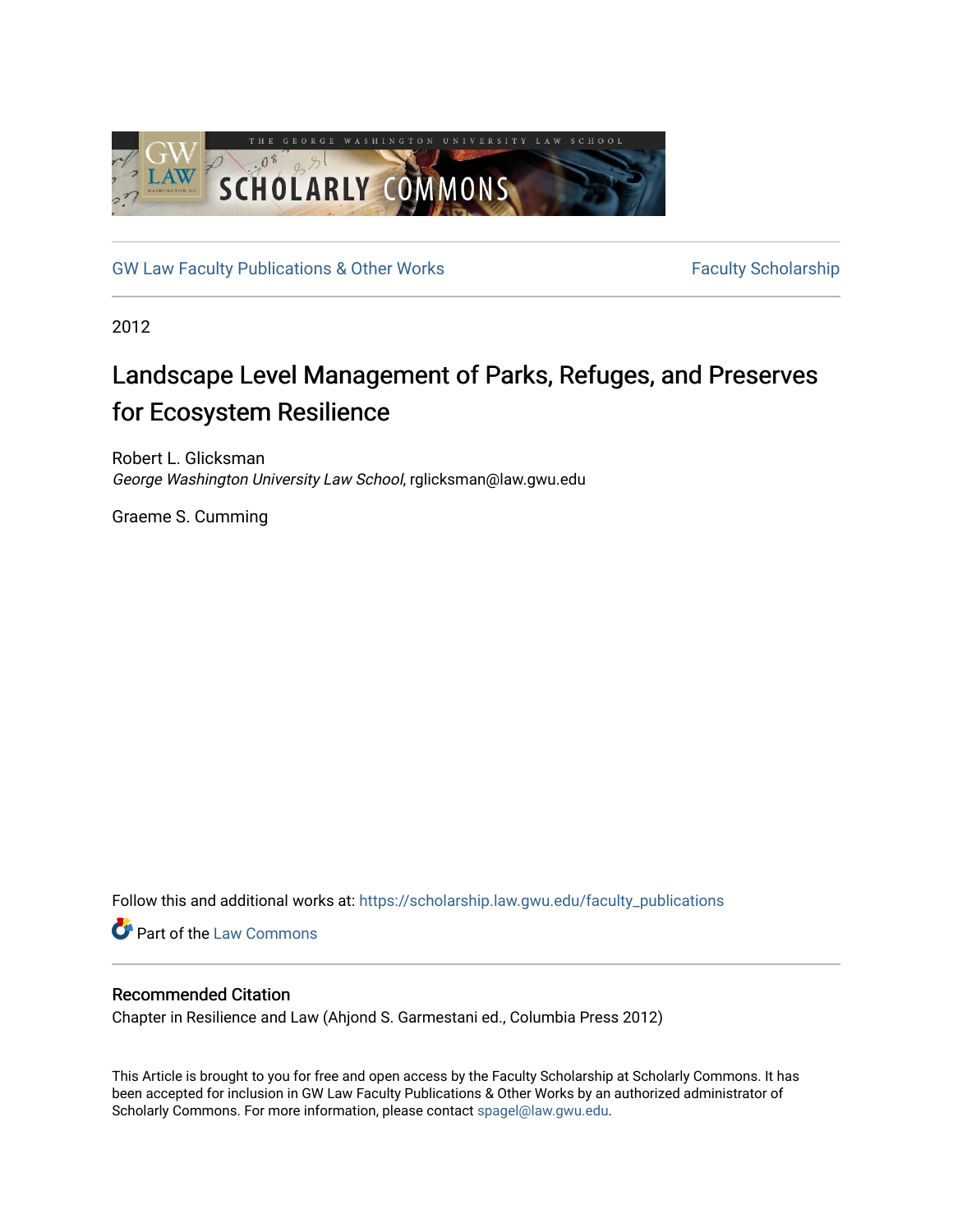# **Landscape Level Management of Parks, Refuges, and Preserves for Ecosystem Resilience**

## **Robert L. Glicksman and Graeme S. Cumming**

in RESILIENCE AND LAW (Ahjond S. Garmestani ed., Columbia Press 2012)

## *Introduction*

The laws that govern the location and management of national parks, wildlife refuges, and other federal land preserves were designed to protect and "conserve" natural resources such as fish, wildlife, and other "natural objects" found in some of the nation's most highly treasured locations. It is clear, however, that the nature of conservation has changed substantially since Congress first enacted laws such as those from which the National Park Service and the U.S. Forest Service first derived their authority. Recent years have seen an increasing awareness that ecosystems depend on other systems and may be influenced by them from afar (Polis et al. 2004). Contemporary conservation strategies are often preoccupied with events outside protected areas, such as the maintenance of connectivity and the creation of buffer zones (McCook et al. 2009, Raatikainen et al. 2009). As the area of wild land outside protected areas declines, human-dominated ecosystems, such as farms, forestry plantations, and riparian zones, are becoming essential for the long-term sustainability of many animal and plant populations and communities, and entire ecosystems (Cumming and Spiesman 2006).

To add further complexity to the problem, the effects of climate change and other broad-scale anthropogenic influences (e.g., nitrogen deposition, introductions of invasive species) are anticipated to increase (MA 2005). These influences are expected to alter both the structure and functioning of natural systems, such that it will be impossible to keep them looking and functioning as they have in the past. As J.B. Ruhl has argued,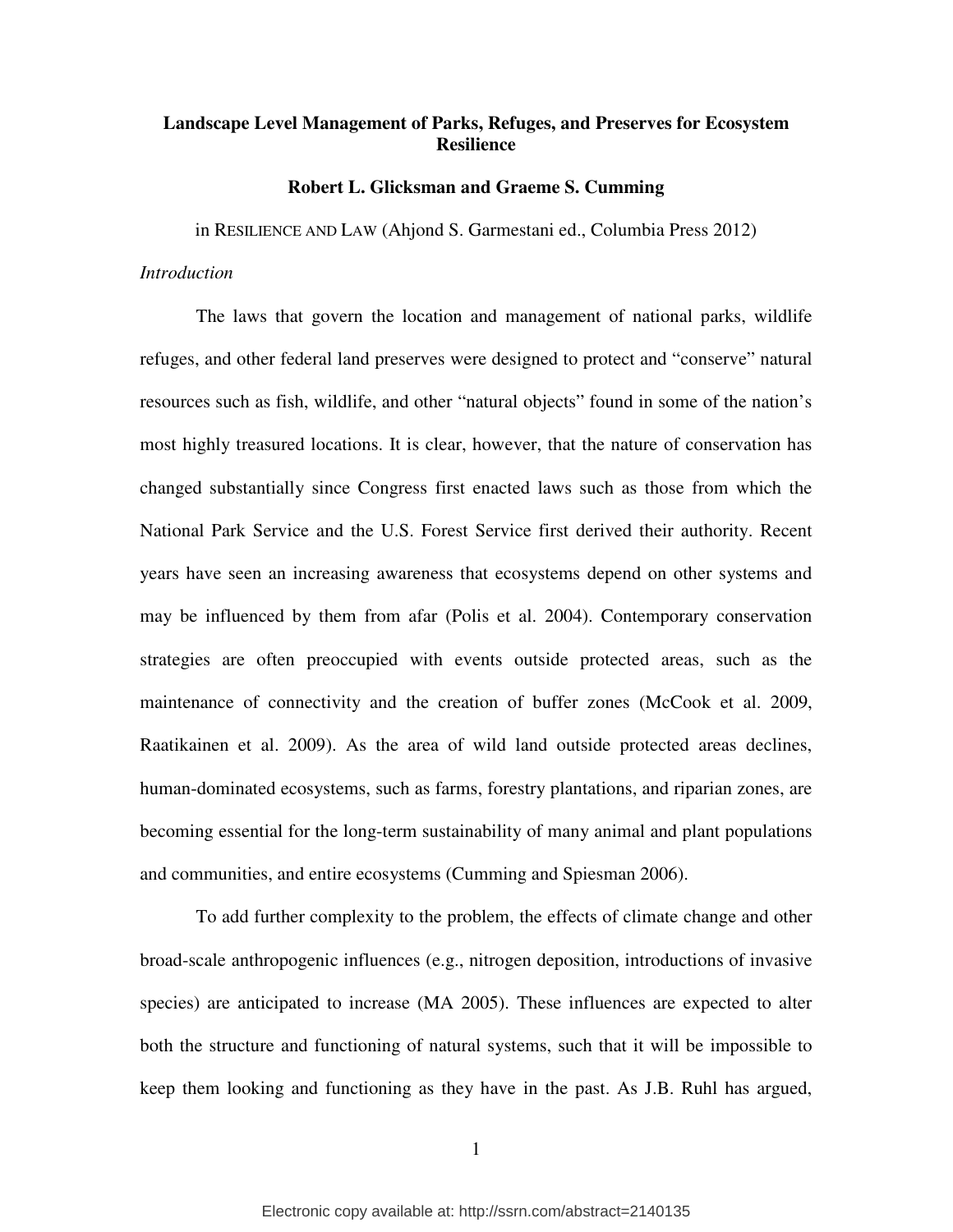"environmental law is going to have to give up on the preservation strategy" that has sought for much of the last century to either protect nature as it exists in the parks and refuges from human-caused impairment, or to restore conditions as they existed during some historical baseline reference point (Ruhl 2010). Instead, there is broad consensus that resource management, and the laws that govern it, should shift toward protecting or restoring ecosystem resilience, including external influences and connections that are important for system persistence (although that consensus disappears if managing for resilience is interpreted as striving to maintain systems in a relatively static condition in the face of disturbances; Doremus 2010).

Given that management for resilience appears set to become a new paradigm for the role of protected areas in conservation (Walker et al. 2002), it is important to define what management for resilience means and to determine how best to implement such a management strategy. The starting point for definitions of resilience in this context is the notion of a social-ecological system: a fully integrated system of people and nature that behaves differently from either a social system or an ecosystem alone (Westley et al. 2002). Recognition of the social-ecological nature of conservation (conservation is done by people, for people; without people, there would be no need for conservation) represents a significant shift away from earlier notions of people as somehow independent of ecosystems and/or in a detached external role as 'manager' (Cundill et al. 2012).

Carpenter et al. (2001) provide a comprehensive definition of the resilience of a social-ecological system as (1) the amount of disturbance that a system can absorb while still remaining within the same state or domain of attraction; (2) the degree to which the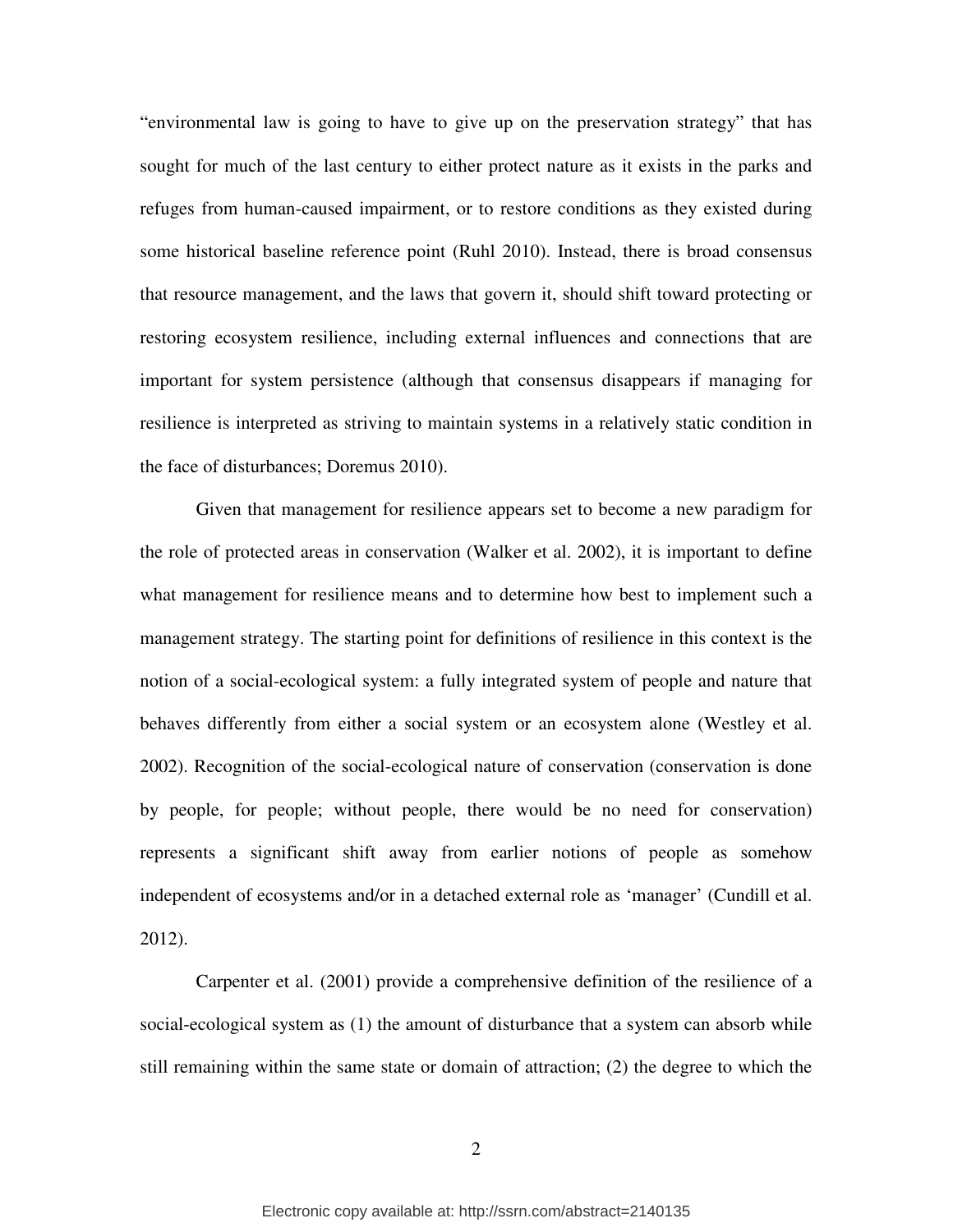system is capable of self-organization (versus lack of organization or organization forced by external factors); and (3) the degree to which the system can build and increase its capacity for learning and adaptation. Resilience can also be thought of as the ability of a system to maintain its identity (Cumming and Collier 2005). Thus, the resilience of biodiversity in a protected area encompasses not only the ecosystem's ability to respond to physical changes, but also its ability to continue to function despite failed management or regulatory actions (Angelo 2009) and the ability of the social elements of the system to withstand political and economic pressures (for instance, a demand to open a park to drilling for oil).

Despite their acknowledged weaknesses, such as their potential to negatively impact the resource access rights of marginalized human communities, the creation and maintenance of protected areas remains one of the most important and widely applied strategies for biodiversity conservation. If the primary goal of protected areas is to conserve critical elements of biodiversity for the future, while continuing to provide ecosystem services to contemporary human communities (Bengtsson et al. 2003), then it is important that protected areas are made resilient (as far as possible) to whatever the future may bring. Analysis of the social-ecological resilience of protected areas from a legal perspective thus focuses on the questions of (1) what kinds of protected areas are best suited to protecting the resilience of natural systems; and (2) whether adequate legal structures exist to allow for the creation and management of such areas.

In the rest of this chapter, we first explain why the development of policy and management strategies at broad scales is critical for the existence of resilient socialecological systems. We then summarize the legal regimes under which the agencies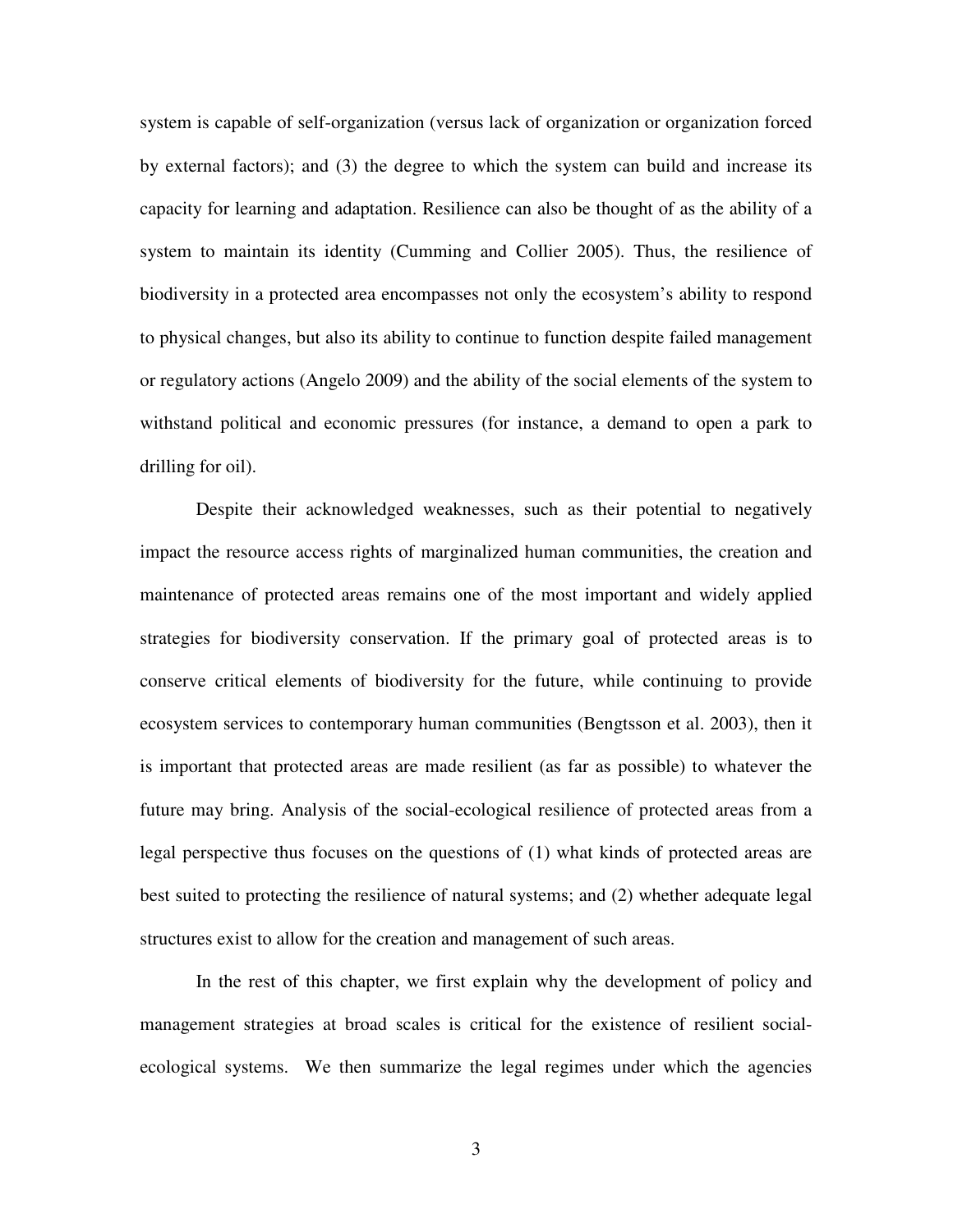responsible for managing the national parks, wildlife refuges, and similar land designation categories in the United States operate. We also explore the challenges and opportunities those regimes present for effective broad-scale management of protected areas, focusing on national parks and wildlife refuges as examples. We conclude that existing laws governing the national parks and wildlife refuges provide considerable flexibility for agencies to anticipate and react to climate change and other disruptions of natural systems through landscape-level management mechanisms, and that the responsible agencies have begun to exercise their discretion in ways consistent with the promotion of ecosystem resilience. At the same time, the laws governing management of the parks and refuges were largely enacted to fit a different conception of scientific reality than the one that now exists, and entrenched policies adopted under those laws may no longer fit that reality. As a result, there is an increasing mismatch between legal mandates and protected area resilience. Both statutory and administrative changes are needed if national parks and wildlife refuges are to maintain social-ecological resilience.

## *Broad-scale Planning and Management Strategies for Protected Areas*

Resilience is an emergent, whole-system property that arises from the interactions between different system components and their environment (Levin 2005). The focal scale of analysis that is adopted in addressing any scientific problem is dictated by the phenomena that are under study. Explanations for phenomena usually come from patterns and processes at lower hierarchical levels than the focal scale (e.g., the outcome of an election depends on the behaviours of individual voters); and patterns and processes at higher hierarchical levels impose constraints on outcomes at the focal scale (e.g.,, state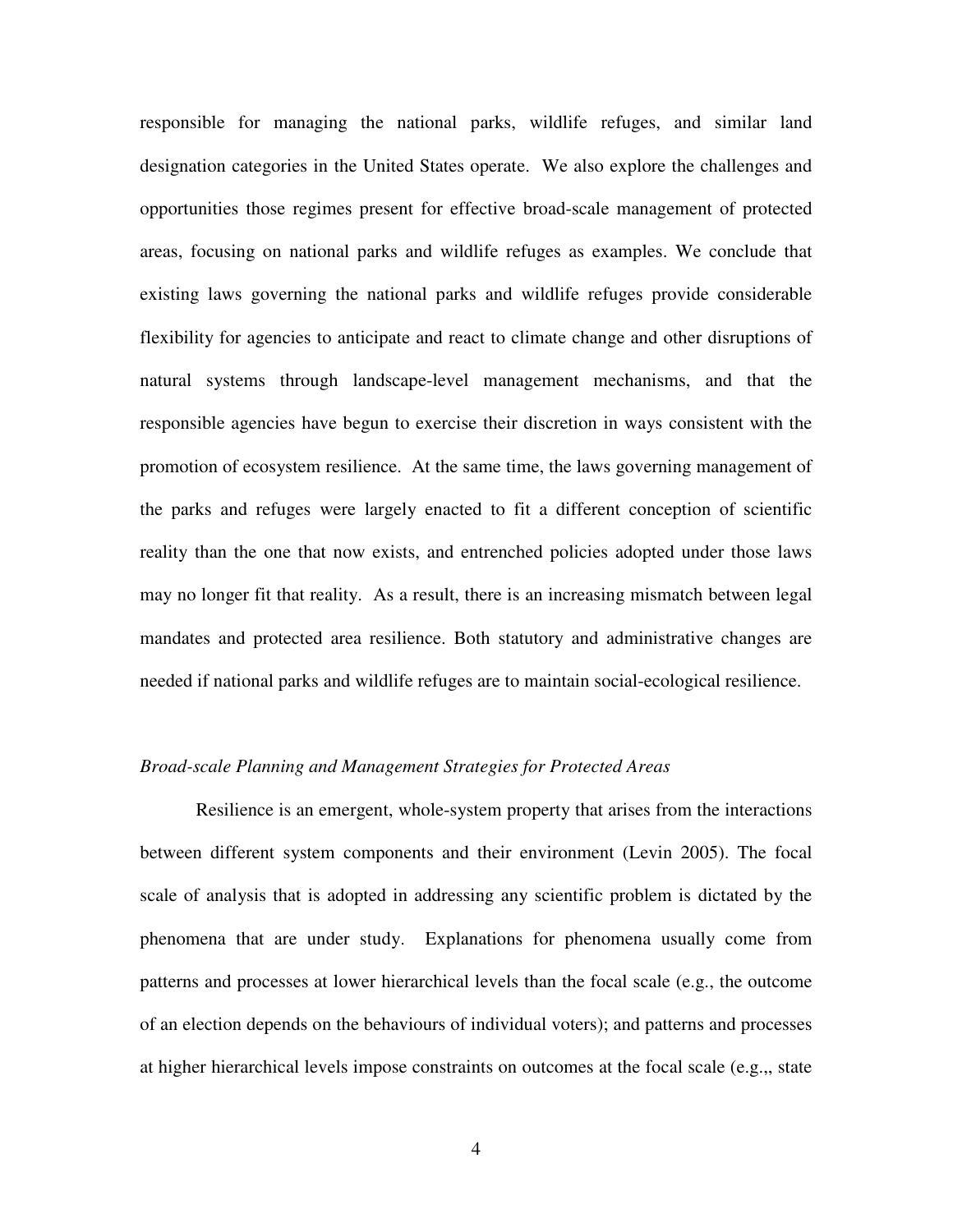laws are subordinate to federal laws and the national constitution) (Allen and Starr 1982). To understand the resilience of protected areas therefore requires a multi-scale, hierarchical approach that considers both the broader constraints on protected areas and the finer-scale mechanisms that drive their emergent dynamics.

Current approaches to the design of conservation networks emphasize the need to conserve representative examples of ecosystems and ecological communities within a given area, as well as focal or 'target' populations and species (e.g., valuable, rare, charismatic, endemic, and/or endangered species and populations (e.g., Margules and Pressey 2000, Lindenmayer et al. 2002, Baskett et al. 2007, Diniz et al. 2008)). Multiscale conservation planning efforts in the U.S., such as The Nature Conservancy's 'Conservation by Design' framework (TNC 2003), begin at a national level with coarse ecoregions and then zoom in hierarchically to finer grains of analysis and increasingly smaller extents (Poiani et al. 2000). Although 'Conservation by Design' deliberately considers a set of species that use the landscape at different scales, it does not directly incorporate a scale-based awareness of the accompanying human elements of the problem (and their feedbacks and interactions with ecosystems) and pays little attention to institutions.

As part of broad-scale conservation planning initiatives, a range of quantitative approaches (e.g., Marxan and C-Plan (Pressey et al. 1996, Ball and Possingham 2000, Possingham et al. 2000)) have been developed to facilitate the objective selection of new areas to prioritize for addition to existing reserve networks. While such approaches can be extremely useful in phrasing the problem and aiding decision makers, the outcomes are strongly dependent on the spatial data sets (e.g., breeding bird survey data, national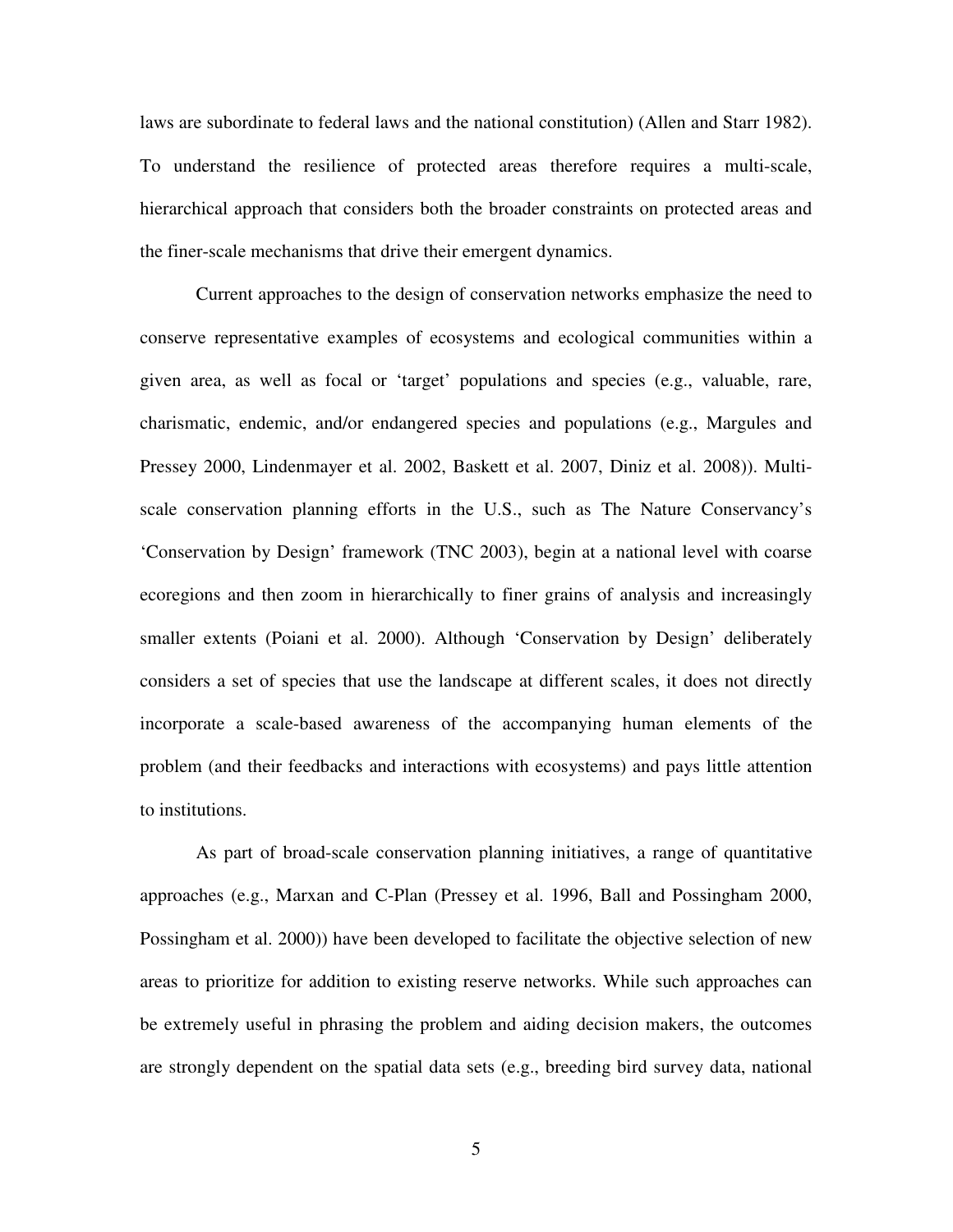land cover maps, and digital elevation models) that are used as inputs to the reserve selection algorithms (Geselbracht et al. 2009). Most conservation-related data sets are static, in the sense that they consist of aggregations of data that often come from multiple years of field observations or one-off mapping exercises. While reserve selection approaches are spatially extensive, therefore, they often lack temporal depth and detail. This in turn means that they have little to say about the resilience of the broader landscape and can easily be derailed by the emergent dynamics that result from interactions between different landscape constituents (particularly, people and ecosystems). For example, the expansion of a reserve network may increase local land prices, making the plan harder to implement; fire management to maintain critical habitats on small land parcels may become increasingly difficult as a landscape becomes increasingly populated; and unanticipated changes in resource use (e.g., increased water extraction or greater demand for timber) can modify conservation priorities. Although spatially explicit conservation planning in its current form captures many important elements of the problem of reserve design for resilience, it does not provide a rigorous approach to designing reserve networks for resilience (e.g., see the example presented by Leroux et al. 2007).

In a changing world, the traditional approach to the creation and management of parks, refuges, and reserves (i.e., to treat them as static and discrete entities that should remain essentially the same with reference to a historical state) is clearly inadequate. As argued by Camacho (2010, p. 221), 'Reserves – the fundamental strategy of conventional natural resources management – embody this model of ecology that emphasizes stasis and natural stability'.' Climate change, for example, is likely to fundamentally alter - and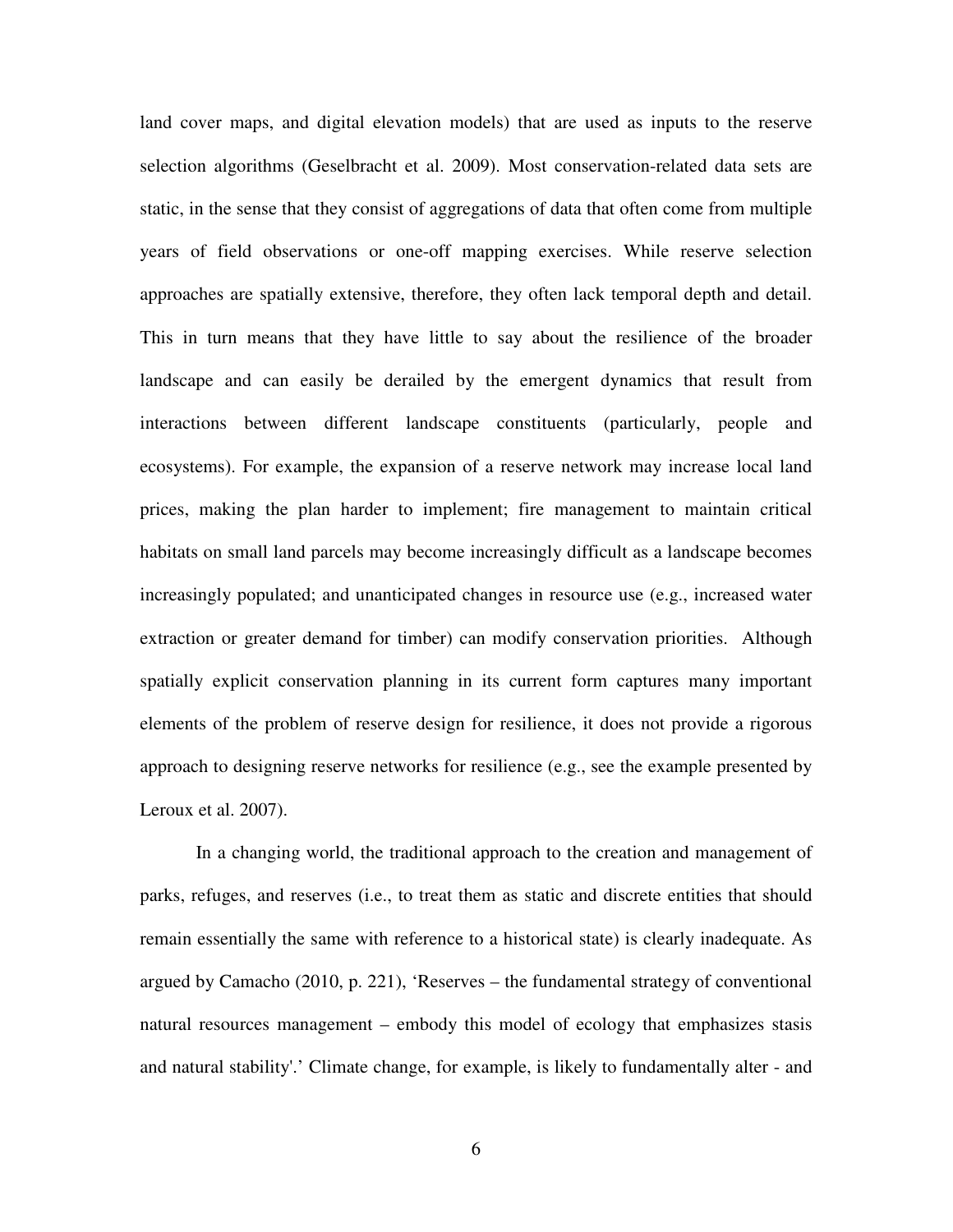in some cases destroy (as in the Arctic) - existing ecological systems (Craig 2010). If reserve networks are to persist, they must be built with system resilience to future perturbations in general and climate change in particular in mind. This in turn means understanding the nature of broad-scale threats and developing approaches to maintain system attributes, at multiple scales, that have been demonstrated to lead to greater resilience in other contexts.

At local scales, system attributes that influence resilience include (amongst other things) key components (organisms, actors, soils, infrastructure, etc.), interactions, and feedbacks; diversity, in both the social and the ecological systems; and system elements that contribute to system continuity and memory (Cumming et al. 2005). The resilience of a given reserve will be influenced by a number of spatial attributes too, including, for example, its morphology (e.g., reserve size and shape, including perimeter to area ratio), the nature of its boundaries (e.g., hard or soft, permeable or not, by both people [e.g., poachers] and organisms [e.g., cattle, dispersing wild ungulates]), the arrangement of its parts (e.g., location of catchments and water resources, position along an elevational gradient) and its proximity to sources of propagules and perturbations (Cumming 2011a, b). At a regional scale, the spatial properties of the reserve network that are most relevant to resilience include not only their connectivity to one another and to other ecological sources and sinks, but also their socioeconomic context, the degree to which they are influenced by spatial feedbacks and subsidies (spatial feedbacks occur when A influences B and B influences A, and A and B are in different locations, as with rural supply and urban demand), and regional perturbations and drivers such as the economics of resource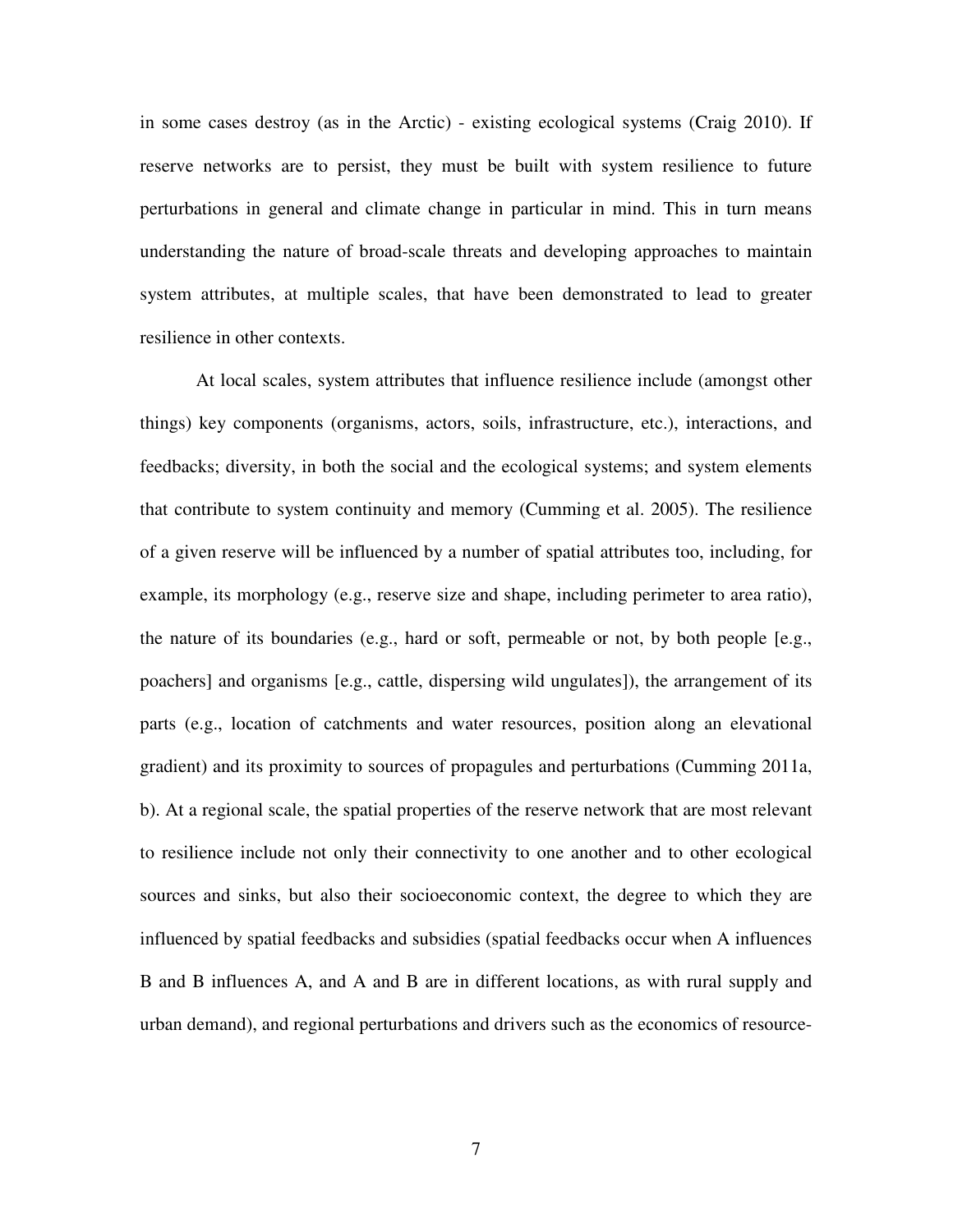related supply and demand, pest outbreaks, and extreme weather events (Cumming 2011a).

Not all problems will require management at regional scales (Cosens 2011). Species losses in the national parks in the United States have, however, often resulted from the unavailability of sufficient lands to provide habitat and meet other species needs (Keiter 2010, p. 92). For example, species such as the Florida panther require large areas for dispersal, both to escape parental territories and find mates. Because it is often impossible to exclude large disturbances from small protected areas, mosaics of intensively managed landscapes interspersed with smaller 'pristine' reserves often lack resilience. Even the larger national parks are not isolated entities, or islands, that are somehow separate from the larger world (Keiter 2010, p. 91).

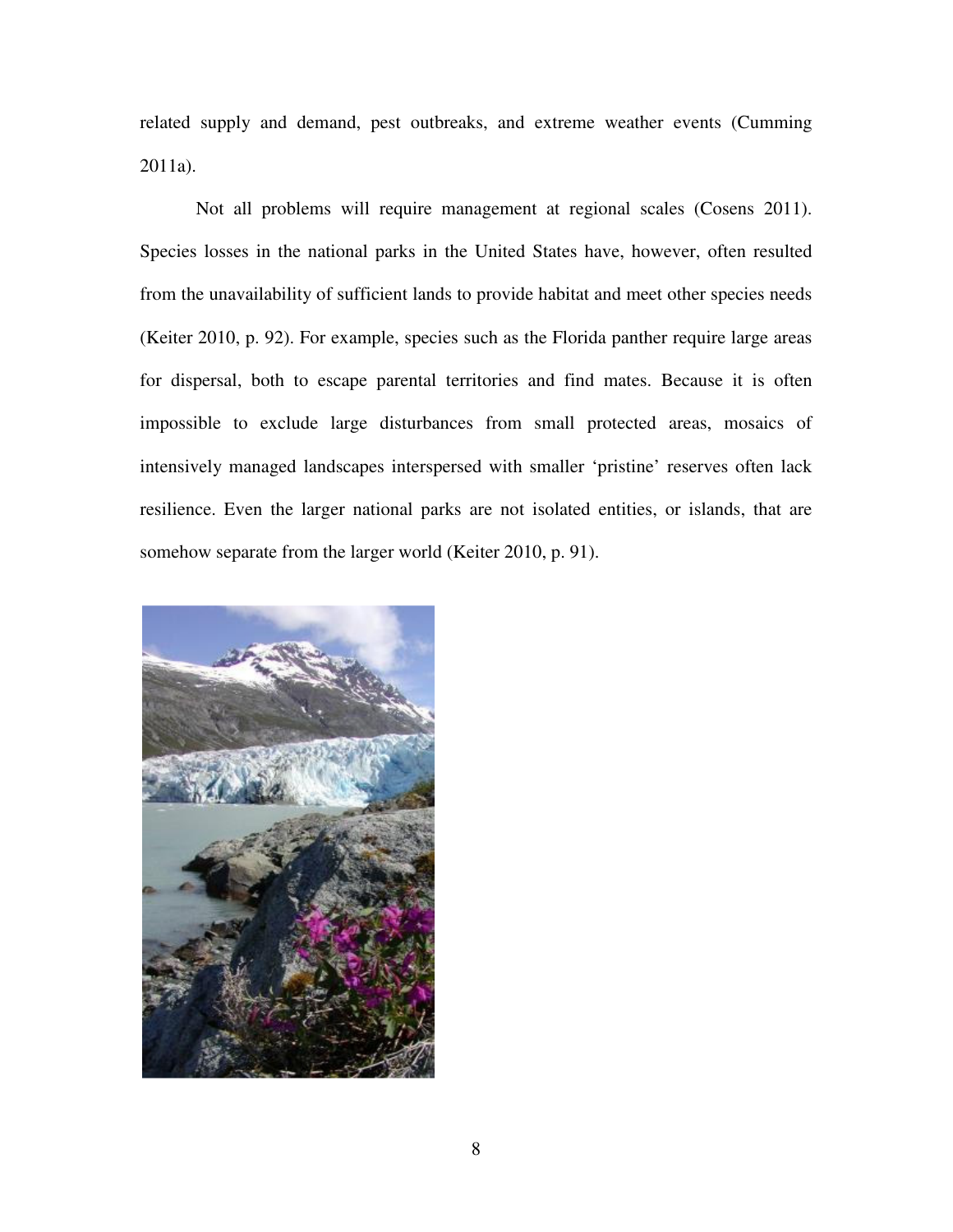These considerations, taken together, imply that there is a need for a system of nature protection that better matches the dynamism and the multi-scale nature of the real world. In essence, this means creating institutions that will facilitate the existence of 'dynamic reserves' with different zones that may be exploited in different ways at different times (Carpenter and Brock 2004). For example, sections of a river may be closed to fishing during the fish breeding season; timber extraction may be restricted to periods of the year when it has lower impacts on breeding or migratory birds; and a notolerance zone for campfires may be extended during particularly dry times of year. Such regulations may be applied at different scales (e.g., local, district, or region) depending on the spatial and temporal scales of the process that is being managed. Dynamic reserves will need to extend beyond the parameters of current publicly owned protected areas, such as national parks and wildlife refuges, and hence will affect lands owned by states and private individuals. The multiplicity of tenure regimes occurring in the vicinity of protected areas will present significant management challenges, if, for example, private owners favor development that governments managing nearby reserves believe will cause detrimental spillover effects (Berkes et al. 2006). In particular, effective management of these extended reserves will require appropriate incentive structures, such as payments to private landowners who grant conservation easements or otherwise agree not to develop, for the coordination of a diversity of stakeholders (Bengtsson et al. 2003).

## *Agency Management Authority*

As Alejandro Camacho has recognized, the existing legal framework for management by federal agencies of public land systems such as parks and wildlife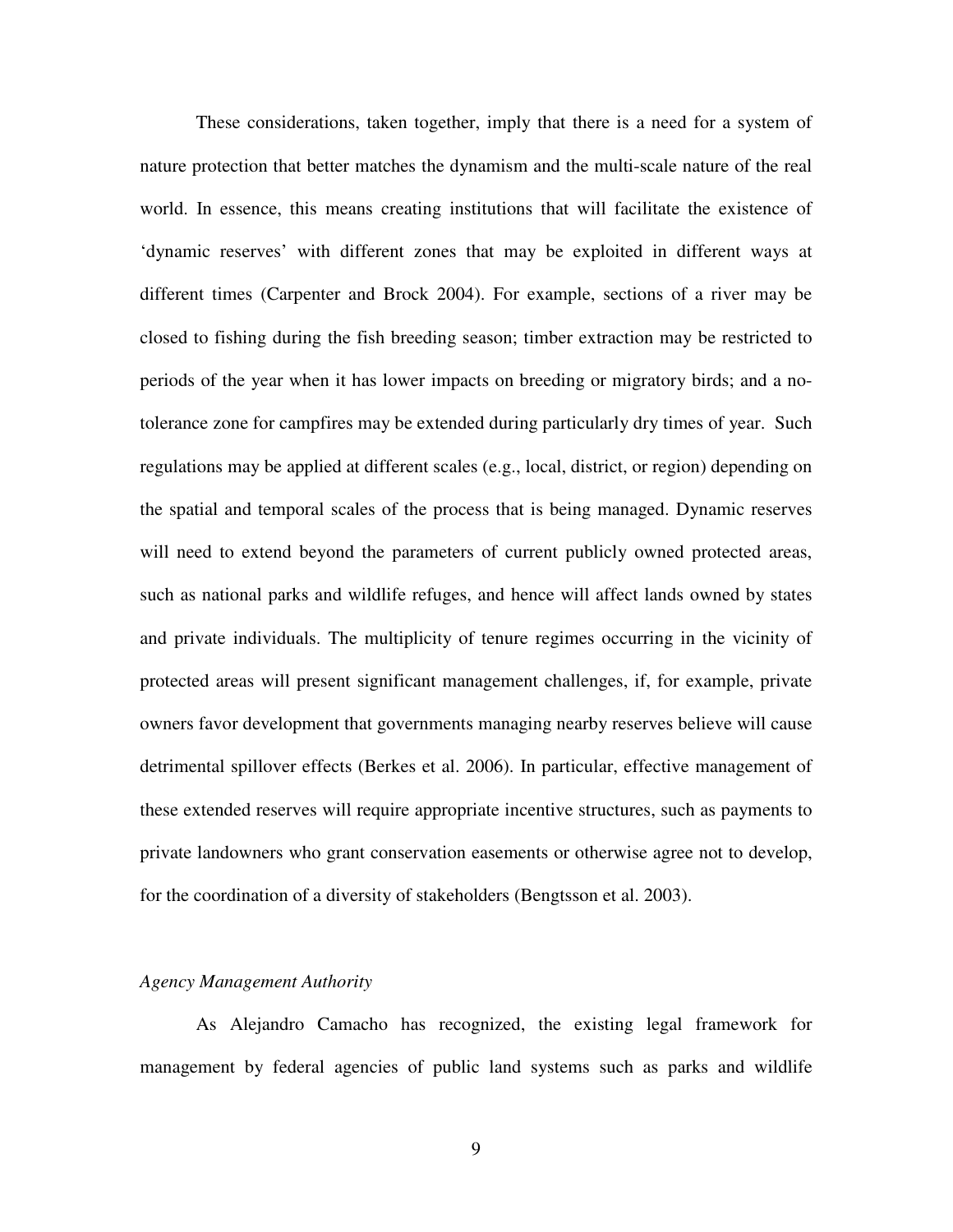refuges 'was not designed to facilitate a wide-scale ecosystem-based or landscape-based approach that blurs the distinctions between legally separate public lands. . . . [F]requent, wide-scale, and synchronized interaction between agencies was simply not contemplated by existing natural resource management laws, so that coordinated ecosystem-based management is still the exception in natural resource governance.' (Camacho 2010, p. 208). Figure 1 illustrates the allocation of authority among the federal land management agencies, as well as the source of some statutory restrictions on that authority or on private activity on lands managed by those agencies. A key question is whether, despite the absence of such an ecosystem-based focus, agencies such as the National Park Service (NPS) and the United States Fish and Wildlife Service (FWS) can nevertheless manage the resources over which they have jurisdiction, in combination with lands owned or managed by other public and private entities, in ways that enhance the resilience of parks, refuges, and preserves in the face of the unprecedented disruptions that are expected to result from climate change and the continued encroachments caused by development.

The more than 500 million acres of land owned by the federal government is divided into multiple systems administered by different federal agencies. Some of these systems, such as the National Park System, the National Wildlife Refuge System, and the National Wilderness Preservation System, are 'dominant use' systems that are devoted to a limited number of uses that include recreation, wildlife protection, and resource preservation. The NPS administers the 80 million acres of national parks and national monuments under the National Park Service Organic Act. That Act declares the purpose of these areas to be to conserve 'the scenery and the natural and historic objects and the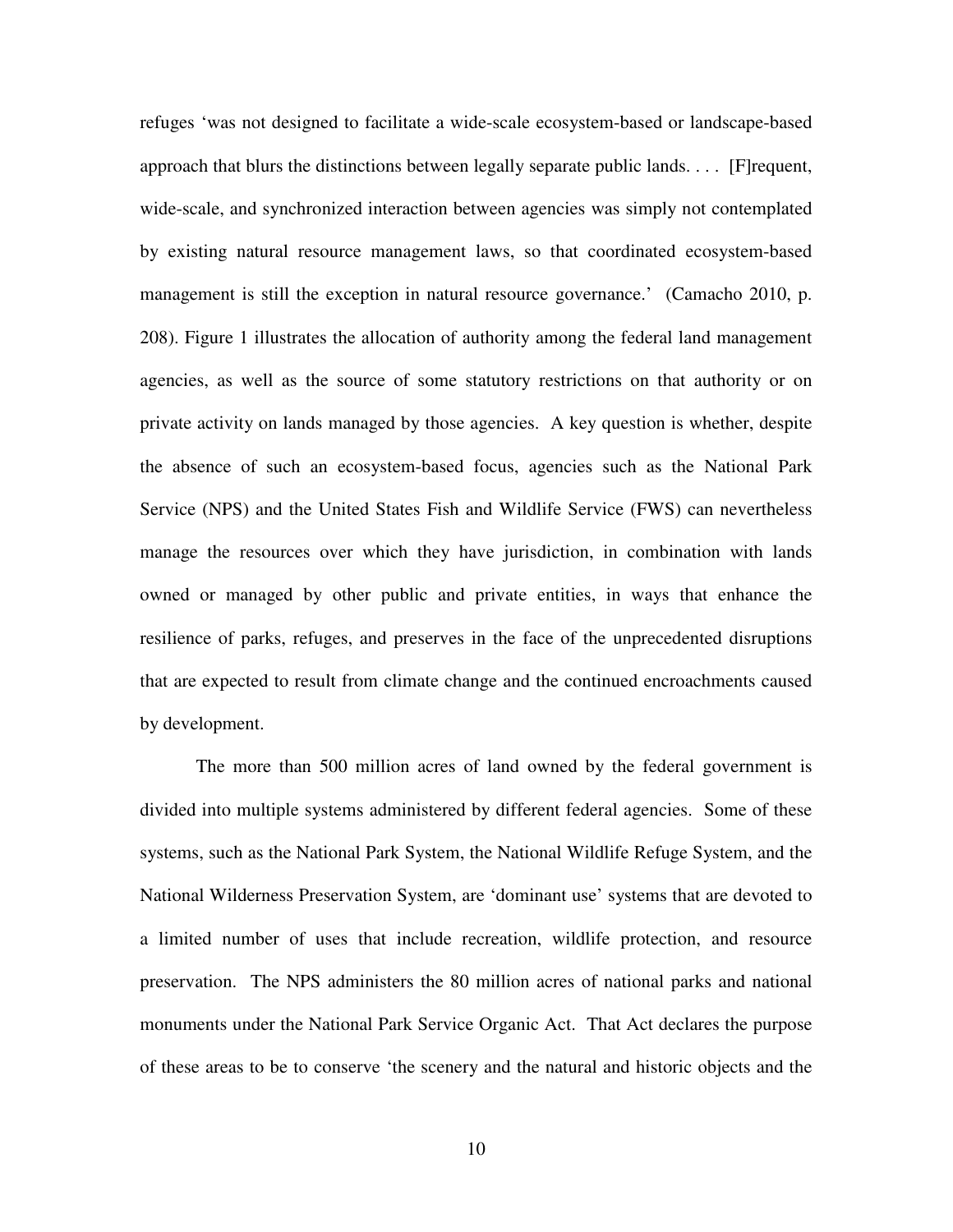wild life therein and to provide for the enjoyment of the same in such manner and by such means as will leave them unimpaired for the enjoyment of future generations' (National Park Service Organic Act § 1). The Antiquities Act of 1906 authorizes the President to designate as national monuments 'historic landmarks, historic structures, and other objects of historic or scientific interest' that are situated on federal lands (Antiquities Act § 431). The NPS must prepare management plans for the national parks and monuments that, among other things, include measures for the preservation of the area's resources (Id. § 3). Commodity uses such as logging, grazing, and mining are either prohibited or tightly restricted in the national parks and monuments.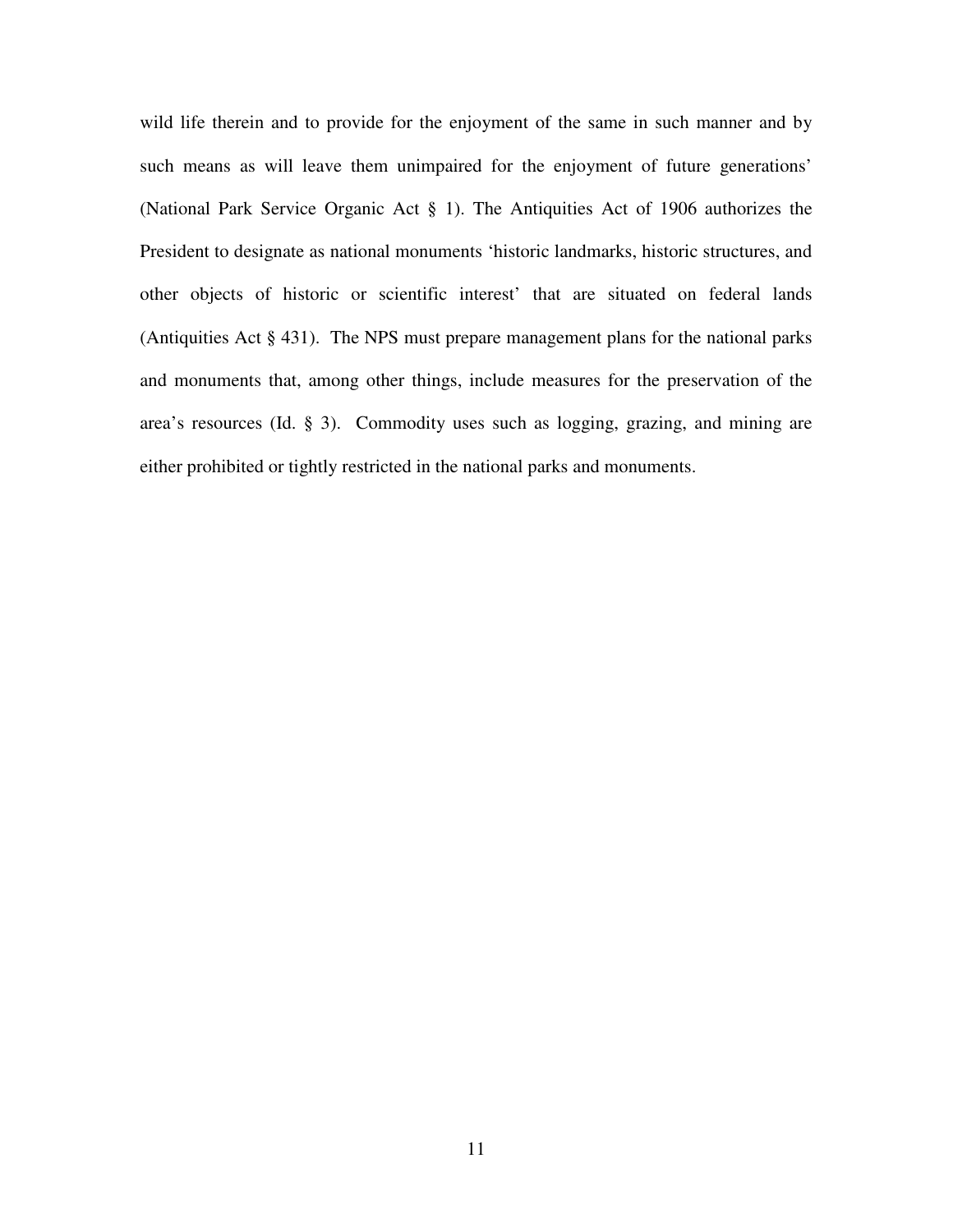## **Figure 1**



## Federal Land Management Agency Authority and Restrictions

The National Wildlife Refuge System, which comprises about 90 million acres, is administered by the FWS. Under the National Wildlife Refuge System Improvement Act of 1997 (NWRSIA), the mission of the FWS is to administer a network of lands and waters for the conservation, management, and restoration of fish, wildlife, and plant resources and their habitats for the benefit of present and future generations of Americans. The statute affords priority to the conservation of wildlife, plants, and their habitats, defining conservation to mean sustaining, restoring, and enhancing healthy populations (NWRSIA  $\S$  668ee(4)). The Act allows compatible wildlife-dependent recreational uses, including hunting and fishing, in the refuges. Recreational uses are compatible if they will not materially interfere with or detract from the mission of the Refuge System or the purposes of individual refuges (Id. § 668ee(1)).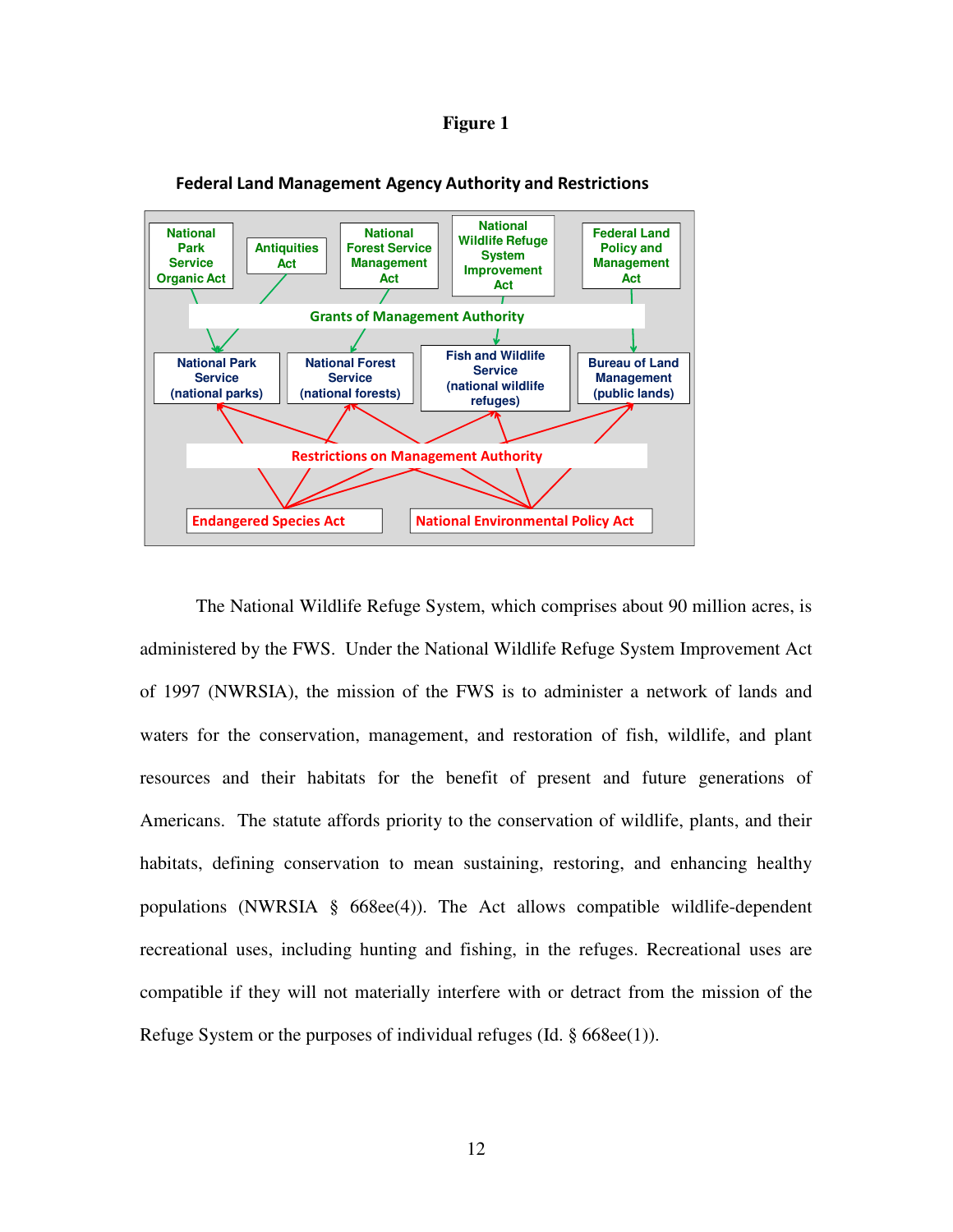Other systems, such as the National Forest System and the public lands administered by the Bureau of Land Management (BLM), are governed by statutes that allow a range of "multiple uses" that include not only recreation and natural resource protection, but also timber production, range management, and mineral production. Even these systems include areas set aside for preservation purposes, however. Congress may designate areas of the national forests and the BLM public lands as wilderness, just as it may do in the national parks, monuments, and wildlife refuges (Glicksman 1999). The National Wilderness Preservation System, which comprises more than 100 million acres, is the subject of another chapter in this book and will not be discussed further here. The National Forest Service has designated nearly 60 million acres of land as roadless areas in which timber harvesting and road construction are tightly restricted (Glicksman 2004). The BLM's organic act, the Federal Land Policy and Management Act (FLPMA), authorizes the agency to identify 'areas of critical environmental concern.' These are areas 'where special management attention is required . . . to protect and prevent irreparable damage to important historic, cultural, or scenic values, fish and wildlife resources or other natural systems or processes.' Land use plans must give priority to the protection of these areas, and they are not available for the full array of multiple uses  $(FLMPA \$ §§ 1702 $(a)$ , 1711, 1712 $(c)(3)$ ). The reference to protection of natural processes seems to be consistent with an ecosystem management focus. The Wild and Scenic Rivers Act provides protection for congressionally designated rivers. The areas affected by the designation include private as well as public lands. Use restrictions vary, depending on whether a river has been designated as wild, scenic, or recreational.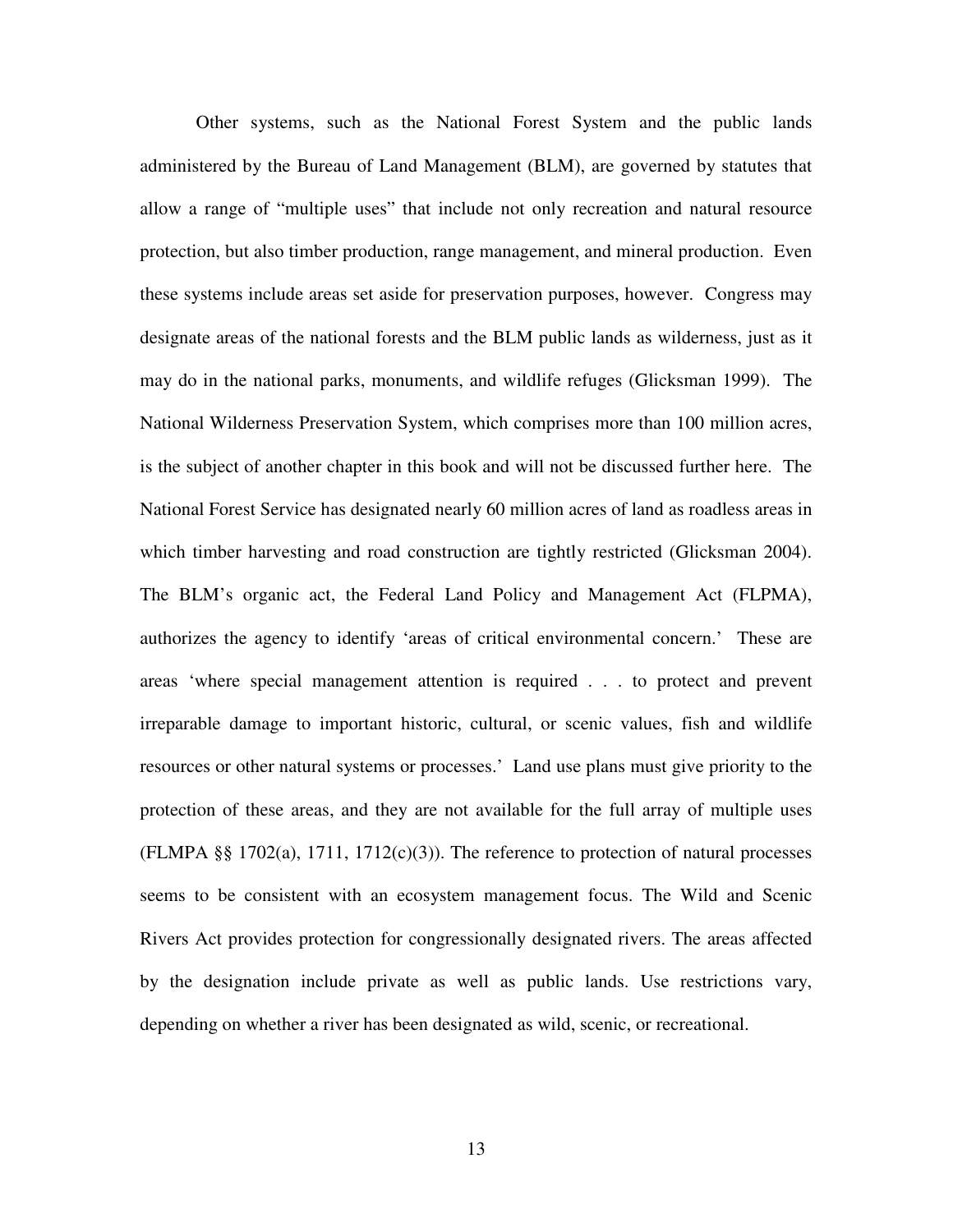U.S. laws also allow for the protection of marine protected areas (MPAs), but there is no single law that governs the creation of MPAs. Moreover, the range of permissible uses varies considerably, from multiple use management similar to that which exists in the national forests and BLM lands to smaller 'no-take' areas governed by a preservation mandate similar to the ones that govern national parks and wildlife refuges. One observer has concluded that 'MPAs will not be effective in preserving marine mammals if the MPAs are surrounded by uncontrolled areas where pollution, habitat destruction, and overfishing exist' (Abate 2009, p. 274).

One example of spatial planning to protect MPAs might provide a model for protection in the U.S. not only of MPAs, but reserves more generally. The Great Barrier Reef Marine Park Act, adopted by the Australian legislature in 1975, established the Great Barrier Reef Marine Park Authority. The Authority manages the Reef primarily through a zoning system that imposes different levels of restrictions based on the zoning designation (including zones for general use, habitat protection, conservation park, buffer, scientific research, marine national park, and preservation). Over the years, the percentage of Reef waters subject to the highest levels of protection has increased significantly in response to monitoring that revealed a failure to achieve ecosystem protection at lower protection levels (Sivas and Caldwell 2008, pp. 247-48). By at least one account, the Park is the 'foremost example of a zoning system that has been successfully applied in the context of a large, nationally significant MPA' (Baur et al. 2004, p. 565).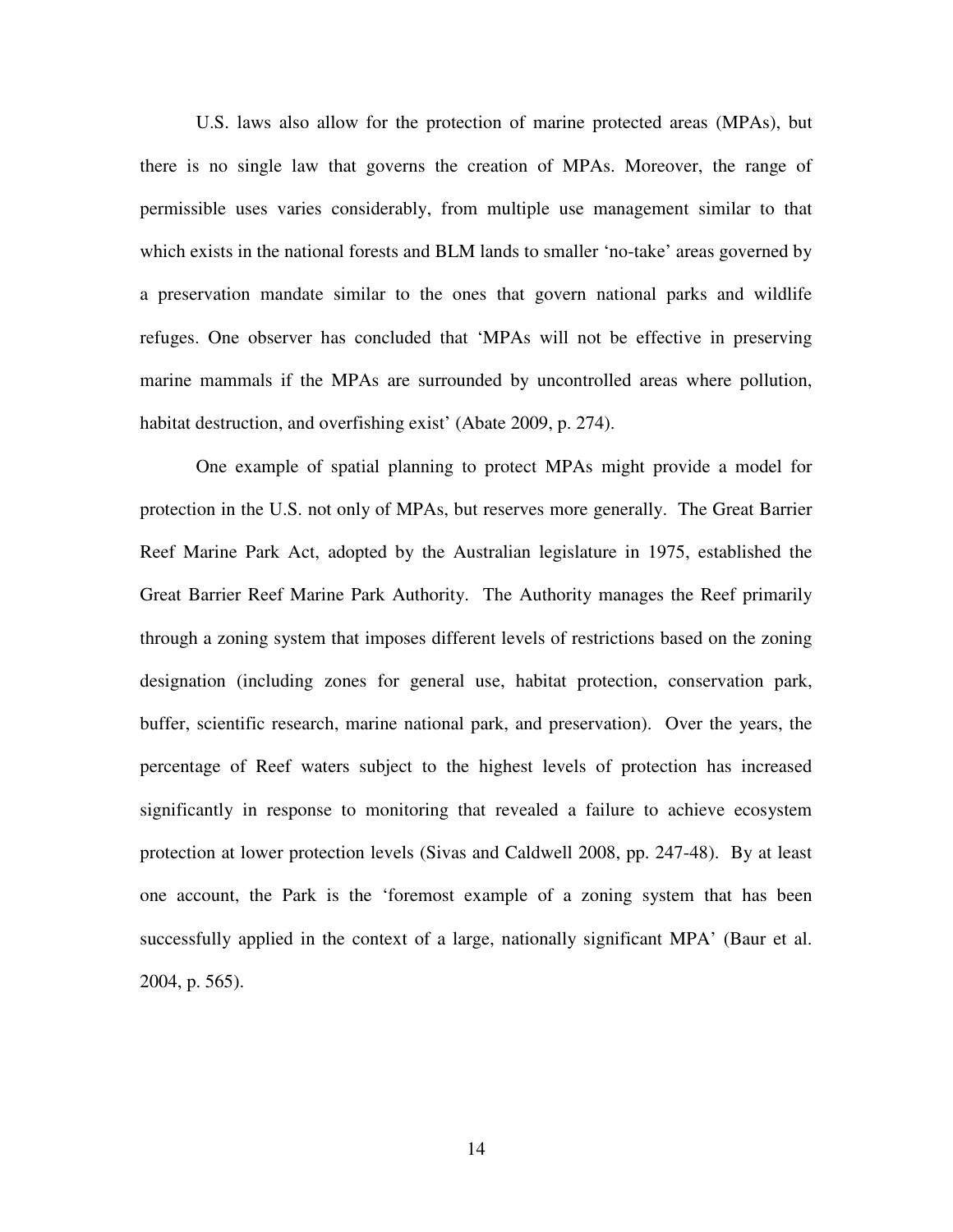# *Climate Change as a Spur to Increased Emphasis on Resilience: Opportunities and Challenges*

Until fairly recently, the NPS has not incorporated the need to manage parks to enhance ecosystem resilience, particularly in the face of climate change, into its management directives in any significant way. In its 2006 Management Policies, an internal document designed to guide NPS employees fulfilling their statutory duties, including implementation of management plans, for example, the NPS mentioned the concept of resilience only once (in connection with recreational boating campgrounds) (NPS 2006). The Policies referred to climate change only twice. First, the NPS recognized that 'accelerated climate change may significantly alter park ecosystems"' (Id., p. 53). But it required only that the parks gather and maintain baseline climatological data for reference, not that they use that data in any particular way to enhance resilience in the face of climate change. Second, it encouraged park managers to educate visitors about the influence of climate change, again without mandating that managers prepare for or react to climate change threats or events in any particular way that would enhance the agency's ability to achieve its statutory mission.

In 2010, however, the agency issued its Climate Change Response Strategy. The Strategy includes six principles to guide the development and implementation of an integrated science-management response capacity for the NPS and its partners. Among these principles are several that comport with the concepts of resilience thinking and management at a landscape scale as discussed above. The agency committed itself, for example, to building connections at local to regional scales within the agency and with other agencies and stakeholders. It also committed to the use of adaptive management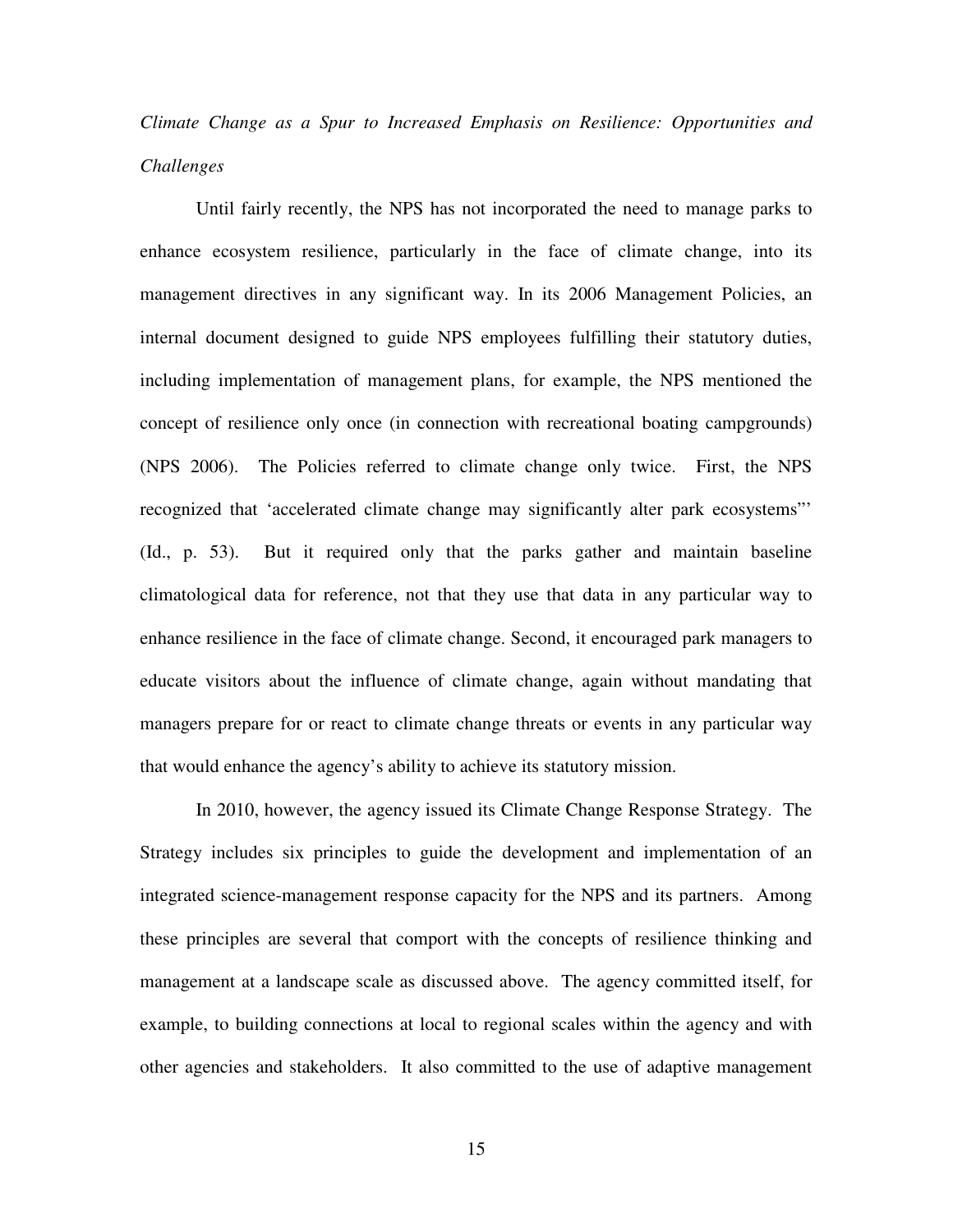(Walters 1986, McLain and Lee 1996, Gunderson 1999), recognizing the need to be 'structured for adaptability, grounded in experience,' and to rely on 'approaches to learning and management that evolve as knowledge increases' (NPS 2010, at 9). It relied on Secretarial Order 3289, which established a Department-wide approach for increasing science-based understanding of climate change and coordinating an effective response to the resources it manages, as supporting authority for this approach (Secretarial Order 3289). The Strategy identified increasing the resilience of natural systems as an important approach to climate change adaptation. One of its objectives is to collaborate with federal, state, and local partners and programs to develop tools, such as vulnerability assessments and scenario planning (Peterson et al. 2003), to help develop adaptation plans at appropriate scales. Another goal is to collaborate to develop 'cross-jurisdictional conservation plans to protect and restore connectivity and other landscape-scale components of resilience' (NPS 2010, at 16). The agency recognized that protecting and restoring corridors and connectivity across landscapes 'will require strong collaboration with partners and programs to share knowledge, develop repositories of genetic resources, and, where appropriate, develop cross-jurisdictional conservation' (Id.).

Announcing resource management goals that are consistent with enhancing the resilience of park and refuge ecosystems is one thing. Implementing those strategies is another (e.g., see Hillborn 1992, Walters 1997). As the NPS has recognized, current laws may present challenges to the goal of achieving resilient ecosystems in the face of threats such as climate change. The 2010 NPS Climate Change Response Strategy noted that '[m]ost resource protection laws with which the NPS must comply were not written considering a changing climate. As a result, it is necessary to reestablish service-wide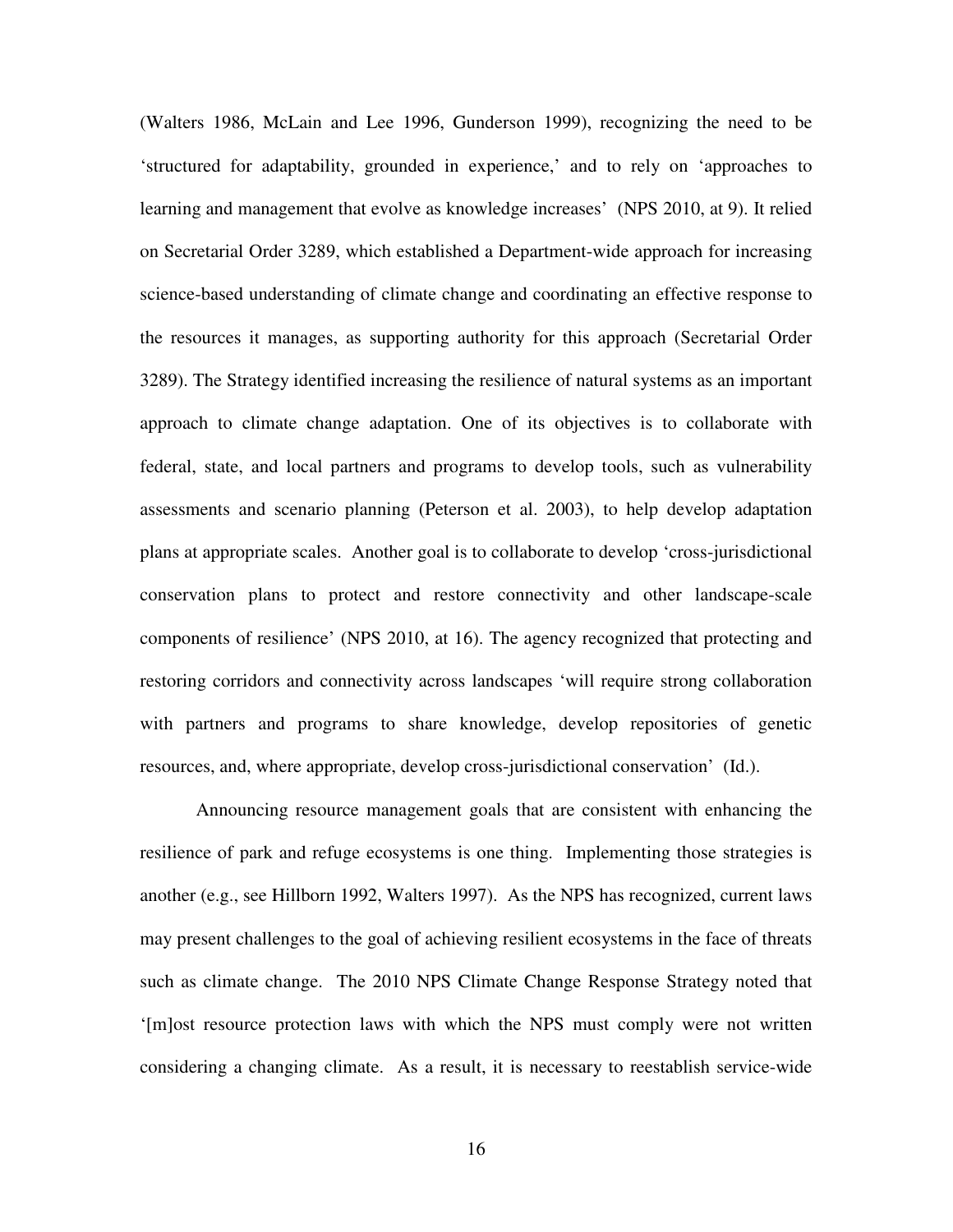consistency in interpreting the NPS mission and mandates' so that climate change adaptation efforts can be fashioned in ways that comply with laws governing management of the National Park System (NPS 2010, at 23)

The questions the agency must face in doing so are difficult. One question is how to reconcile the need for human intervention to adapt to climate change with the core statutory mandate to conserve the 'natural objects' within the parks and to 'leave them unimpaired for the enjoyment of future generations' (NPS Organic Act § 1). One study found that NPS staffers regard the NPS Organic Act as a barrier to the agency's efforts to adapt to climate change as a result of its emphasis on preservation and naturalness, which has led to agency policies that minimize intervention and management in the parks (Jantarasimi et al. 2010). This same legal focus may hinder efforts to promote resilience in park ecosystems more generally.

The legislation that governs administration of the national wildlife refuges and provides the FWS with its management authority accommodates resilience thinking more easily. The FWS must ensure maintenance of the 'biological integrity, diversity, and environmental health' of the refuge system, and plan and direct the growth of the system 'to contribute to the conservation of the ecosystems of the United States.' (NWRSIA §  $668\text{dd}(a)(4)(B)-(C)$ ). According to a leading expert on refuge management, this mandate 'introduces broader, synthetic, ecological process concepts to the management objectives' of the national wildlife refuge system, and 'advances a holistic, ecological standard for evaluating conservation' (Fischman and Adamcik 2011, at 23-24). Administration of the national wildlife refuge system on a landscape scale would be fully consistent with these prescriptions.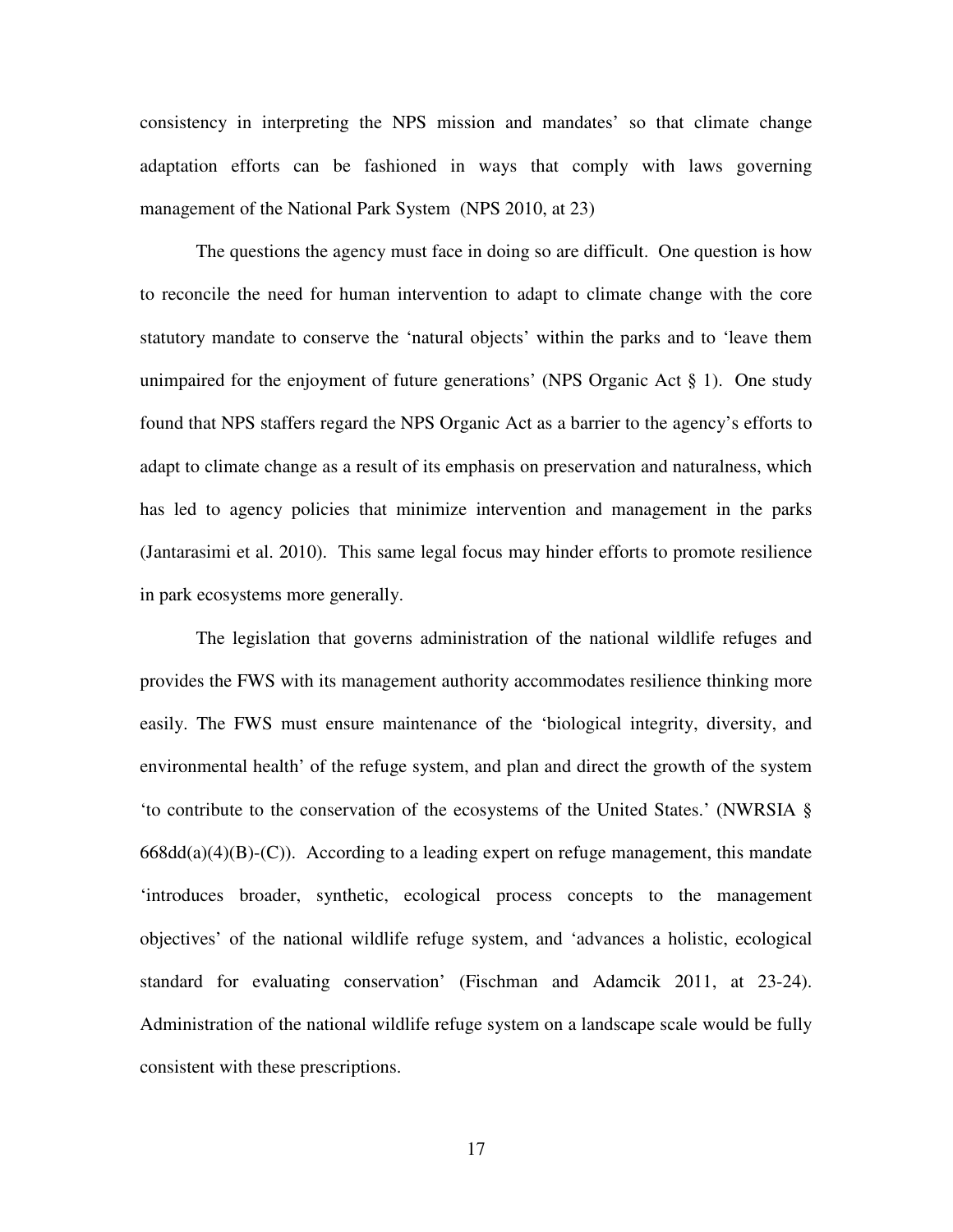

Indeed, the FWS has taken steps to manage ecosystems rather than individual wildlife species or individual refuges. The agency has described the goals of some refuges in terms of broad ecosystem-based goals. Its policies implementing the 1997 Act's mandate to maintain the biological integrity, diversity, and environmental health of the Refuge System proclaim that fragmentation of the System's wildlife habitats is 'a direct threat to the integrity' of the System. As a result, uses reasonably anticipated to reduce the quality or quantity of habitats, or fragment habitats on a refuge, will not be deemed a compatible wildlife dependent use (U.S. Fish and Wildlife Service 2011b).

Even more significantly, the FWS's 2010 strategic plan lists as one of its foundational principles an 'emphasis on conservation of habitats within sustainable landscapes.' According to the plan, the FWS will apply Strategic Habitat Conservation as its framework for landscape conservation. This approach aims to conserve terrestrial, freshwater, and marine habitats within sustainable landscapes to conserve target populations of species or suites of species and the ecological functions that sustain them. The plan commits the FWS to managing toward future landscape conditions by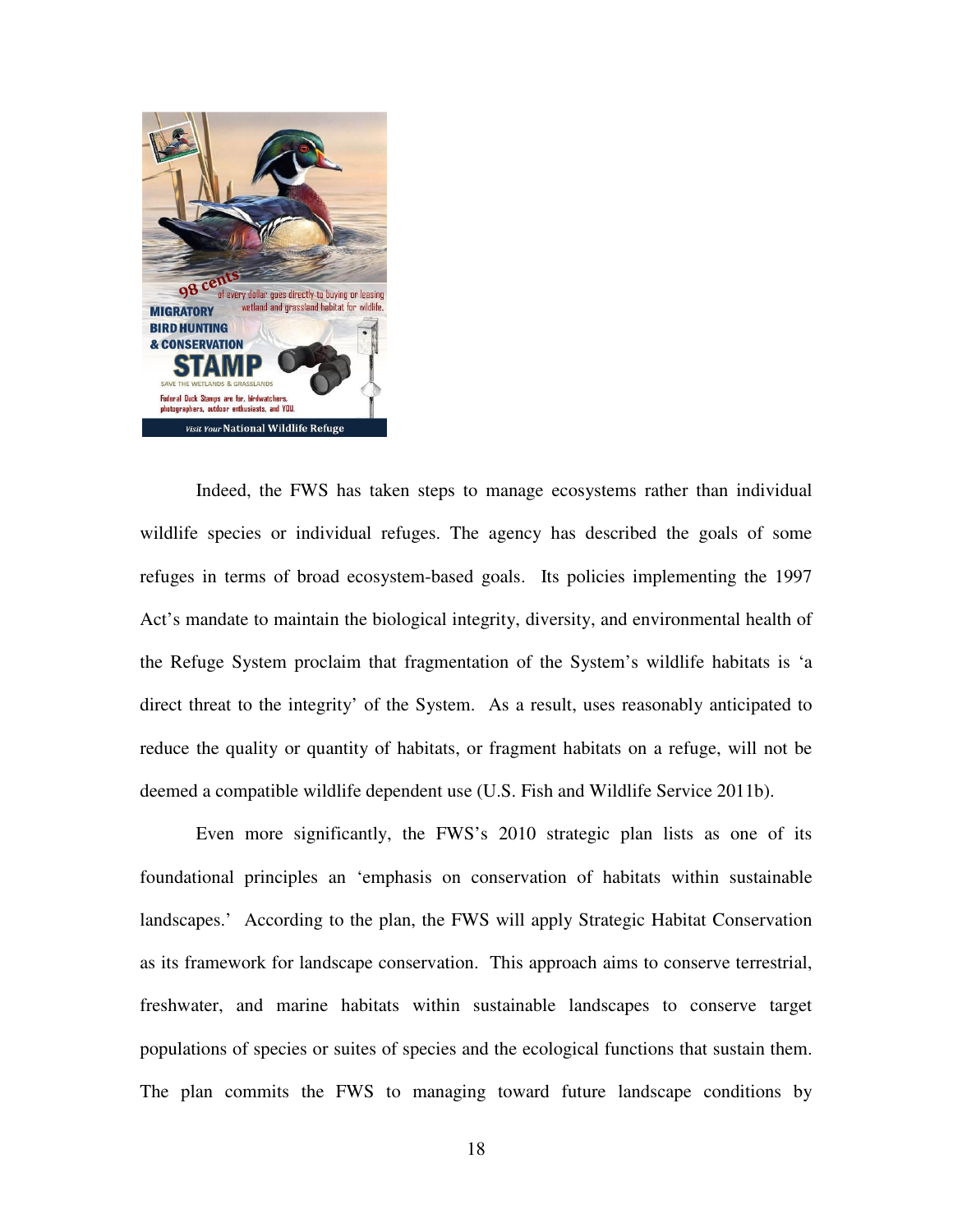predicting and working with the effects of climate change. The goal is to facilitate the transition of ecosystems from current, natural states to new conditions resulting from climate change. These include mimicking or assisting natural adaptive processes such as species dispersal or migration to avoid catastrophic conversions that might occur otherwise. Realignment may be appropriate for ecosystems that have already been significantly disturbed (U.S. Fish and Wildlife Service 2010).

#### *Available Legal Tools for Managing Resilient Landscape-Level Parks and Refuges*

#### **Cooperative Resource Management to Achieve Resilience**

Notwithstanding the potential difficulties in implementing landscape-level management programs to achieve ecosystem resilience posed by the century-old National Park Service Organic Act, that statute, the NWRSIA, and other federal natural resource management laws provide the NPS and the FWS with a variety of tools to implement conservation strategies that are built on the formation of dynamic reserves. The broad discretion the NPS has to regulate use of the national parks and monuments 'by such means and measures as conform to the fundamental purpose' of those places should facilitate the NPS's ability to take actions that enhance the resilience of park ecosystems in the face of climate change and other threats. The Interior Secretary's authority to issue 'such rules and regulations as he may deem necessary or proper for the use and management of the parks, monuments, and reservations under the jurisdiction of the National Park Service' reinforces this discretion (16 U.S.C. § 3).

Indeed, these laws and others described below provide the NPS with surprisingly broad explicit authority to engage in the kind of landscape-scale management efforts that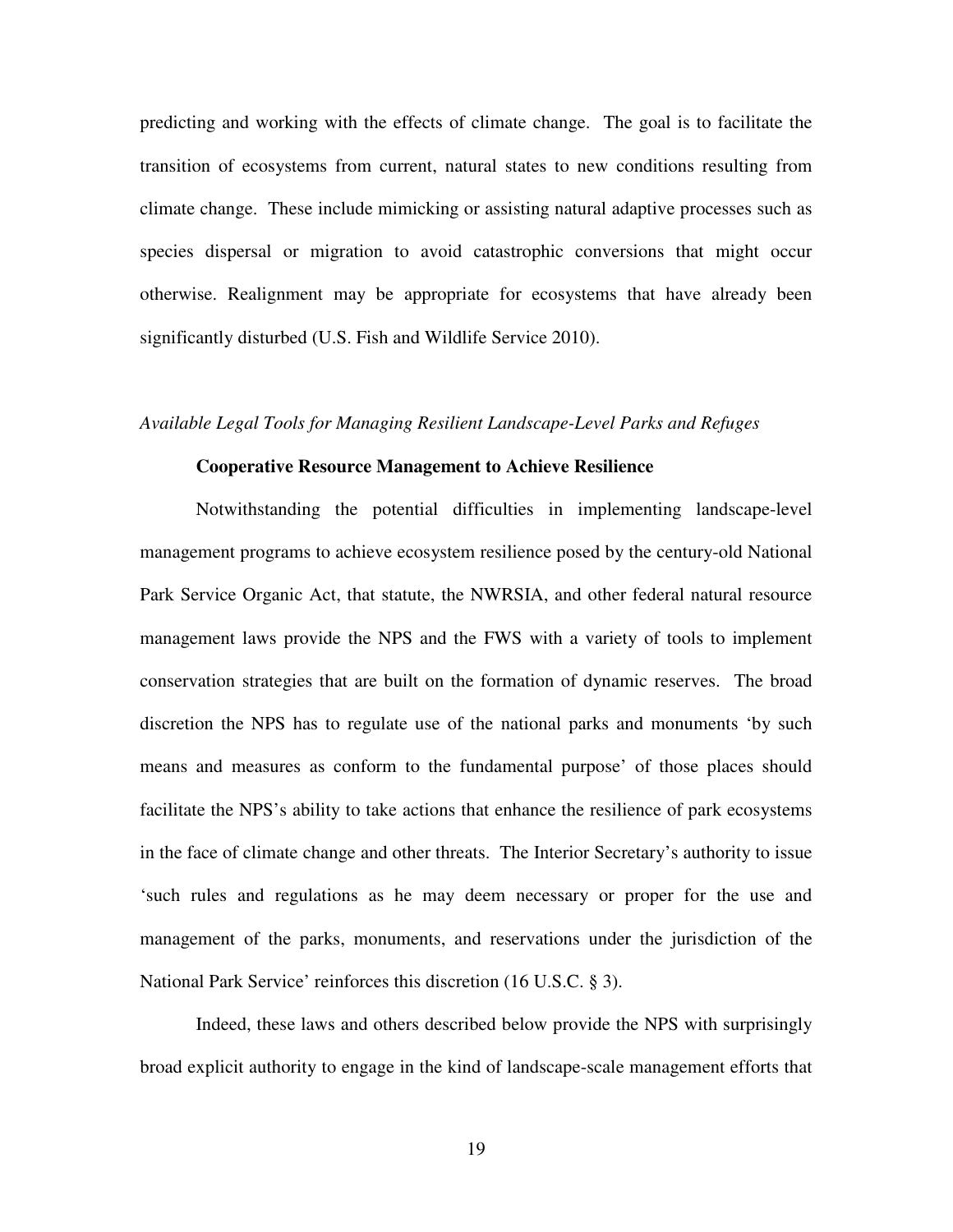will be necessary to protect ecosystem resilience in the parks. The agency has acted on that authority. NPS management policies recognize that

Cooperative conservation beyond park boundaries is necessary as the National Park Service strives to fulfill its mandate to preserve the natural and cultural resources of parks unimpaired for future generations. Ecological processes cross park boundaries, and park boundaries may not incorporate all of the natural resources . . . that relate to park resources. . . . Therefore, activities proposed for adjacent lands may significantly affect park programs, resources, and values. Conversely, NPS activities may have impacts outside park boundaries. . . . [P]arks are integral parts of larger regional environments . . .

(NPS 2006, § 1.6)

The agency's management policies therefore commit the NPS to cooperative endeavors with other federal, regional, state, and local agencies, with tribes, and with neighboring landowners and nongovernmental organizations.

The agency has explicit authority to enter cooperative management agreements where a unit of the NPS is located adjacent to or near a state or local park area to ensure effective and efficient management of the parks, or for the purpose of protecting natural resources of park units through collaborative efforts on land inside and outside of National Park System units (NPS Organic Act §§ 1a-2(*l*)(1), 1j). These powers should assist the NPS in fulfilling its commitment to collaborate with other public and private landowners in devising management approaches that enhance resilience on a landscape scale. Such cooperative agreements may address problems likely to result from climate change, such as invasive species within or adjacent to park system units (Crowl et al.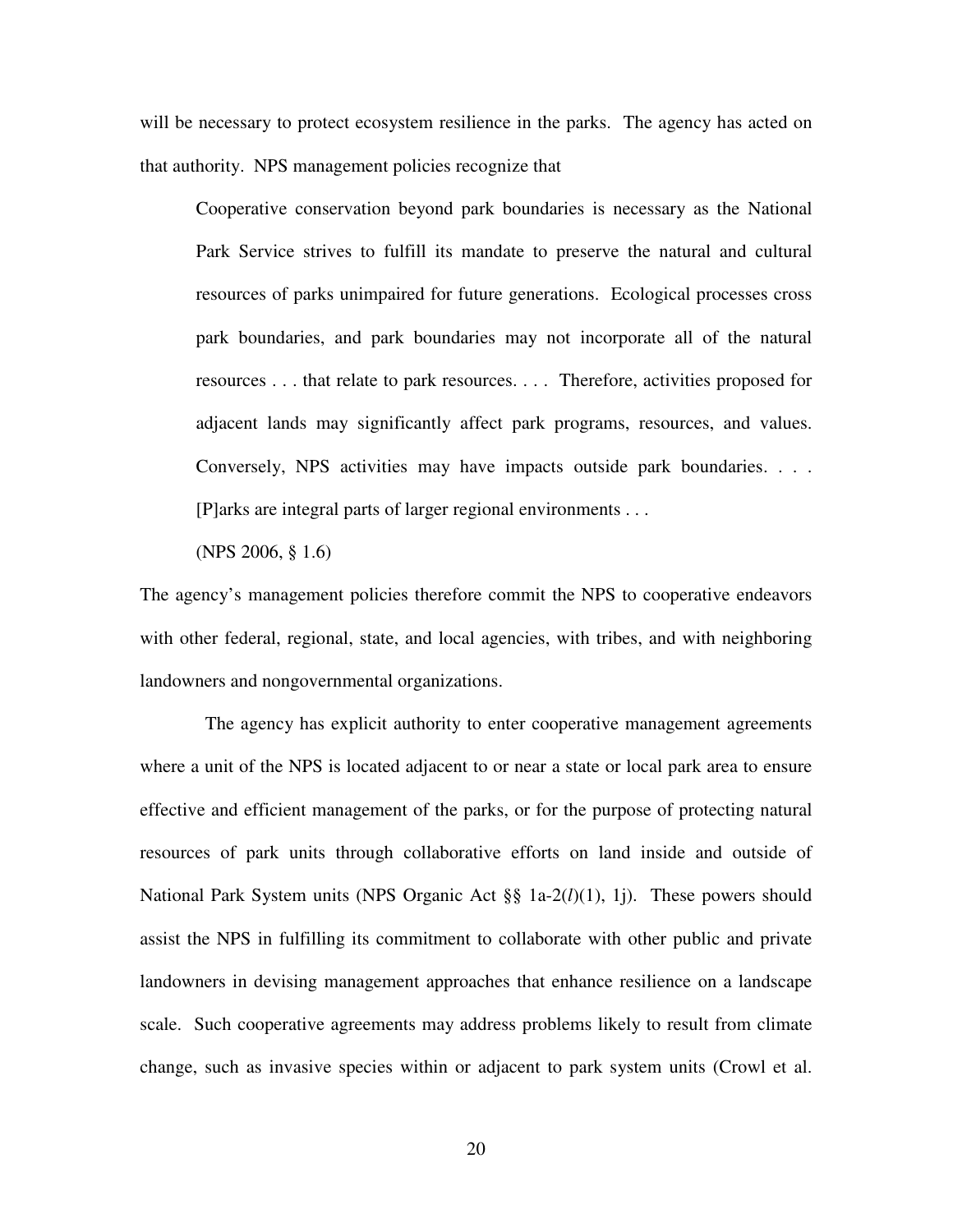2008), and may provide for restoration of natural resources, including native wildlife habitat or ecosystems. (Id.  $\S$  1*j*-(b)) Similarly, the Organic Act authorizes the NPS, in managing national monuments contiguous to national forests, to cooperate with the National Forest Service. (Id. § 2)

Likewise, the NWRSIA makes available to the FWS tools that enable it to enlarge the scope of the resources it protects beyond the boundaries of the refuges themselves. The Act requires the FWS, for example, to 'ensure effective coordination, interaction, and cooperation with owners of land adjoining refuges and the fish and wildlife agency of the States in which units of the System are located.' In addition, the statute mandates that the FWS 'ensure timely and effective cooperation and collaboration with Federal agencies and State fish and wildlife agencies during the course of acquiring and managing refuges' (NWRSIA § 668dd(a)(4)(E), (M)). None of these provisions dictates the form of the required cooperative efforts.

These statutory provisions authorize the NPS and the FWS to engage in cooperative management efforts, but do not require the agencies' desired partners to respond favorably when the NPS makes cooperative overtures or otherwise assure the success of such cooperative ventures. The obstacles to cooperative management among federal agencies are especially problematic when the desired partner of the NPS or FWS operates under a statutory mandate or is pursuing a mission whose priorities conflict with the steps the NPS or FWS deem necessary to enhance resilience and protect ecosystem integrity. The Forest Service and the BLM, both of which operate under multiple use mandates, may have no discretion to deny activities with the potential to disrupt ecosystem resilience, such as the issuance of hardrock mining activities. Even if these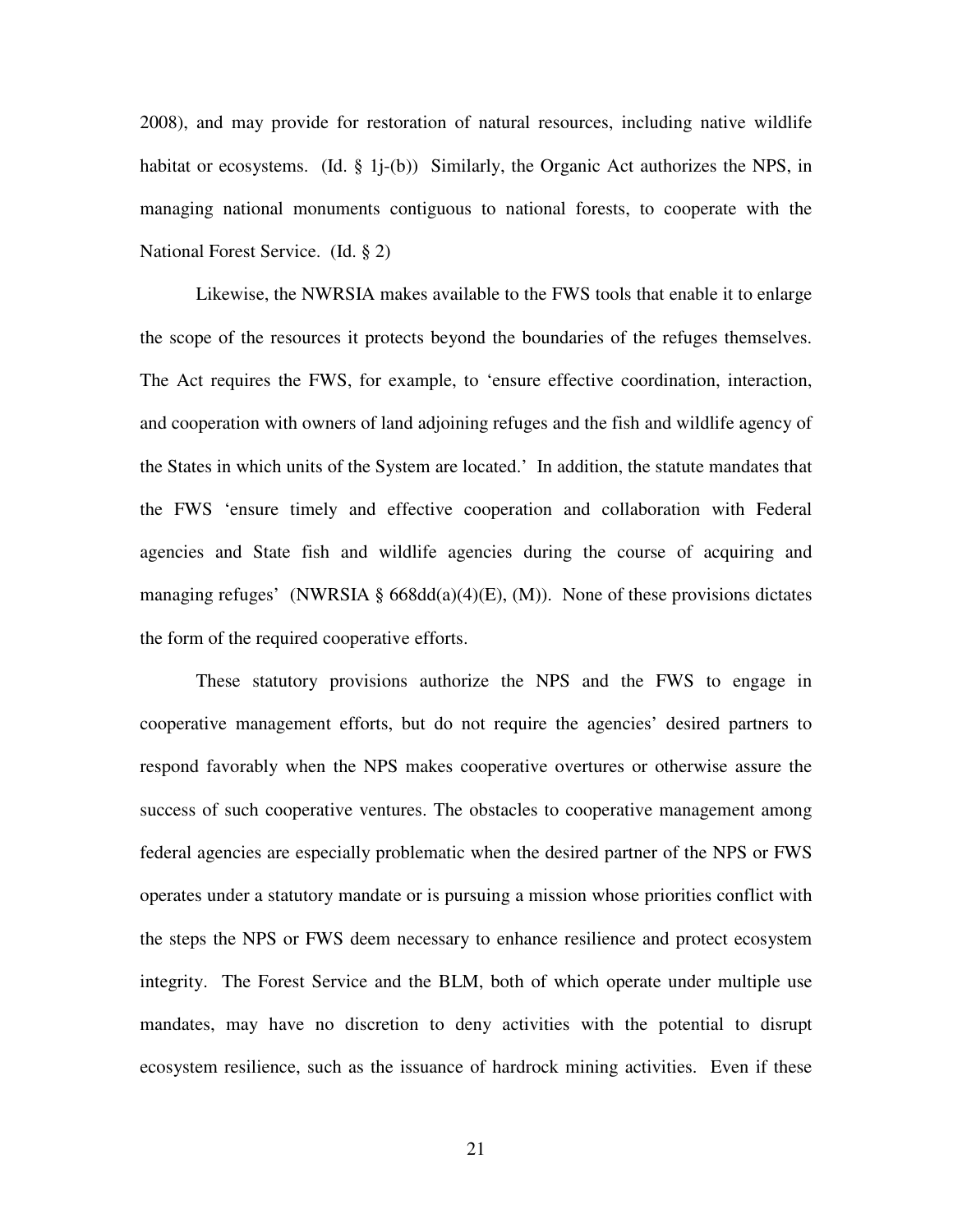agencies have such discretion, they may not regard the approaches of the two dominant use agencies to be consistent with their multiple use mandates. NPS officials have cited differences in agency missions and the absence of an agency with the authority to resolve disputes among the land management agencies as reasons why interagency cooperation has failed in some instances to protect park resources (Shafer 2010).

The federal land management agencies have embarked on some cooperative ventures that aim to achieve landscape-level ecosystem management. Joseph Sax and Robert Keiter, for example, have described the NPS's

embrace [of] regionalism as the primary long-term strategy for protecting [Glacier National Park's] ecological integrity. The overall goal is to knit the entire Glacier region together as an entity with the park at the core of the larger ecosystem, primarily by creating transboundary management forums, institutions, or incentives consistent with the park's conservation objectives

(Sax and Keiter 2006, at 300-01). A web of natural resource management laws played a role in the NPS's effort to fashion a plan for protecting the integrity of the regional landscape surrounding Glacier. Sax and Keiter identify the Endangered Species Act(ESA), NEPA, and the Wilderness Act as imposing 'managerial consistency across boundaries.' (Id. at 307). The regulations issued by the Council on Environmental Quality (CEQ) to implement NEPA, for example, require agencies to consider the cumulative effects of an agency proposal and 'other past, present, and reasonably foreseeable future actions regardless of what agency (Federal or non-Federal) or person undertakes such other actions.' (CEQ regulations § 1508.7) The ESA requires agencies to consult with the FWS to insure that their actions do not jeopardize listed species or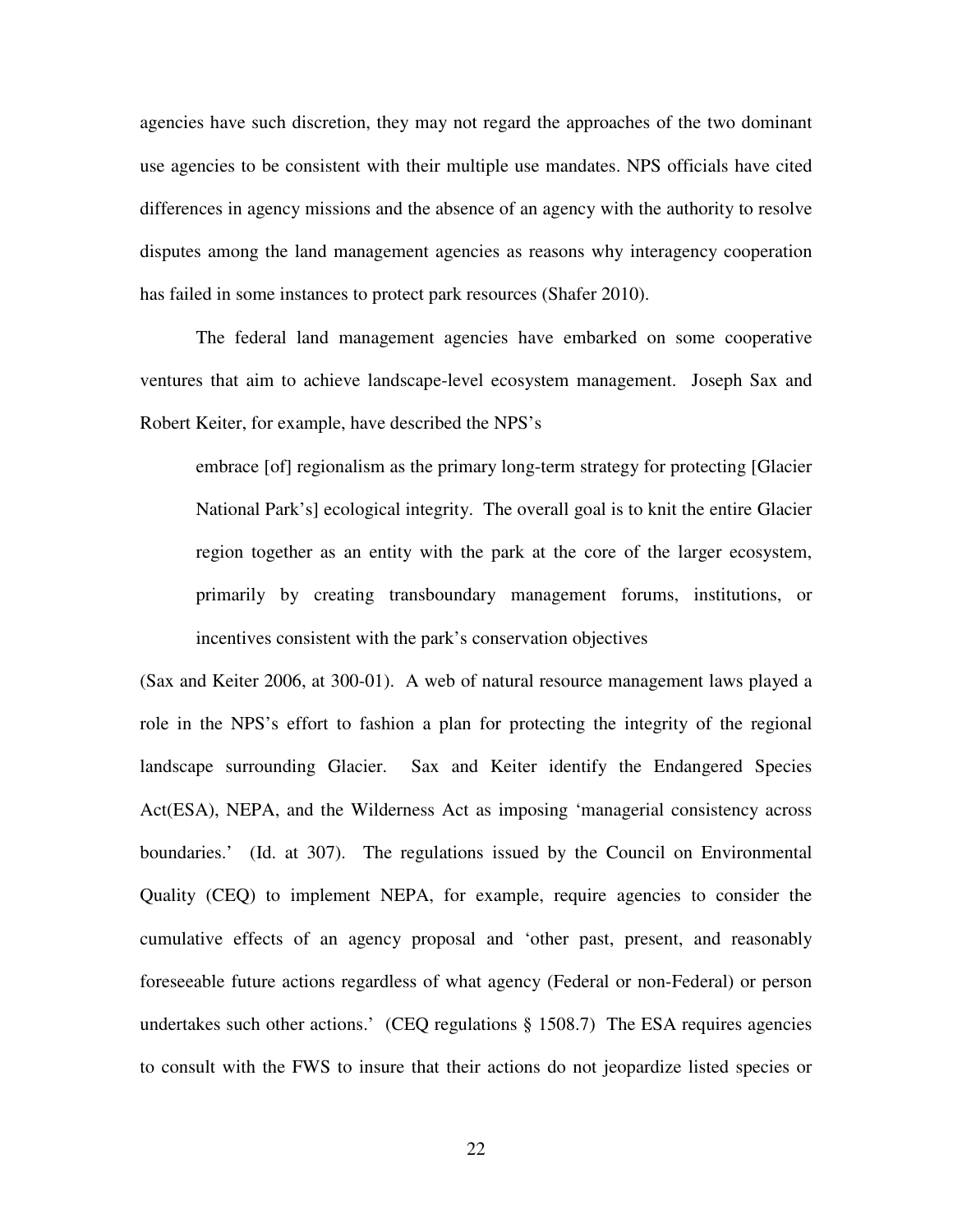adversely affect critical habitat (Endangered Species Act  $\S$  7(a)(2)). Under the FWS's regulations, an agency considering whether the statute requires consultation must consider 'the effects of the action as whole,' including indirect effects. (FWS regulations,  $\S$  402.14(c)) Indirect effects include things like private land development that a federal action makes possible. An agency that fails to properly take those effects into account risks the issuance of an injunction that blocks its proposed action. As a result, agencies have an incentive to consider the consequences not only of their own actions, but of related or resulting actions by others, including other federal agencies, states, tribes, and private landowners. That incentive may foster agency consideration of, and coordination with, others with the ability to control activities that are beyond the jurisdiction of the proposing agency. Sax and Keiter have surmised in connection with the presence of grizzly bears in and around Glacier National Park that the ESA has 'forced other federal agencies to cooperate in management planning that crosses boundary lines, and provoked the development of a program of cumulative effects modeling that encourages forest service managers to adopt an expansive, long-range perspective in their planning processes.' (Sax and Keiter 1987, at 248)

Similar initiatives have begun elsewhere, such as in the Northern Rockies. Efforts such as the Yellowstone to Yukon Initiative have sought 'to break down the traditional jurisdictional boundaries that impede rational management of wildlife and water systems.' (Id. at 301) More specifically, one of the Initiative's goals has been 'to create a linear network of interconnected nature reserves extending from the Yukon Territory to Yellowstone National Park to protect the grizzly bear, wolf, and other wide ranging wildlife species.' (Id. at 302) According to Sax and Keiter, however, the Initiative has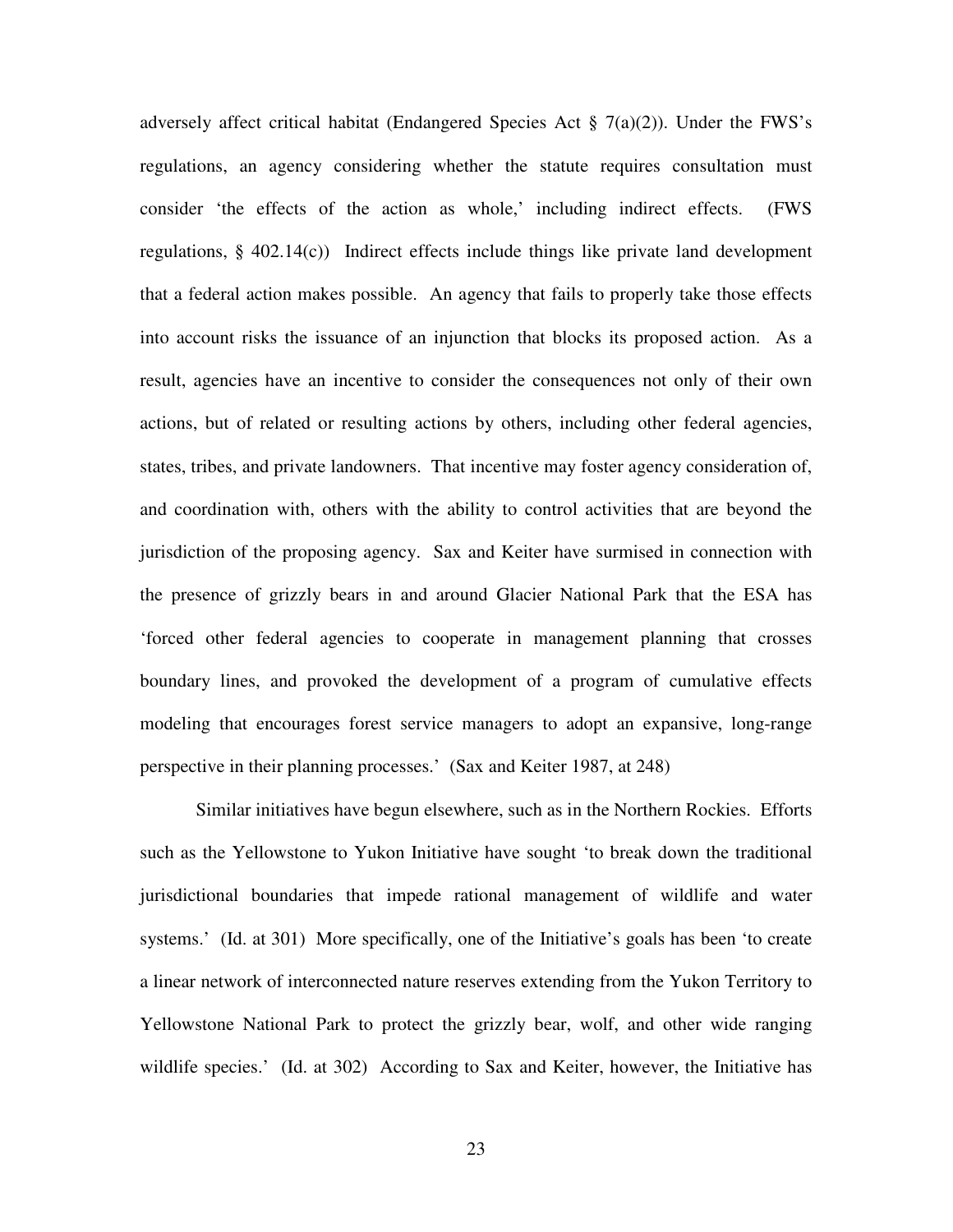not yet succeeded in fully achieving regional managerial integration, in part because of community resistance stemming from the Initiative's impact on pre-existing mineral development project.

Sax and Keiter detect within the last twenty years or so 'a pronounced shift in thinking and management away from formal enclaves (such as the park and the [adjacent national] forest) and toward the region seen as an integral ecological unit, in particular as the habitat needs of target wildlife populations.' (Id. at 306). They explain this shift as the product of several extra-legal factors, including the increased emphasis among national forest users on recreation as opposed to commodity production, a reduced dependence among surrounding communities on commodity production as the driver of the local economy, and communities that increasingly regard themselves as inhabiting a regional environment. Where these features exist in other locales in which disturbances threaten resilience, federal land managers may be able to fashion similar landscape-level ecosystem management strategies. Education can assist in fostering among residents in a region containing a critical and threatened ecosystem a sense of belonging to a regional environment, and in convincing them that preservation of a fully functioning ecosystem will be to their economic benefit because of the ecosystem services that it provides and the tourist revenues that it can help generate. These kinds of endeavors have succeeded in other contexts, such as in efforts by the International Gorilla Conservation Project and the Institute for Tropical Forest Conservation to protect African gorillas (Sawyer and Sawyer 2011, pp. 390-91). Similarly, education and outreach apparently have helped local governments to persuade residents of the Anacostia River watershed to buy into restoration and enhancement initiatives (Arnold 2011, pp. 852-53). The FWS has used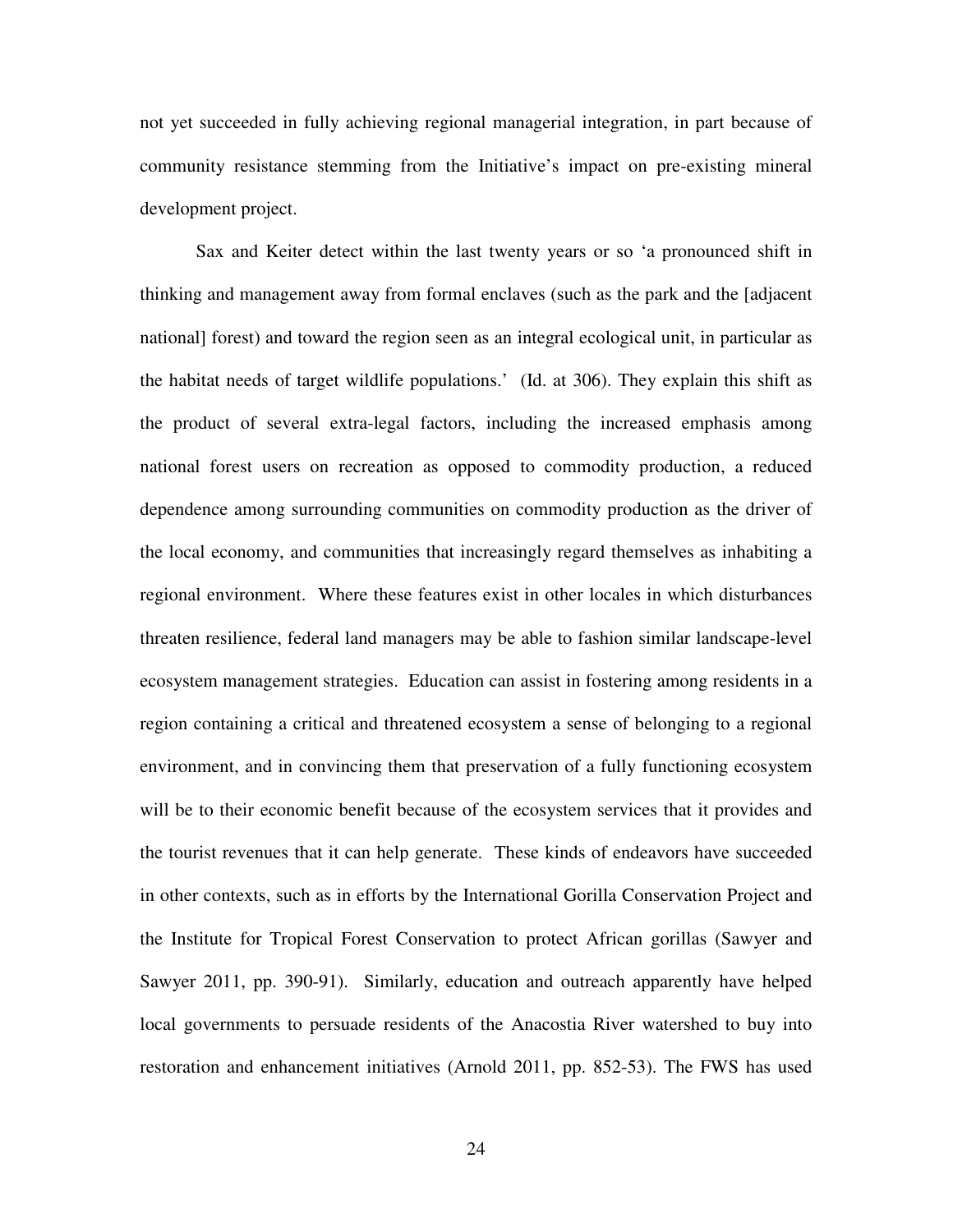education and outreach to supplement its efforts under the ESA to protect the Mexican Wolf (Greaves 2009). Efforts to convince farmers and ranchers to take voluntary measures to protect lesser-prairie chickens in New Mexico had mixed success (Paez 2009, pp. 580-81).

The FWS also has made efforts to integrate protection of resources within and outside refuge boundaries. The FWS Manual, an internal agency guidance document whose legal status is variable and subject to dispute, provides:

Events occurring off refuge lands or waters may injure or destroy the biological integrity, diversity, and environmental health of a refuge. Given their responsibility to the public resources with which they have been entrusted, refuge managers should address these problems. It is critical that they pursue resolution fully cognizant and respectful of legitimate private property rights, seeking a balance between such rights and the refuge manager's own responsibility to the public trust.

(U.S. Fish and Wildlife Service 2011b) The agency's preference is to reach a solution through direct negotiations with the private landowner, agency, or other entity that is the source of the problem. For example, the FWS has purchased private land outside the Lower Rio Grande Valley National Wildlife Refuge along the river to create a wildlife corridor that extends to the Gulf of Mexico, and has worked with state wildlife agencies and NGOs to assist in habitat restoration in the South Texas area (U.S. Fish and Wildlife Service 2012).

If those kinds of efforts fail, the FWS may engage in collaborative discussions with state or local authorities or other organizations that can help in cooperative

25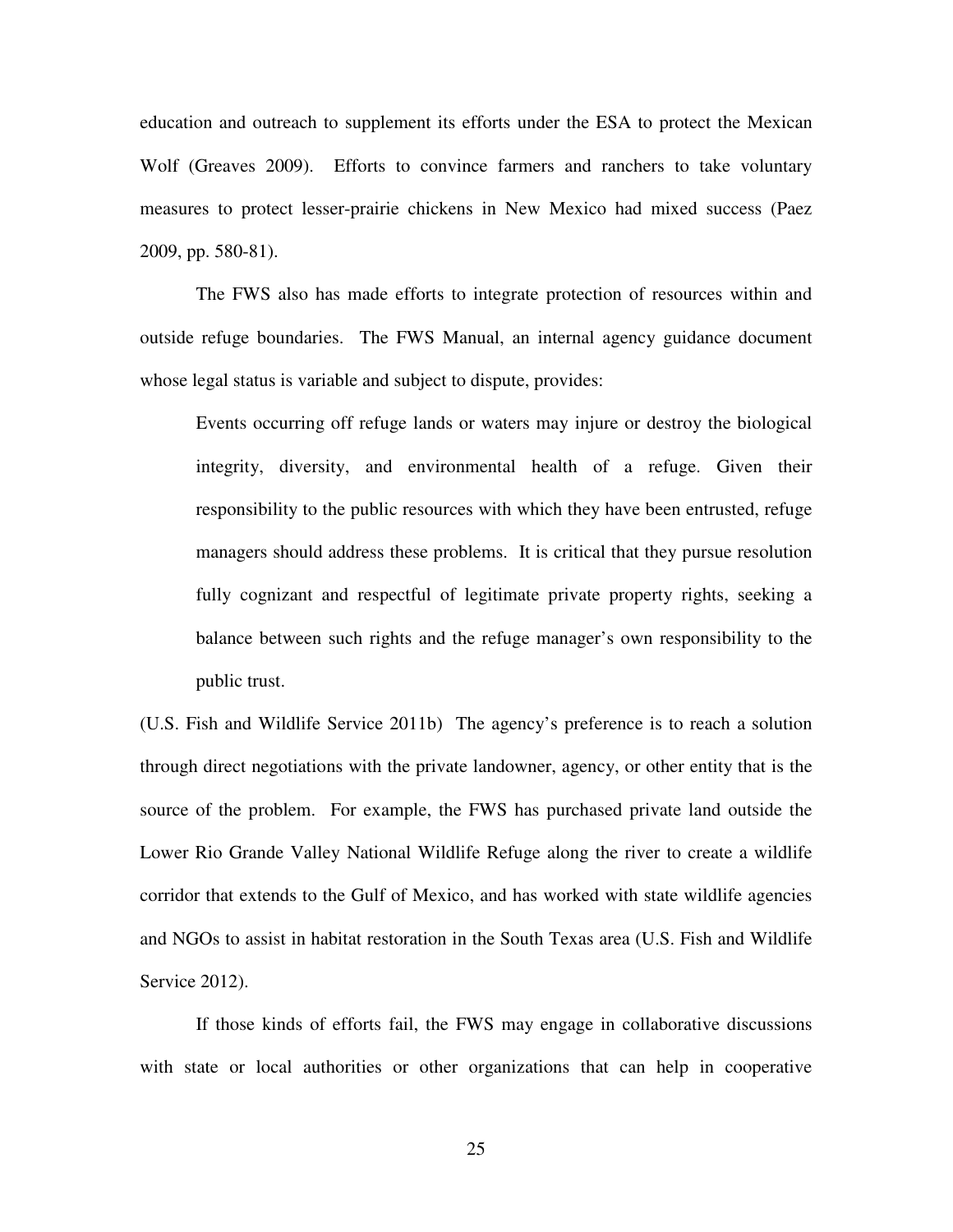resolution of the problem. The next step typically will be to work with state or local regulators. As a last resort, the FWS will pursue available legal remedies, 'with full respect to private property rights.' The agency also has created a series of Landscape Conservation Cooperatives, which it describes as public-private partnerships that recognize that climate change challenges 'transcend political and jurisdictional boundaries and require a more networked approach to conservation — holistic, collaborative, adaptive and grounded in science to ensure the sustainability of America's land, water, wildlife and cultural resources.' (U.S. Fish and Wildlife Service 2011a).

Still, a clash of agency cultures and missions stands as a formidable obstacle to these cooperative efforts, and suggests the need for a mediating force. The Interagency Climate Change Adaptation Task Force created by President Obama in 2009, and cochaired by the CEQ, the Office of Science and Technology Policy, and the National Oceanic and Atmospheric Administration, may be capable of resolving disputes among the federal land management agencies that relate to the impacts of climate change on ecosystem resilience. President Obama also issued an executive order requiring federal agencies to 'participate actively' in the Task Force's development of a national strategy for adaptation, and develop policies and practices compatible with that strategy (Executive Order 13514, 2009). Among the Task Force's guiding principles is inducing agencies to implement adaptation approaches that seek 'to increase ecosystem resilience and protect critical ecosystem services on which humans depend to reduce vulnerability of human and natural systems to climate change.' The Task Force also recognized the need for a national approach to problems that cut across sectors and agencies, including strengthening coastal and ocean resilience and protecting fish, wildlife, plant resources,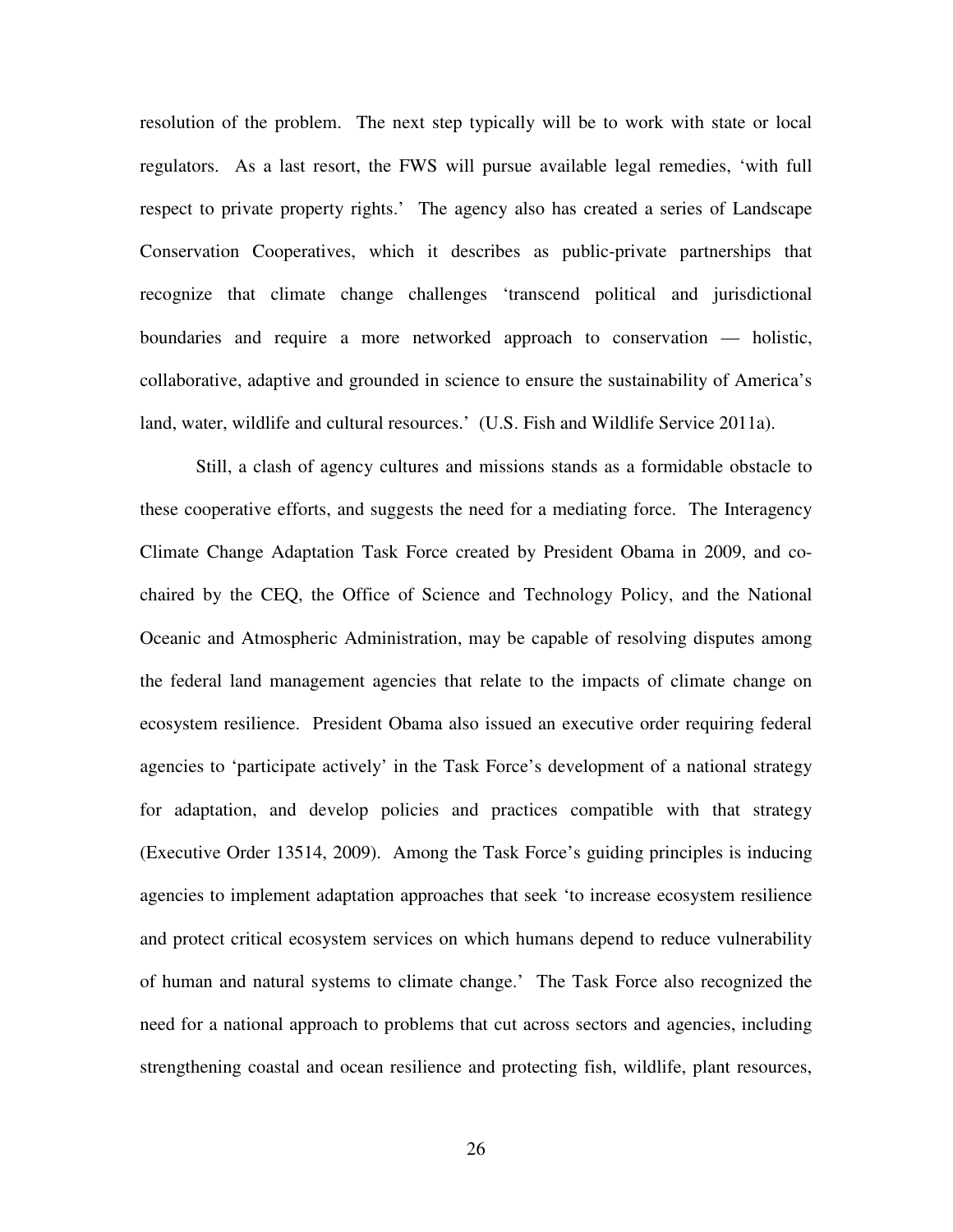and their habitats. (CEQ 2010) In 2011, the CEQ issued instructions for implementing adaptation planning in conformity with the adaptation executive order. The instructions require agencies to assess the vulnerability of the resources they manage to climate change, identify priority adaptation actions, and submit to the CEQ adaptation plans for implementation. (CEQ 2011)

A quarter of a century ago, George Coggins rendered this pessimistic assessment: 'History . . . demonstrates that the prospects for preventing and abating threats through intergovernmental coordination alone are bleak' (Coggins 1987). It remains to be seen whether, notwithstanding that dubious track record, the Task Force and CEQ directives will induce agencies, individually and through coordinated initiatives, to take effective steps to increase ecosystem resilience in the face of climate change.

## **Boundary Revisions**

Changing the boundaries of the national parks and wildlife refuges, or creating a spatiotemporally variable buffer zone around protected areas (e.g., to extend the area of strongly protected wetlands and/or no-go areas during periods when migratory or breeding birds are present), may offer another approach to managing reserves at the scale, and in the locations, necessary to promote ecosystem resilience. Spatially variable boundaries have been used in other environmental protection contexts. Louisiana, for example, has restricted the application of pesticides in buffer zones between inhabited residences and targeted crops that vary in breadth depending on factors such as wind speed and method of application (ground or aerial) (Feitshans 1999).

The NPS has the power to make minor boundary revisions that it deems necessary for the proper preservation, protection, or management of an area of the national park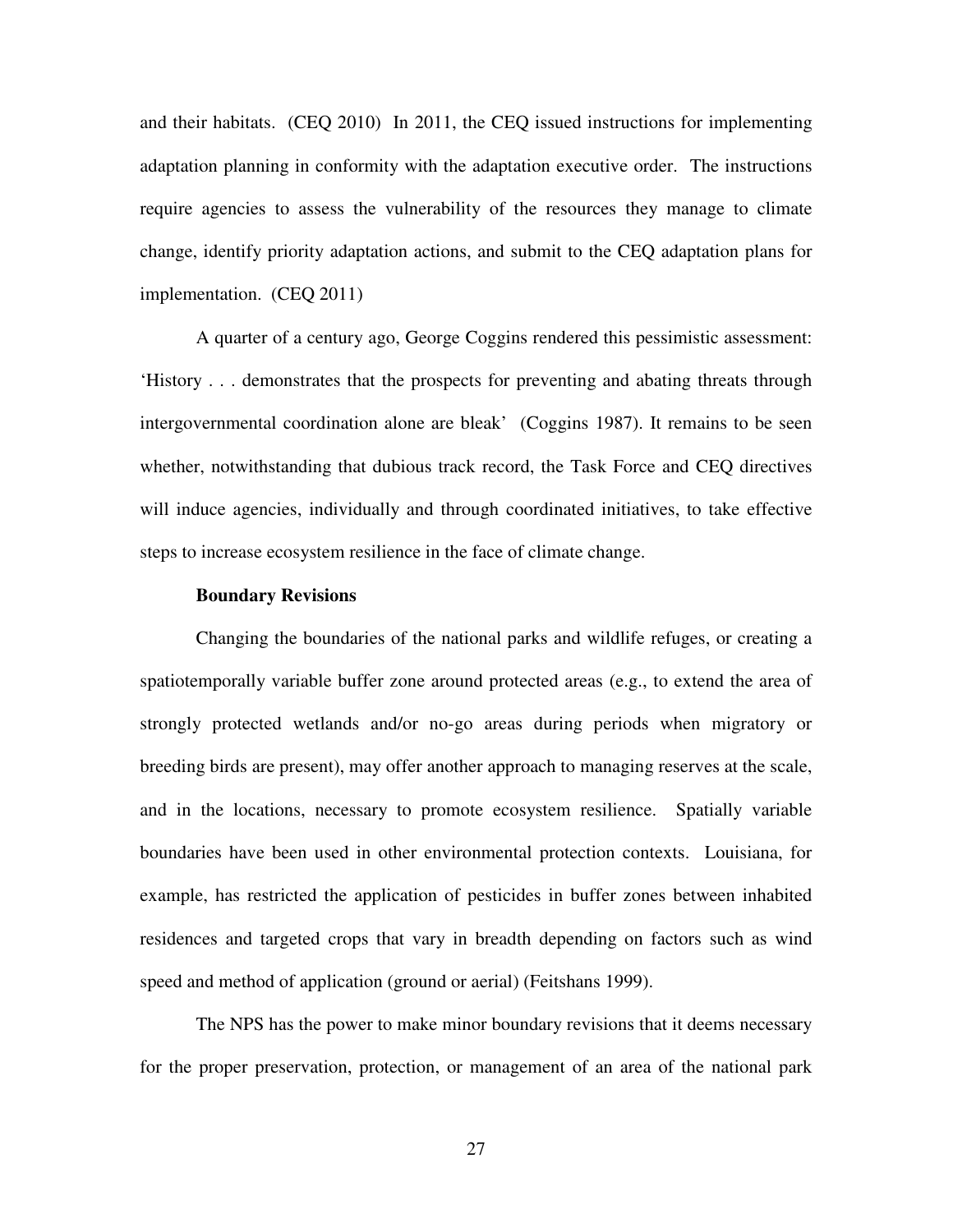system (Land and Water Conservation Fund Act § 460*l*-9(c)(1)). The National Park Service Organic Act also vests in the NPS the responsibility to develop criteria to evaluate more significant proposed changes to the existing boundaries of individual park units if those boundaries do not adequately allow for the protection and preservation of the natural resources integral to the unit (National Park Service Organic Act § 1a-12). In proposing specific boundary changes to Congress, the NPS must consult with affected state and local agencies, surrounding communities, affected landowners, and private organizations before applying the criteria (Id. § 1a-13). The NPS's criteria support making boundary adjustments to prevent harm caused by activities on adjacent lands (e.g., pesticide applications or inappropriate use of fire) that pose a direct and substantial threat to the continued existence of the park's primary resources and values.

The NPS has stated, however, that adjustments to address external threats 'should be considered a last resort when cooperative efforts have been fully explored and found to be inadequate,' and that it does not endorse the creation of buffer zones. Moreover, the NPS has cautioned that boundary adjustments to protect wildlife populations whose habitat requirements or migratory patterns extend over large areas 'are likely to be seriously limited by feasibility considerations.' As a result, it has urged addressing regional natural resource issues through cooperation with other landowners (such as through the acquisition of fee interests or easements by non-profit organizations for conservation purposes) and other governments (such as through local zoning constraints) as an alternative to expanding park boundaries (National Park Service 1991). Notwithstanding concerns about excessive expansion of the parks estate, Congress has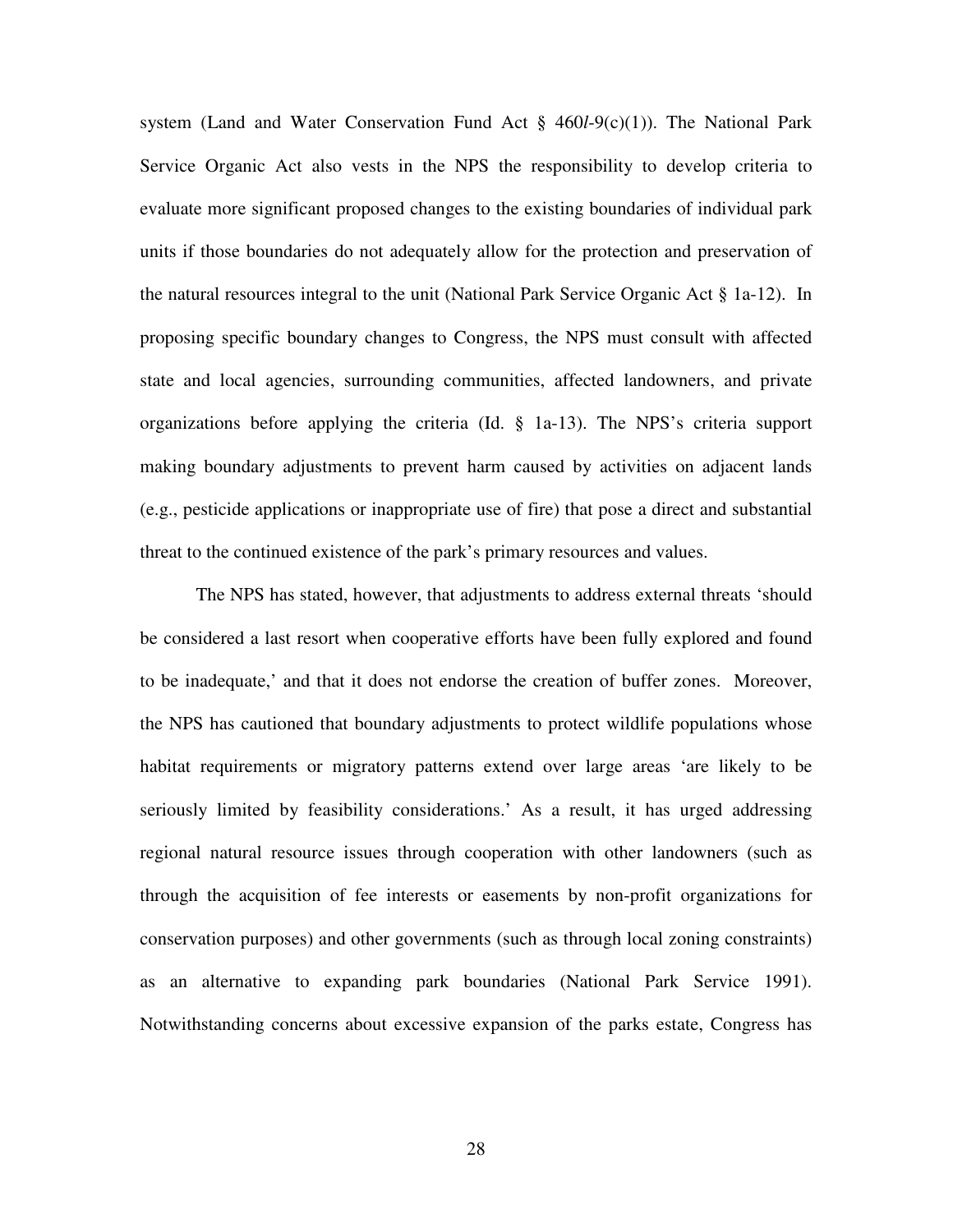moved lands administered by the National Forest Service and the BLM into the national parks to enable the NPS to fulfill its preservation mandate (Shafer 2010).

## **Congressional or Presidential Actions to Link Lands in Larger Landscapes**

The existence of protected areas, such as wilderness areas, in federal land systems under the management of agencies other than the NPS and the FWS provides opportunities 'to link protected areas together to protect much larger and more ecologically intact landscapes' (Keiter, p. 82). The Antiquities Act of 1906 vests in the President the unilateral authority to create national monuments from less protected land systems, to protect 'objects of historic or scientific interest' (Antiquities Act § 431). Courts have upheld presidential designations of places that were later transformed into national parks, such as the Grand Canyon and Jackson Hole. A dramatic example of the Act's potential for sweeping large tracts of federal land into a protective regime is President Jimmy Carter's reservation of 56 million acres in Alaska as a series of national monuments (Coggins and Glicksman 2007). Presidents have exercised their authority under the Antiquities Act to create national monuments on lands administered by the multiple use agencies as a means of protecting adjacent national parks, monuments, and recreation areas from development that threatened resource degradation. Interior Secretary Bruce Babbitt, for example, justified President Clinton's designation of the Grand Staircase-Escalante National Monument as a way to protect Bryce Canyon and Capital Reef National Parks and the Glen Canyon National Recreation Area (Shafer 2010).

Congress has expanded existing parks such as Denali, Death Valley, and the Joshua Tree National Park to reconnect fragmented landscapes. These expansions

29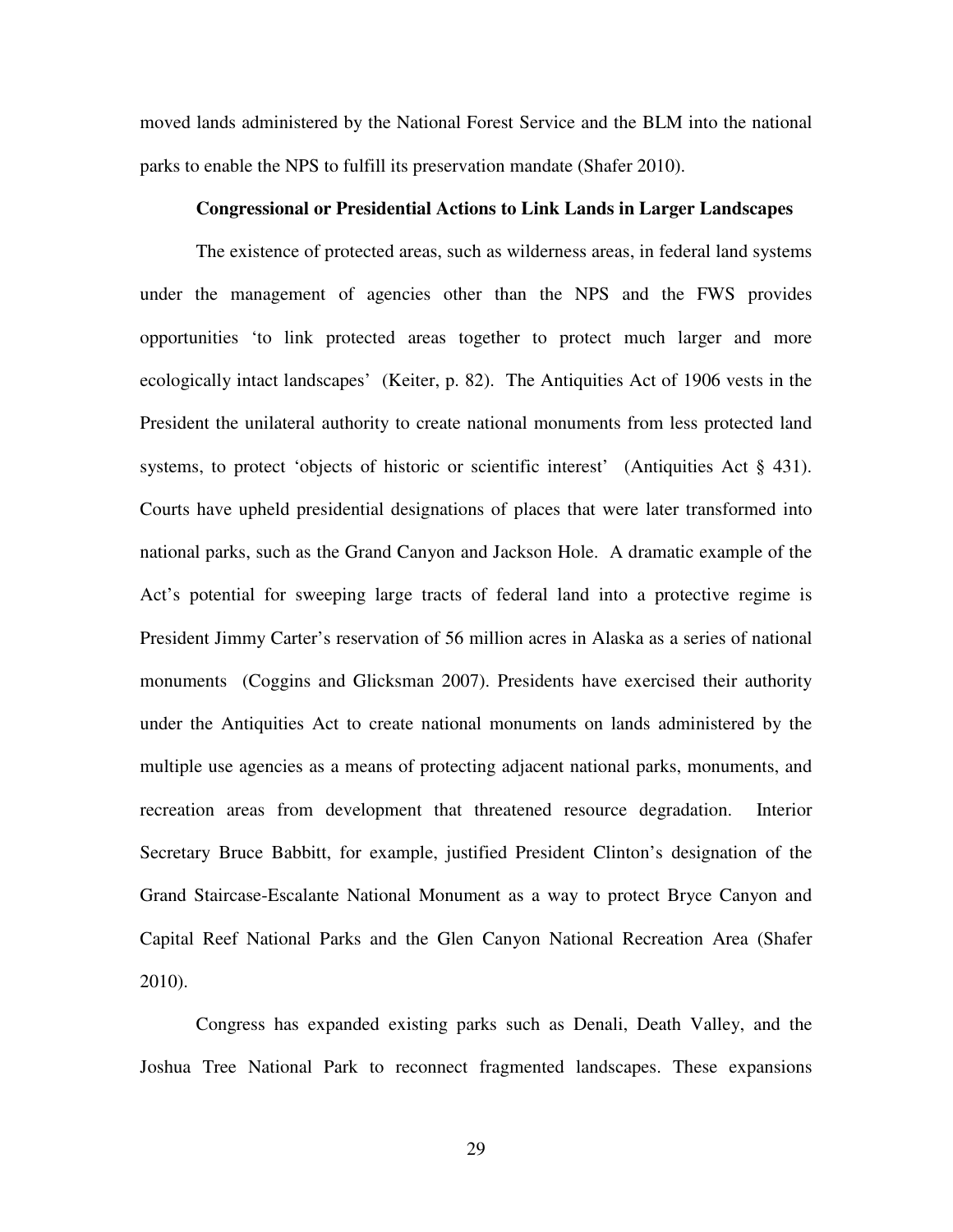become more viable if they have the support of surrounding communities who regard national parks and similar preserves as sources of economic opportunity (Keiter p. 82, 95-96). Researchers have concluded that protected areas such as parks and refuges succeed in protecting biodiversity and resilience only if local communities understand and embrace protective efforts, which requires education to build social and political support (Moral and Sale 2011).

Another potentially promising tool for achieving landscape-scale management efforts that enhance resilience is the National Heritage Area (NHA) program. As the NPS has explained, 'National Heritage Areas (NHAs) are designated by Congress as places where natural, cultural, and historic resources combine to form a cohesive, nationally important landscape' (NPS 2011). The federal government does not own lands designated as NHAs. Rather, the NPS provides technical, planning, and matching financial assistance to communities in which these areas are located. The NPS approves management plans for NHAs, but the plans are largely crafted and are implemented by partnerships of local governments, private landowners, and nongovernmental organizations. As of September 2012, Congress had designated about 50 NHAs in different kinds of landscapes spread across the country. Some have succeeded in restoring dysfunctional ecosystems. The Yuma Crossing NHA in southwestern Arizona, for example, helped to restore wetlands through the removal of nonnative vegetation and planting of trees. Previous efforts at wetlands restoration in the area had foundered as a result of patchwork land ownership patterns and conflicting land use goals. Moreover, NHAs can be used in conjunction with national park management to provide the kind of buffers needed to promote ecosystem resilience. As a NPS report recognized, '[w]hen a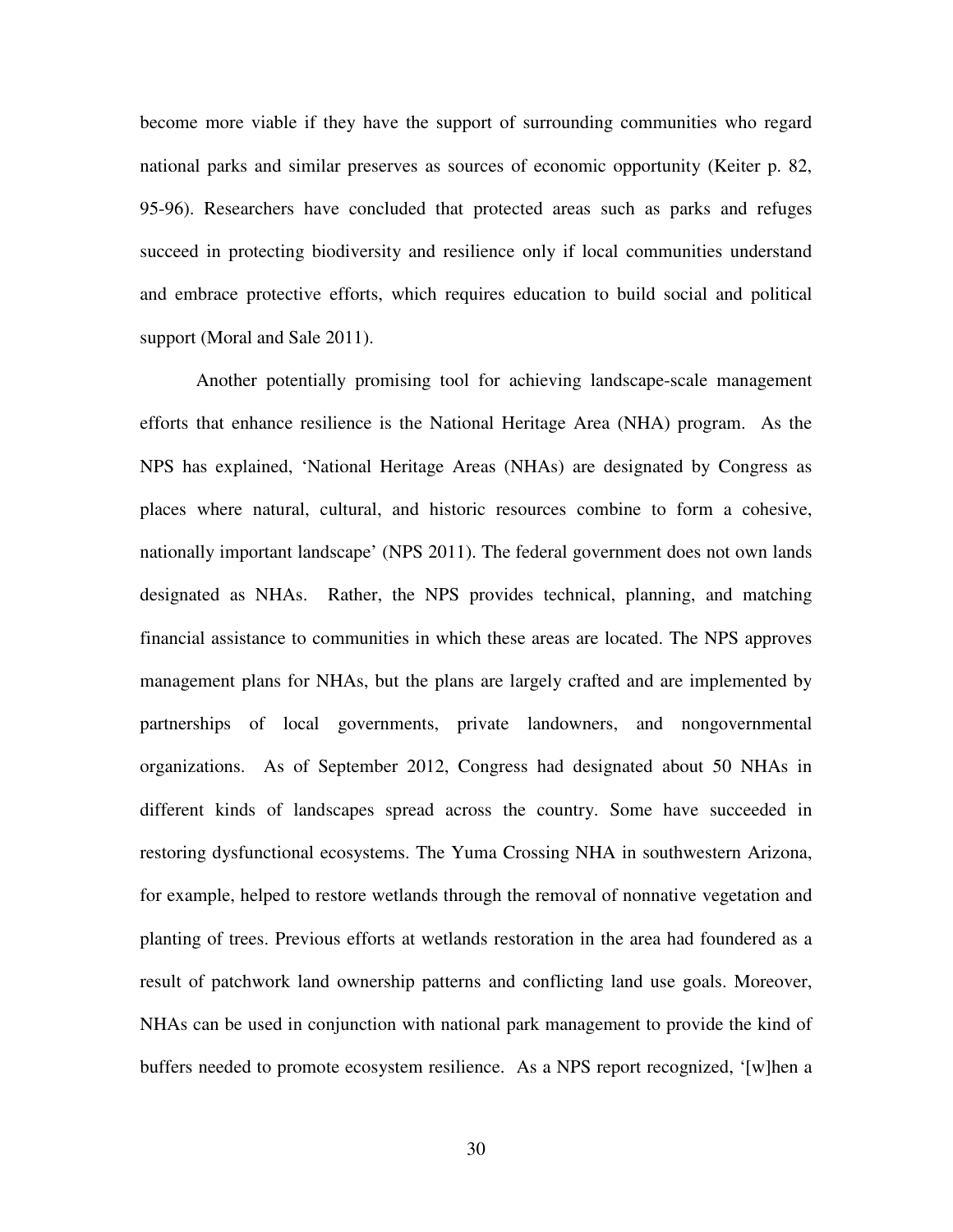heritage area is adjacent to a national park or a national park is within a heritage area, both parties benefit from the expanded opportunity to interpret and protect resources over a larger landscape' (National Park System Advisory Board 2006, at 3, 14).

## **Condemnation or Acquisition of Private Lands**

Another way to expand the impact or influence of management of current federal parks and refuges to encompass landscapes large enough to provide ecological memory is to arrange voluntary sales of private lands to the government or use the power of eminent domain to purchase conservation easements or fee title to private lands adjacent to preserves. Acquisition efforts should be directed toward resources essential to the preservation or restoration of ecosystem functions, such as lands that reconnect federal lands in headwaters with downstream areas. In the past, Congress has provided the NPS with condemnation authority to assist in the preservation of landscapes adjacent to national parks such as the Cape Cod National Seashore. The FWS may be able to use funds generated by the sale of migratory bird hunting stamps to help acquire new lands for the National Wildlife Refuge System (Fischman and Adamcik 2011).

The ESA, discussed in Chapter \*\*, also authorizes the Secretary of the Interior to use land acquisition authority under statutes such as the Fish and Wildlife Act of 1956, the Fish and Wildlife Coordination Act, and the Migratory Bird Treaty Act, and using funds available under the Land and Water Conservation Act, to acquire 'by purchase, donation, or otherwise' lands or interests in lands to assist in conserving fish, wildlife, and plants. (Endangered Species Act § 1534)

Federal land exchanges (either with private parties or between agencies) may serve the same functions as acquisitions, and sales of federal lands that are not essential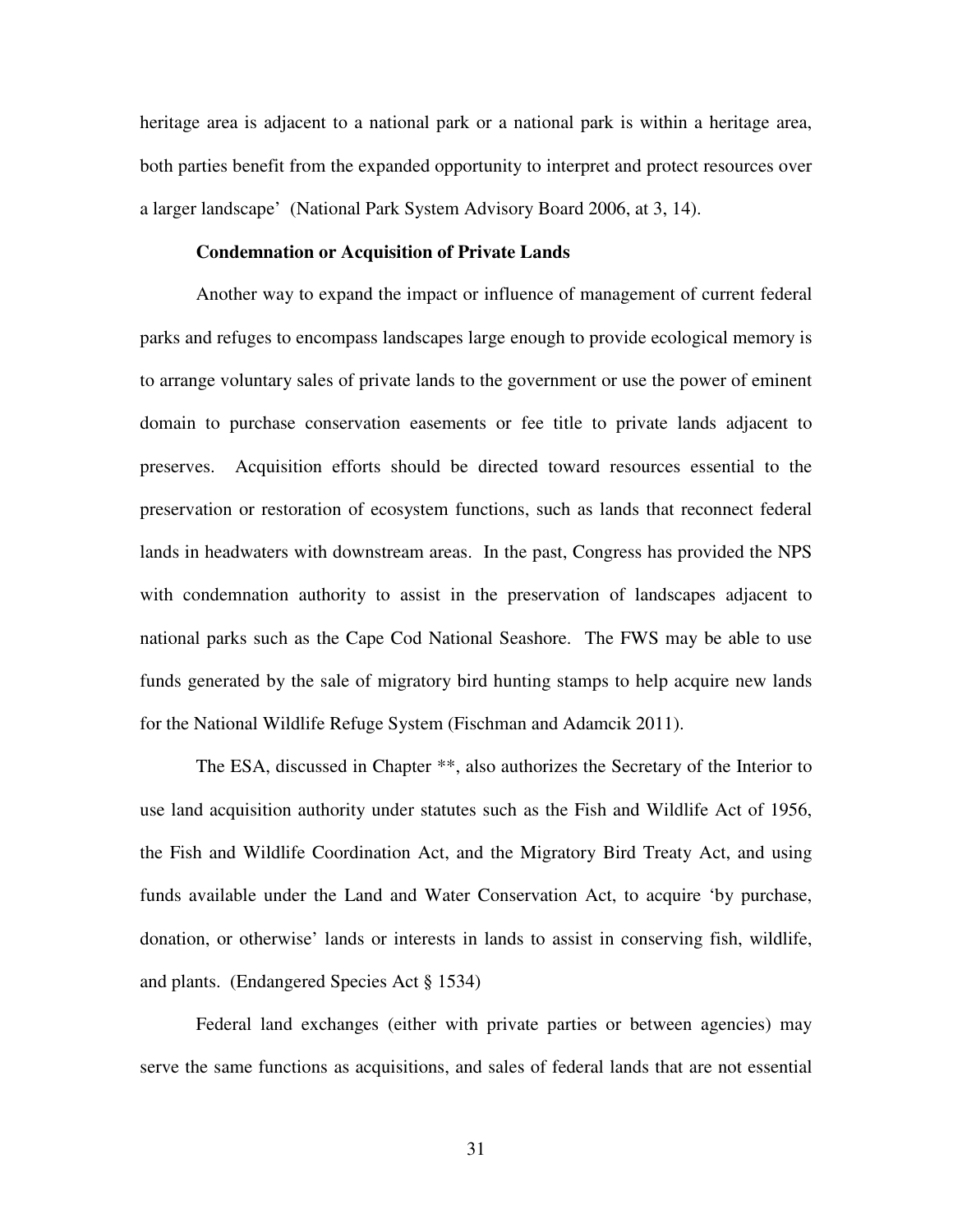for the conservation of ecosystems may help finance some of the acquisitions (Leshy 2010). Trades between the NPS and the Forest Service have sought to create more ecologically appropriate boundaries for Rocky Mountain National Park, for example (Shafer 2010). The FWS has the authority to acquire lands by exchange under the NWRSIA (NWRSIA § 668dd(b)(3)). This authority enables the agency to integrate management of the lands found within the refuges themselves with private landowners and with management of state parks and preserves, and to acquire lands adjacent to current refuge lands if doing so will enhance the Act's ecosystem conservation purposes.

The states can play a useful role in contributing lands that can be used to aggregate parks and other preserves large enough to assist in protecting or restoring ecosystem resilience. In the past, state acquisitions have assisted in the aggregation of lands that were eventually included in national parks such as Shenandoah and Great Smoky Mountains. As Robert Keiter has recognized, nonfederal options for resource protection have grown with the expansion of state and local park systems (Keiter 2010, p. 81). The federal government can finance state acquisitions of lands for outdoor recreational purposes under the Land and Water Conservation Fund Act. The federal government provides funds from sources such as offshore oil and gas leasing to the states to purchase lands for these purposes, although this mechanism could be made more powerful by dedicating money from the fund to acquisition of lands for conservation purposes, instead of requiring annual appropriations by Congress (Leshy 2010). The statute restricts the ability of states to convert lands acquired with federal money to nonrecreational purposes without the approval of the Interior Secretary (Coggins and Glicksman 2007; Coggins and Glicksman 1984). The states have the capacity to assist in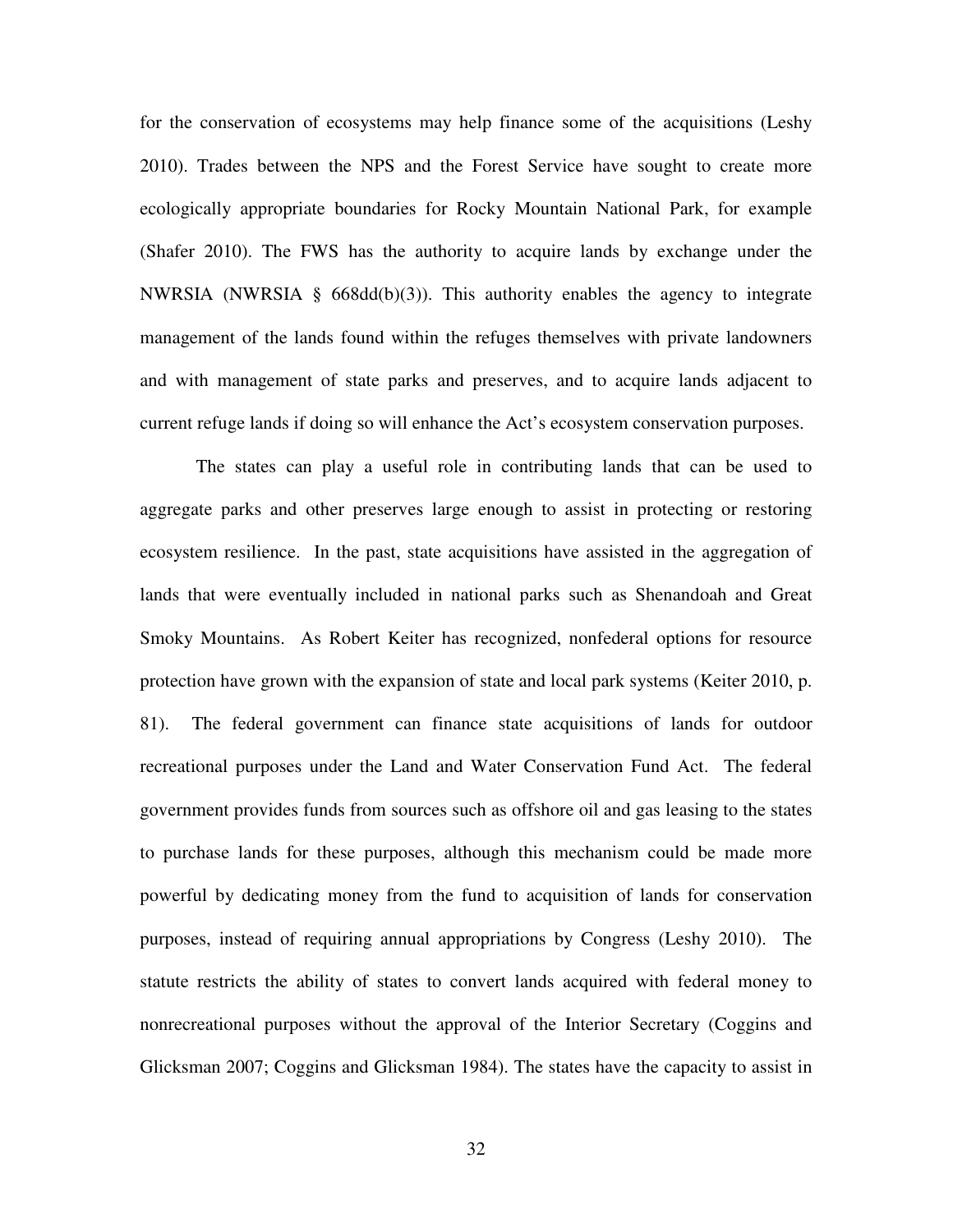federal ecosystem protection efforts in other ways. In recent years, groups of western states have created processes for providing coordinated protection of wildlife corridors. Tax breaks could induce private landowners to participate as well (Keiter at 102).

## **Regulatory and Related Actions to Protect Resilience**

If it is not possible to aggregate sufficiently large tracts of land in the hands of sympathetic public or private owners to provide landscape-level resource management for resilience, the NPS and the FWS may be able to exercise their regulatory authority to abate external threats. The Property Clause of the Constitution vests in the federal government the authority to regulate conduct on nonfederal lands that threatens to harm federal holdings. Despite the Supreme Court's broad interpretation of that power (Appel; Camfield v. United States; United States v. Alford), the scope of the federal land management agencies' authority to abate threats originating off federal lands (so-called external threats) is unclear. 'Congress seldom exercises [its power to control external threats], the land agencies seldom claim it, and the Department of Justice seldom asserts it in federal land litigation.' (Coggins and Glicksman 2007; Stupak-Thrall v. United States)

Coordination among federal agencies in addressing external threats, including the appearance of invasive species or the spread of insect infestations or pathogens that threaten forests, tends to be especially difficult, legally and practically (Sax and Keiter; Glicksman 2009). The NPS and other agencies nevertheless have successfully invoked on occasion their authority to abate activities, such as spraying pesticides (United States v. South Florida Water Management District) and forcing reductions in air pollution that would have affected the Grand Canyon (Central Arizona Water Conservation District v.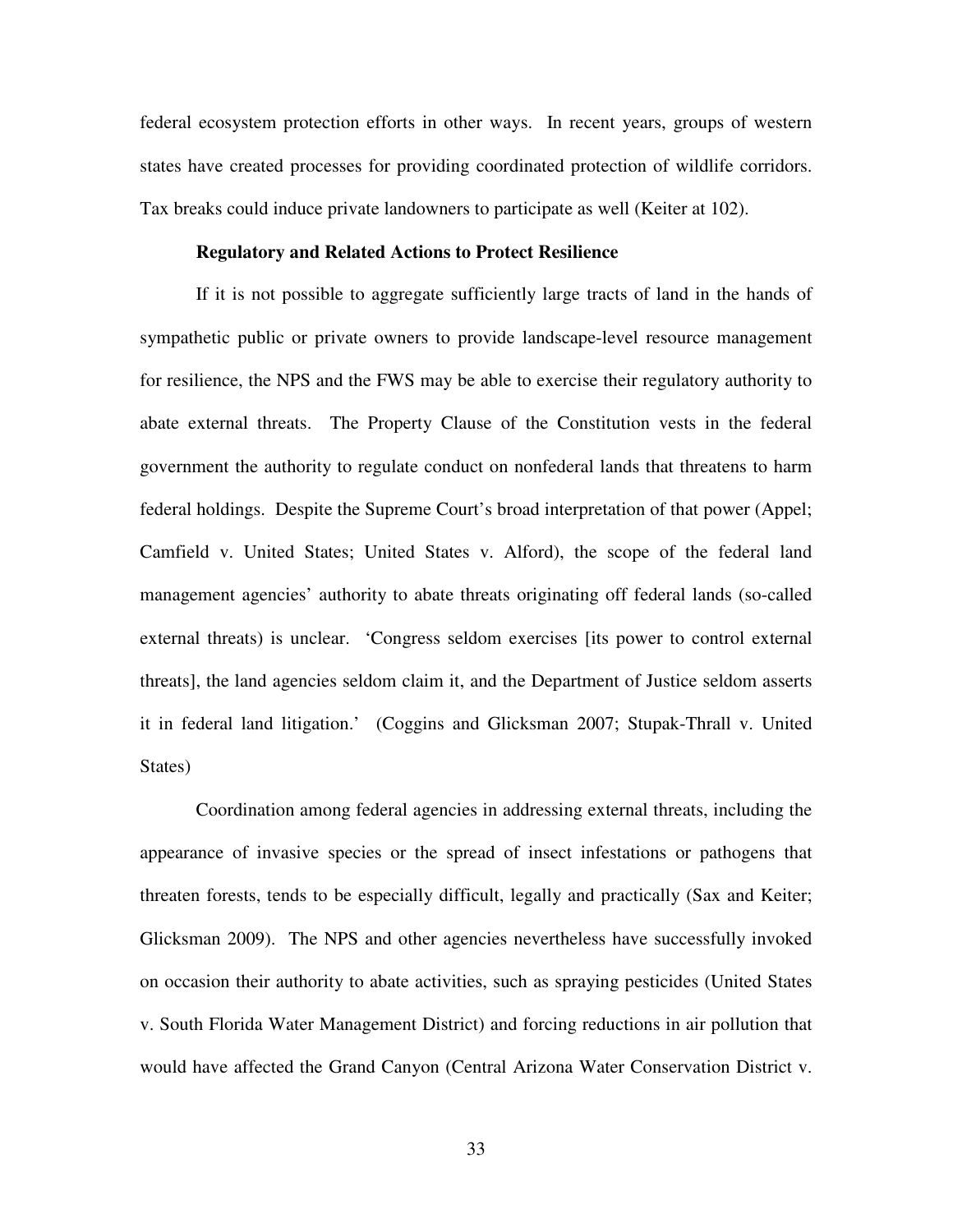EPA), that created threats to federal lands and resources. The FWS has also claimed authority to address external threats such as invasive species and habitat destruction (FWS 2000).

Lessons from the work of Lin Ostrom and her collaborators (e.g., Ostrom et al. 1999, Ostrom 2003, 2007, 2009) suggest that the protection of common property resources is facilitated by the existence of clearly defined, graduated sanctions. Another option in abating external threats may thus be to define spatially explicit 'Thresholds of Potential Concern' (TPCs; (Biggs and Rogers 2003)) that use science to identify a clear, explicit set of criteria that indicate a looming decline in system resilience (or a potential loss of identity). When a TPC is crossed, legislation would trigger the imposition of restrictions on the intensity or nature of activities that could be undertaken in a given area. For example, if forest loss in the broader landscape is a concern for the protection of forest-dependent animals, a reduction in tree cover below a certain percentage of its historical extent might trigger restrictions on the licensing of timber companies to harvest trees beyond a certain volume. Once the system has revegetated, such restrictions could be relaxed.

Examples of this kind of approach already exist under U.S. environmental laws. Under the ESA, for example, incidental take statements in a FWS biological opinion must define the extent of permissible incidental take. If the level is exceeded, the agency sponsoring the project must reinitiate consultation with the FWS, and the take statement must specify monitoring or reporting requirements that enable the FWS to determine whether the trigger for further consultation has been crossed (Wild Fish Conservancy v. Salazar). In other contexts, the exceedance of pre-set thresholds automatically requires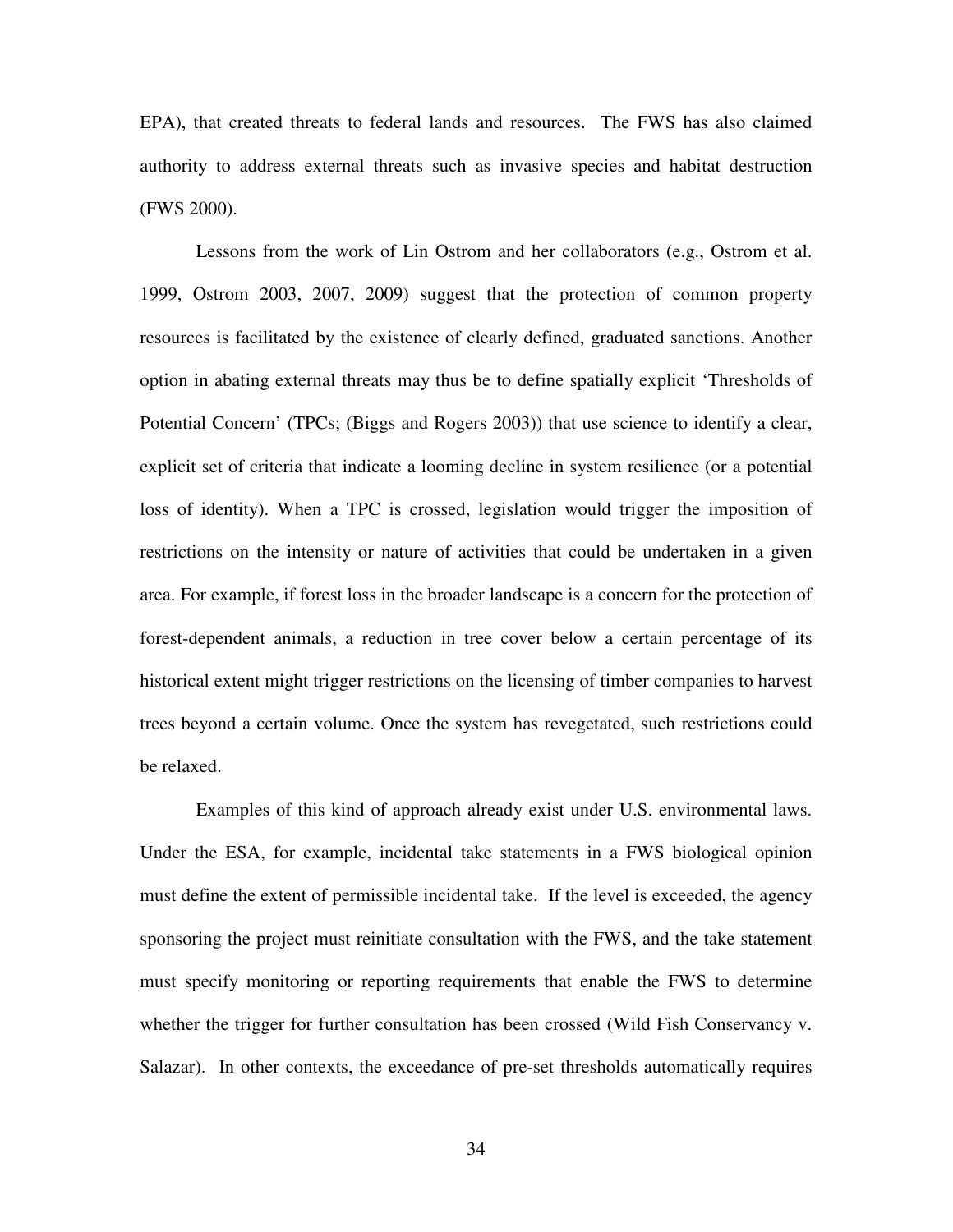management actions, either by agencies or regulated entities. Under the Clean Water Act, for example, Oregon has issued permits to the operators of storm sewer systems that contain 'benchmark' numbers based on state water quality standards that, if exceeded, trigger an adaptive management process for the imposition of more effective best management practices (Dunn and Burchmore 2007). If it could be implemented in a way that was politically viable, legislation that explicitly includes graded restrictions or sanctions for different zones around protected areas might create a strong incentive for responsible environmental management by all parties concerned.

## *Future Congressional Actions*

Ultimately, efforts such as those described above may be inadequate to allow management of parks, refuges, and other preserves at a sufficient scale to provide the regional resilience that will be needed to withstand severe perturbations. The combination of development that continues to reduce the size of spaces devoted to conservation and the emergence of more dramatic climatic change at some point may outstrip the ability of resource managers, such as the NPS and the FWS, to promote resilient ecosystems at broad extents under the current legal regime (Rockstrom et al. 2009).

If physical realities preclude even well informed agency efforts to manage for resilience, Congress should consider revising the legal framework that has governed federal land management for most of the past century by realigning agency jurisdiction to facilitate cohesive and coordinated management of ecosystems, rather than continuing to rely on the somewhat artificial boundary lines between parks, refuges, forests, and other federal land systems. As at least one scholar has recognized, this kind of revision would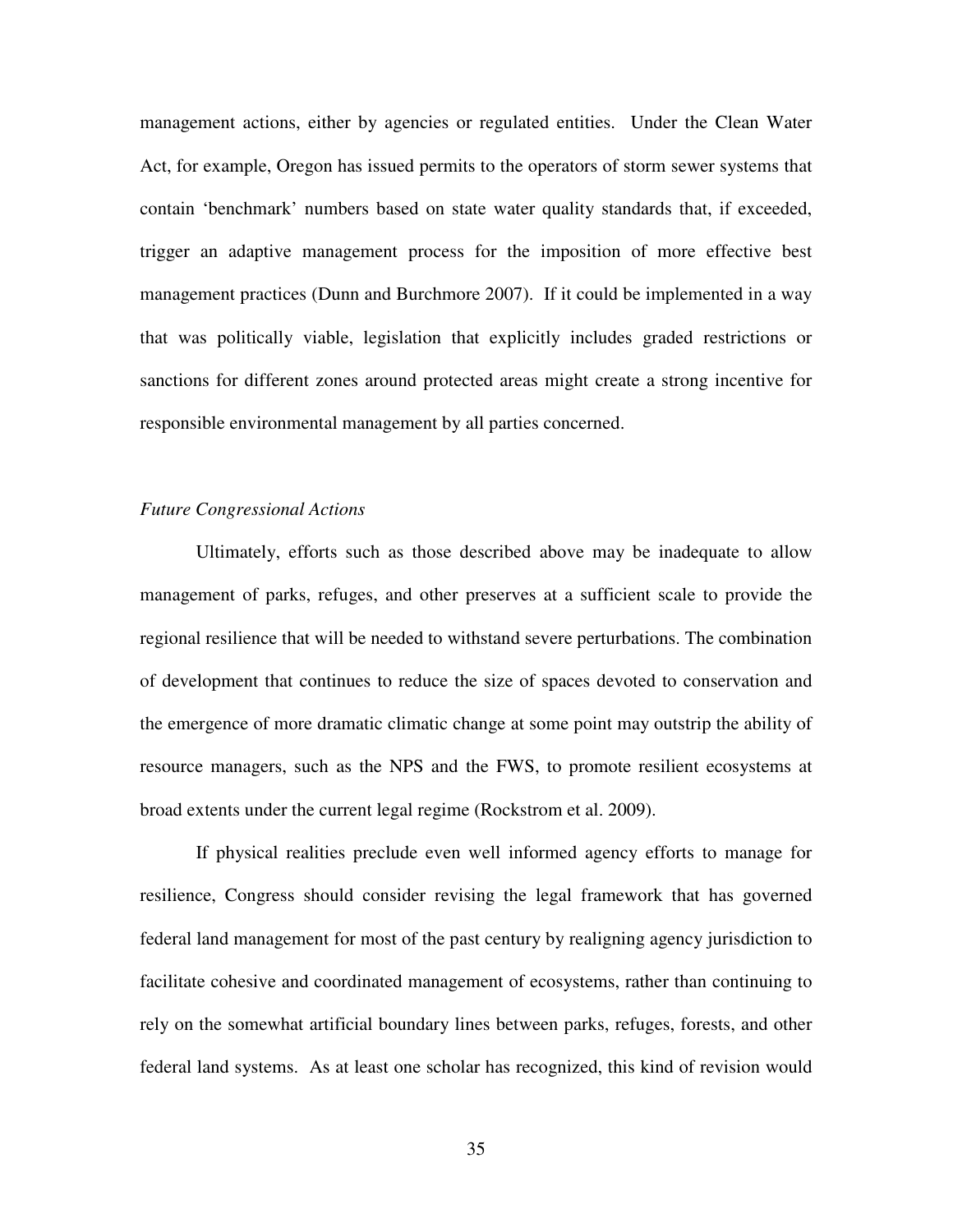not require a rejection of all boundary lines. Instead, 'it demands redrawing spatial boundaries and time frames to suit the particular purposes of the ecological analysis.' (Breckenridge 1995, at 374)

Consolidation of federal land systems is one option. Some have proposed combining the land systems managed by the two dominant use agencies, the NPS and the FWS (Coggins and Glicksman 1999; Keiter 2005). Others have argued, however, that consolidation might reduce opportunities for innovation and adaptive management, and that past agency consolidations have produced unwieldy and complacent organizations. (Fischman 2002; Zellmer 2004). At a minimum, it would be helpful if the organic statutes for the NPS and the multiple use agencies contained explicit authority to management for ecosystem resilience, or at least contained provisions like the one in the NWRSIA establishing a policy in favor of maintaining biological integrity.

One way to provide parks and preserves of a scale compatible with natural landscape dynamics would be to add significant new lands to the parks and refuge systems. Political support for a significant expansion of the federal land base does not exist and is unlikely to develop, however, if for no other reason than the displacement of private ownership it would entail. It is unlikely that the federal land base could be expanded enough to achieve effective government control to ensure landscape-level resilience in any event. Nor is extensive federal regulation of private land use viable. Land use regulation has long been largely, though not exclusively, the prerogative of local governments. The existing federal environmental regulatory programs that tend to generate the most heated opposition are those, such as the ESA's taking prohibition and the Clean Water Act's dredge and fill permit program, that look like land use control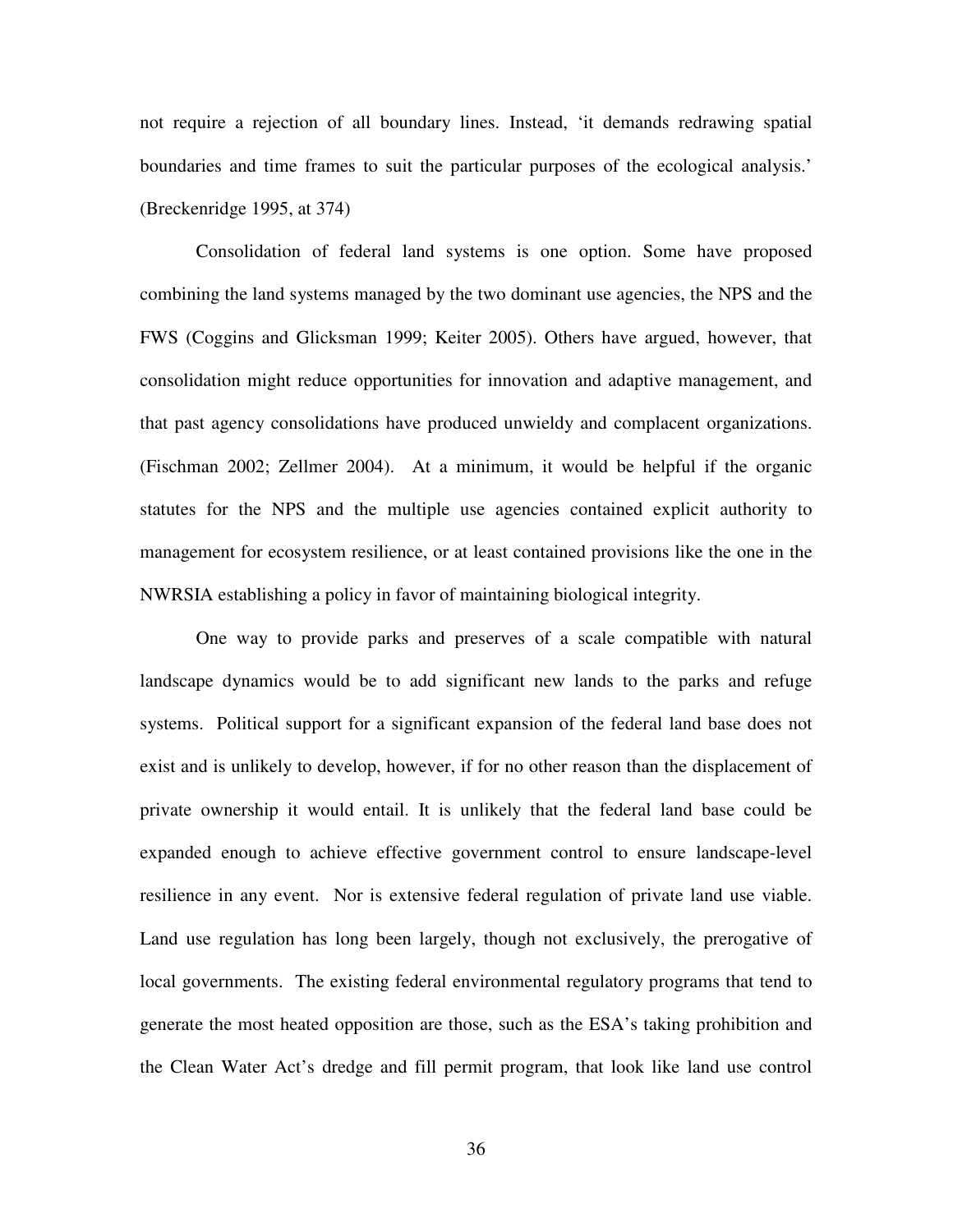mechanisms. As John Leshy has argued, federal regulatory initiatives designed to make private land bear much of the burden of biodiversity protection would be 'controversial [and] fiercely resisted' (Leshy 2010, p. 124).

Accordingly, efforts at statutory reform will likely need to focus on providing enhanced authority for federal resource managers to coordinate their efforts with state and private landowners. In particular, one attractive option may be for the federal government to provide monetary incentives for private landowners, similar to the payments made under the Conservation Reserve Program to farmers who take wetlands out of production (Coggins and Glicksman 2007, § 19:26), to refrain from engaging in the kinds of development that threaten the goal of management for ecosystem resilience.

Finally, Congress may need to amend the laws that govern the national parks, wildlife refuges, and other preserves to deal with intractable questions that federal land managers will likely face if climate change results in the loss of resources that induced Congress to create a particular preserve in the first place. In such cases, how can the management agency comply with a mandate to leave natural resources unimpaired if climate change results in plant or animal range shifts that make a park unsuitable for species that previously thrived there (NPS 2010, at 23)? Explicit statutory authorization to manage for the maintenance of ecological processes is desirable, even if the components of the ecosystems in question differ from those traditionally found there. The NPS insists that '[p]resent NPS management policies are probably sufficient to guide many potential climate change response actions' (id.), but Congress may need to either amend the enabling legislation for specific parks if they contain detailed prescriptions that no longer reflect the on-the-ground realities, or provide general authority to manage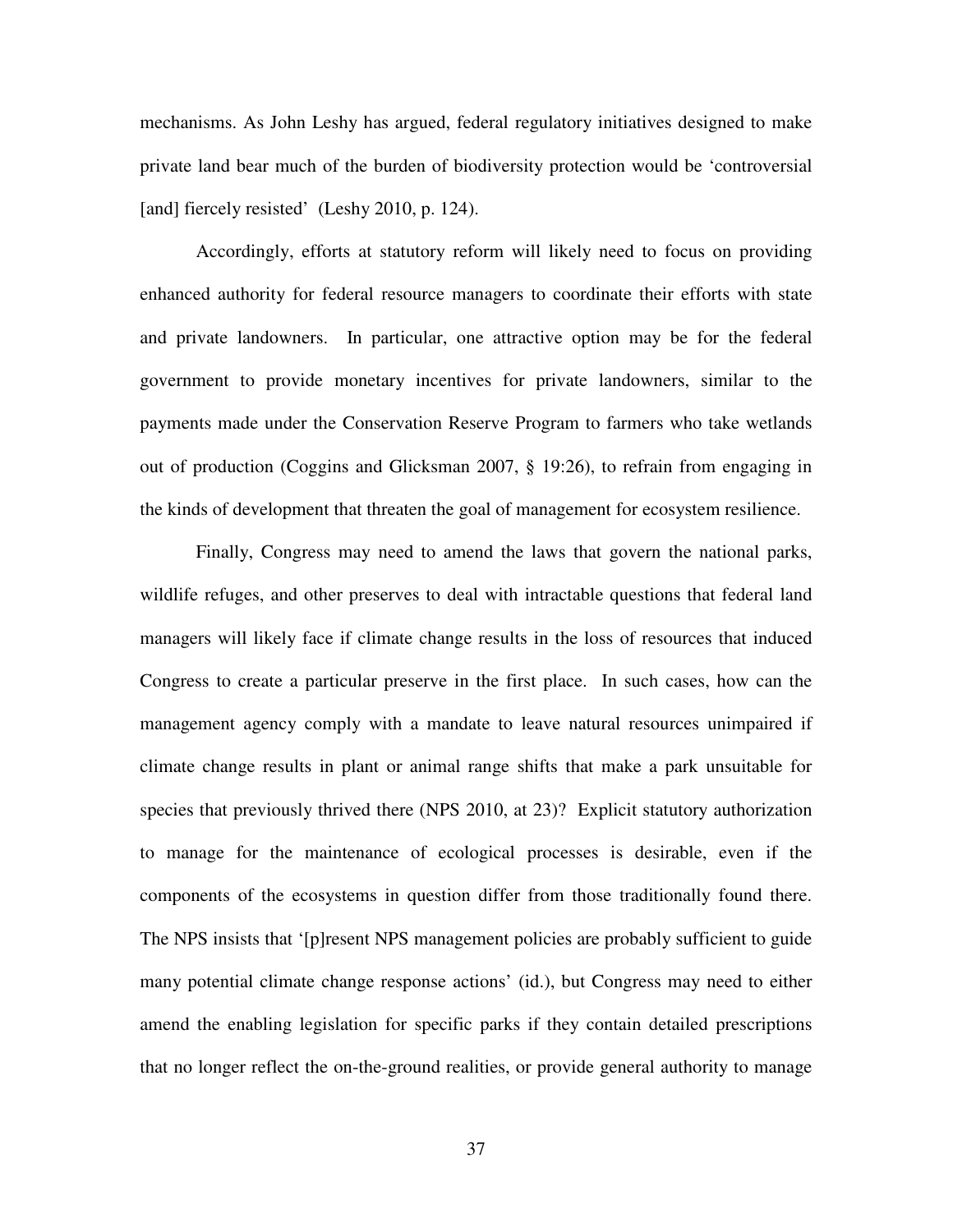for resilience notwithstanding dramatic physical changes that frustrate the ability to retain the iconic features for which a preserve is known.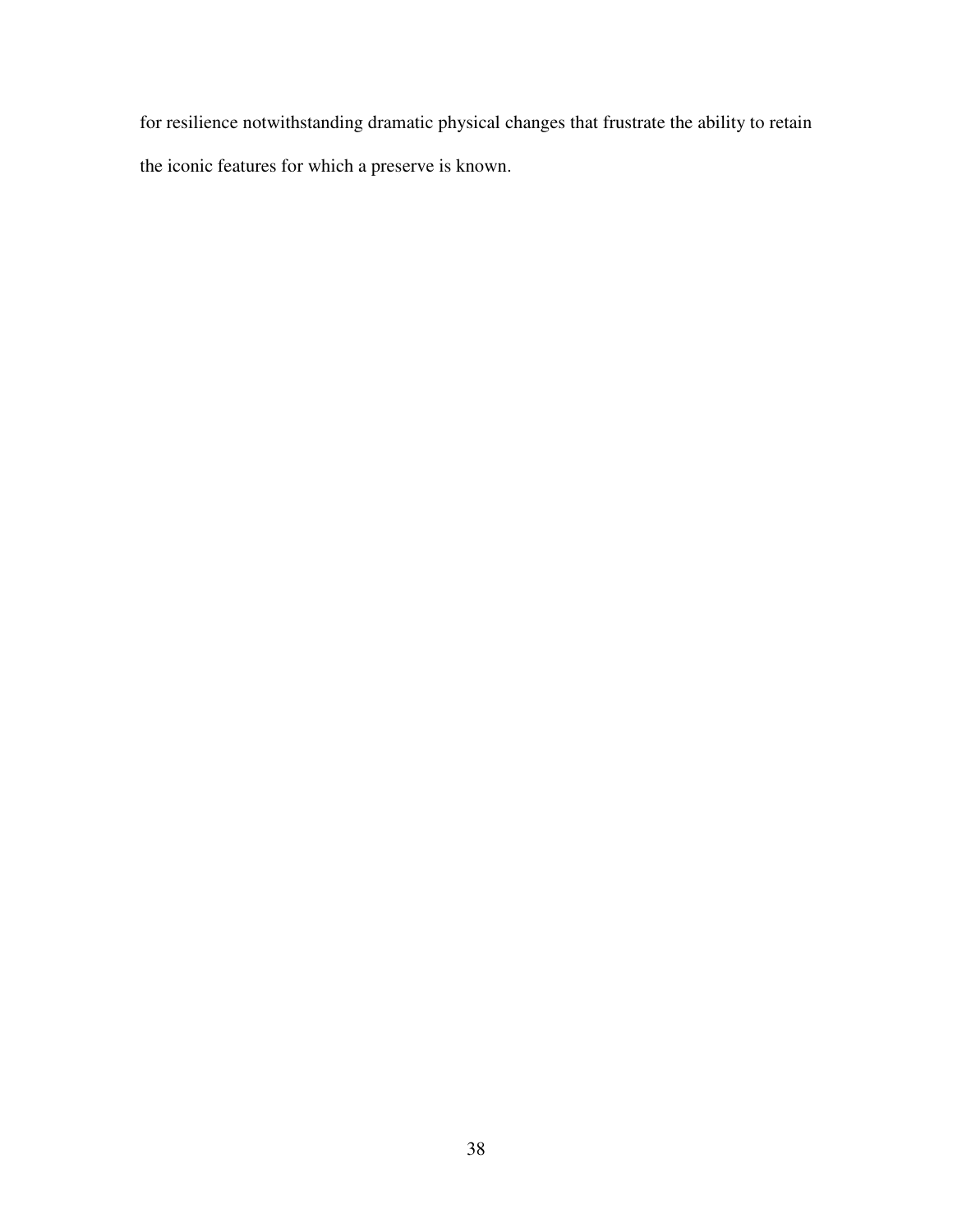# **References**

# *Books:*

Coggins, George Cameron and Robert L. Glicksman 2007. Public Natural Resources Law. Eagan, MN: Thomson Reuters/West, 2d ed., §§ 2:11, 3:14, 14:4.

Cumming, G. S. 2011a. Spatial Resilience in Social-Ecological Systems. Springer.

# *Articles and Reports:*

Abate, Randall S. "Marine Protected Areas as a Mechanism to Promote Marine Mammal Conservation: International and Comparative Law Lessons for the United States." *Oregon Law Review* 88 (2009): 255-309.

Allen, T. F. H. and T. B. Starr. 1982. Hierarchy: Perspectives for ecological complexity. The University of Chicago Press, Chicago.

Angelo, Mary Jane. "Stumbling Toward Success: A Story of Adaptive Law and Ecological Resilience." *Nebraska Law Review* 87 (2009): 950-1007.

Appel, Peter. "The Power of Congress 'Without Limitation': The Property Clause and Federal Regulation of Private Property," *Minnesota Law Review* 86 (2001): 1-130.

Arnold, Craig Anthony (Tony). "Fourth Generation Environmental Law: Integrationist and Multimodal." *William & Mary Environmental Law & Policy Review* 35 (2011): 771-884.

Ball, I. and H. Possingham. 2000. MARXAN (V1.8.2): Marine Reserve Design Using Spatially Explicit Annealing, a Manual. The Ecology Centre, University of Queensland, Brisbane.

Baskett, M. L., F. Micheli, and S. A. Levin. 2007. Designing marine reserves for interacting species: Insights from theory. Biological Conservation **137**:163-179.

Baur, Donald C., W. Robert Irvin and Darren R. Misenko. "Putting 'Protection" into Marine Protected Areas." *Vermont Law Review* (2004): 497-577.

Bengtsson, Janne et al. "Reserves, Resilience and Dynamic Landscapes." *Ambio* 32 (2003): 389-396.

Berkes, F., T. P. Hughes, R. S. Steneck, J. A. Wilson, D. R. Bellwood, B. Crona, C. Folke, L. H. Gunderson, H. M. Leslie, J. Norberg, M. Nystrom, P. Olsson, H. Osterblom, M. Scheffer, and B. Worm. 2006. Ecology - Globalization, roving bandits, and marine resources. Science **311**:1557-1558.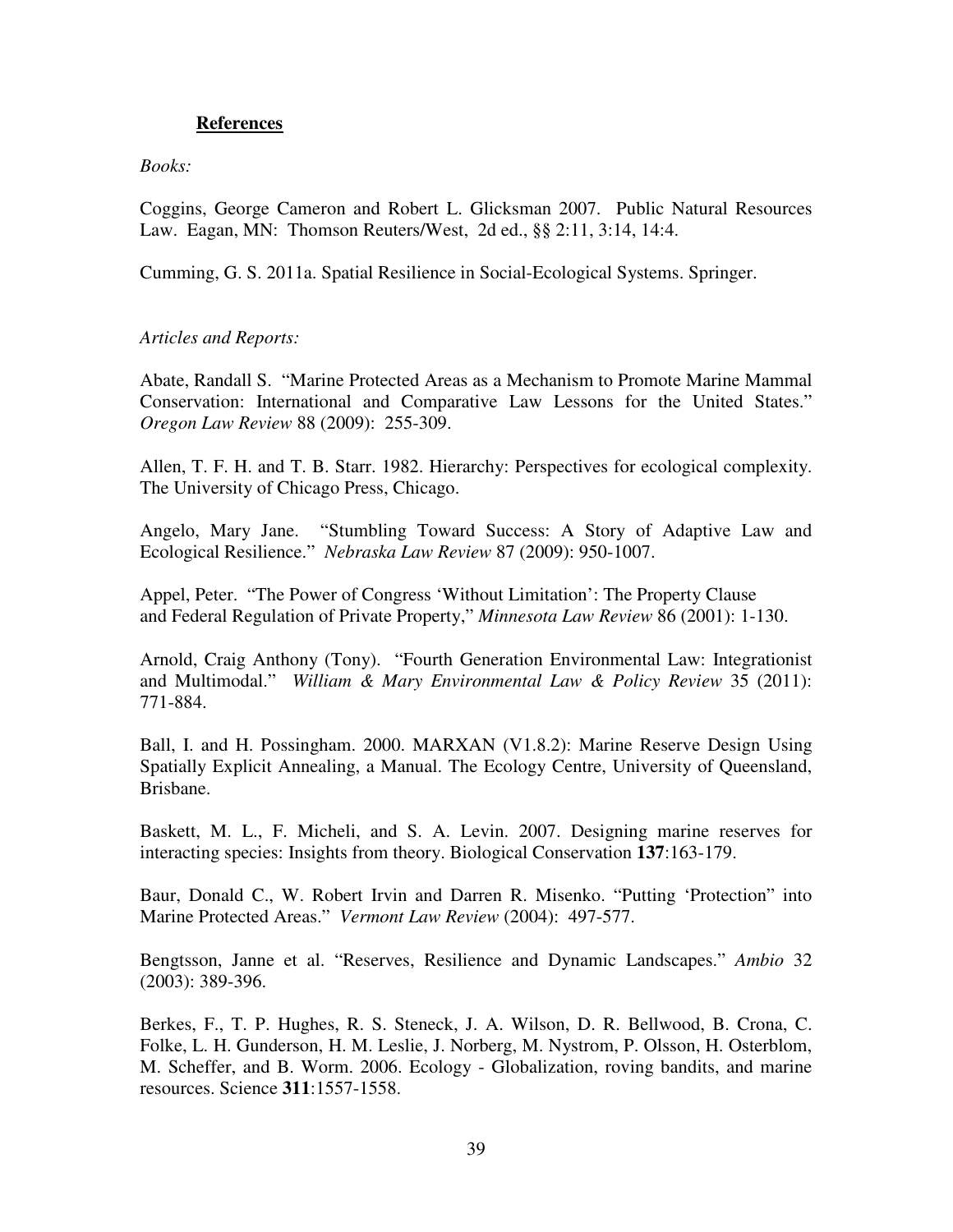Biggs, H. C. and K. H. Rogers. 2003. An Adaptive System to Link Science, Monitoring, and Management in Practice.*in* J. T. DuToit, K. H. Rogers, and H. C. Biggs, editors. The Kruger Experience: Ecology and Management of Savanna Heterogeneity. Island Press, Washington, D. C.

Breckenridge, Lee P. "Reweaving the Landscape: The Institutional Challenges of Ecosystem Management for Lands in Private Ownership." *Vermont Law Review* 19 (1995): 363-422.

Camacho, Alejandro E. "Assisted Migration: Redefining Nature and Natural Resource Law Under Climate Change." *Yale Journal on Regulation* 27 (2010): 171-255.

Carpenter, S. R. and W. A. Brock. 2004. Spatial complexity, resilience, and policy diversity: Fishing on lake-rich landscapes. Ecology and Society **9**.

Coggins, George Cameron. "Protecting the Wildlife Resources of National Parks from External Threats." *Land and Water Law Review* 22 (1987): 1-27.

Coggins, George Cameron and Robert L. Glicksman. "Federal Recreational Land Policy: The Rise and Decline of the Land and Water Conservation Fund." *Columbia Journal of Environmental Law* 9 (1984): 125-236.

Cosens, Barbara. "Legitimacy, Adaptation and Resilience in Ecosystem Management." http://papers.ssrn.com/sol3/papers.cfm?abstract\_id=1942875 (2011).

Council on Environmental Quality, "Progress Report of the Interagency Climate Change Task Force: Recommended Actions in Support of a National Climate Change Adaptation Strategy" (2010).

Council on Environmental Quality, Federal Agency Climate Change Adaptation Planning: Implementing Instructions (2011).

Craig, Robin Kundis. "'Stationarity Is Dead' – Long Love Transformation: Five Principles for Climate Change Adaptation Law." *Harvard Environmental Law Review* 34 (2010): 9-73.

Crowl, T. A., T. O. Crist, R. R. Parmenter, G. Belovsky, and A. E. Lugo. 2008. The spread of invasive species and infectious disease as drivers of ecosystem change. Frontiers in Ecology and the Environment **6** 238-246.

Cumming, G. S. 2011b. Spatial Resilience: integrating landscape ecology, resilience, and sustainability. Landscape Ecology **26**:899-909.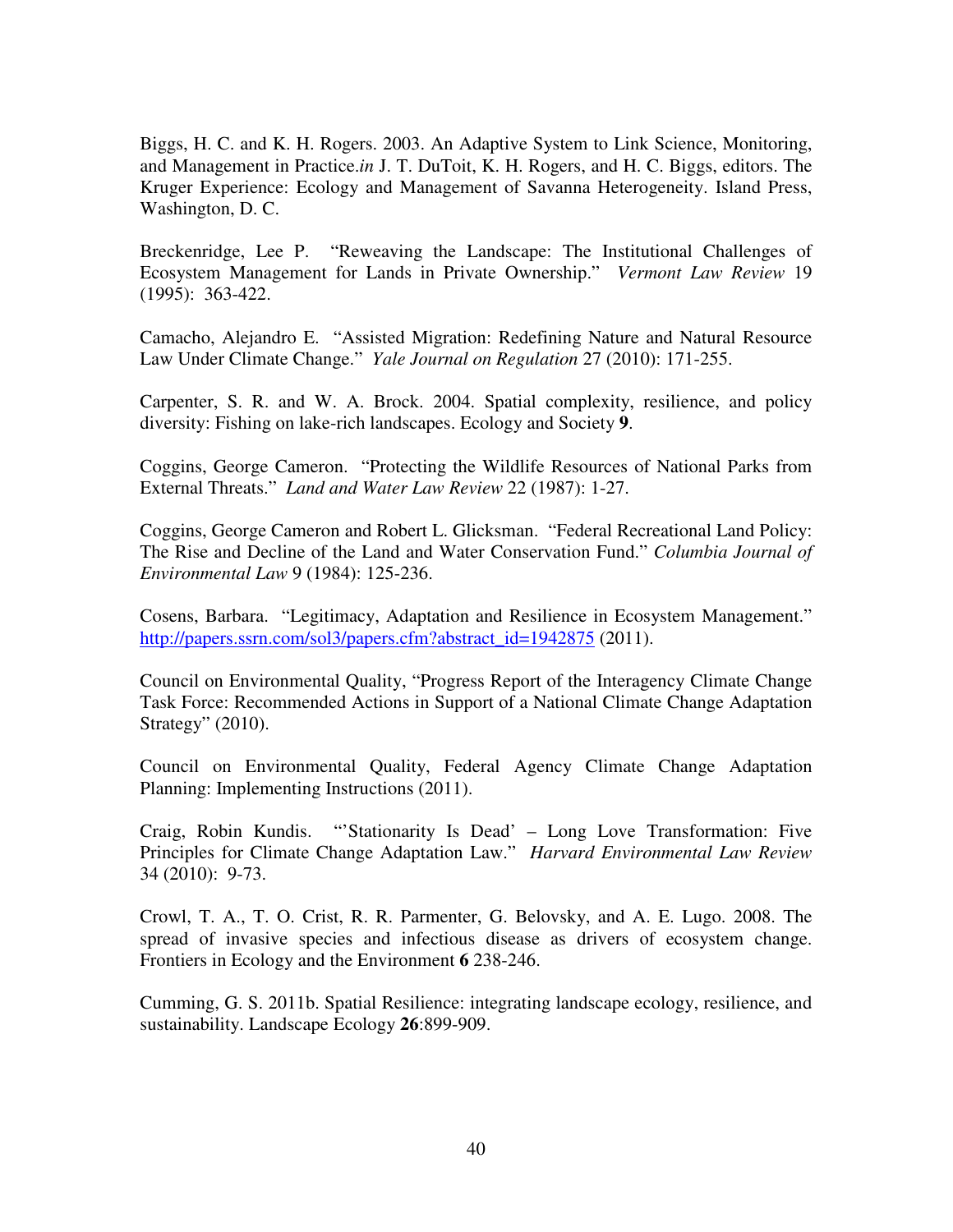Cumming, G. S., G. Barnes, S. Perz, M. Schmink, K. E. Sieving, J. Southworth, M. Binford, R. D. Holt, C. Stickler, and T. Van Holt. 2005. An exploratory framework for the empirical measurement of resilience. Ecosystems **8**:975-987.

Cumming, G. S. and J. Collier. 2005. Change and identity in complex systems. Ecology and Society **10**:29 [online] URL: http://www.ecologyandsociety.org/vol10/iss21/art29/.

Cumming, G. S. and B. J. Spiesman. 2006. Regional problems need integrated solutions: Pest management and conservation biology in agroecosystems. Biological Conservation **131**:533-543.

Cundill, G., G. S. Cumming, D. Biggs, and C. Fabricius. 2012. Soft systems thinking and social learning for adaptive management. Conservation Biology **26**:13-20.

Diniz, J. A. F., L. M. Bini, M. P. Pinto, L. C. Terribile, G. de Oliveira, C. M. Vieira, D. Blamires, B. D. Barreto, P. Carvalho, T. Rangel, N. M. Torres, and R. P. Bastos. 2008. Conservation planning: a macroecological approach using the endemic terrestrial vertebrates of the Brazilian Cerrado. Oryx **42**:567-577.

Doremus, Holly. "Adapting to Climate Change with Law that Bends Without Breaking." *San Diego Journal of Climate & Energy Law* 2 (2010): 46-85.

Dunn, Alexandra Dapolito, and David W. Burchmore. "Regulating Municipal Separate Storm Sewer Systems." *Natural Resources and Environment* 21 (Spring 2007): 3-6.

Feitshans, Theodore A. *An Analysis of State Pesticide Drift Laws*, *San Joaquin Agricultural Law Review* 9 (1999): 37-93.

Fischman, Robert L. "The National Wildlife Refuge System and the Hallmarks of Modern Organic Legislation." *Ecology Law Quarterly* 29 (2002): 457-622.

Fischman, Robert L. and Robert S. Adamcik, "Beyond Trust Species: The Conservation Potential of the National Wildlife Refuge System in the Wake of Climate Change." *Natural Resources J.* 51 (2011): 1-33.

Geselbracht, L., R. Torres, G. S. Cumming, D. Dorfman, M. Beck, and D. Shaw. 2009. Identification of a spatially efficient portfolio of priority conservation sites in marine and estuarine areas of Florida. Aquatic Conservation-Marine and Freshwater Ecosystems **19**:408-420.

Glicksman, Robert L. "Ecosystem Resilience to Disruptions Linked to Global Climate Change: An Adaptive Approach to Federal Land Management." *Nebraska Law Review* 87 (2009): 833-892.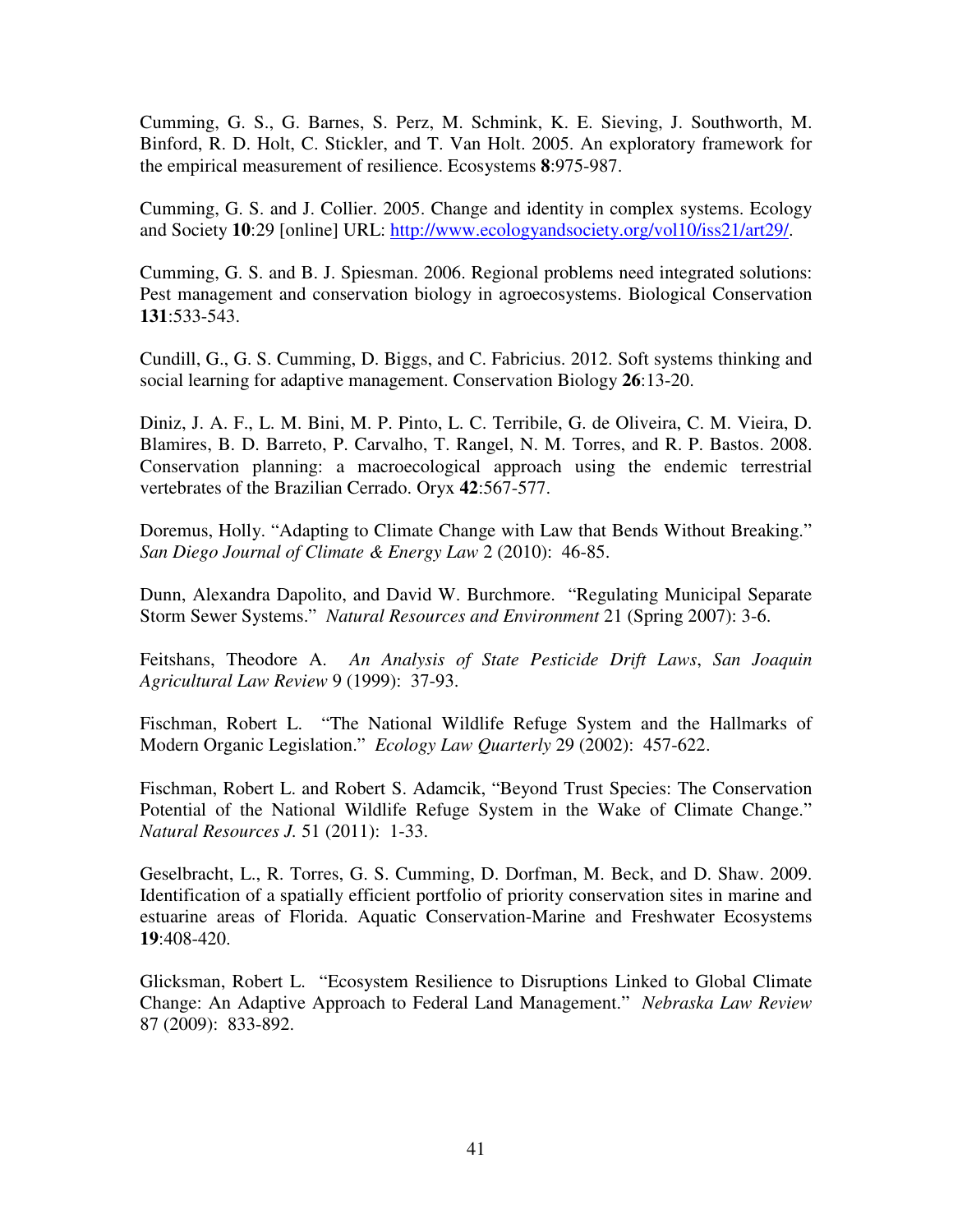Glicksman, Robert L. "Traveling in Opposite Directions: Roadless Area Management Under the Clinton and Bush Administrations." *Environmental Law* 34 (2004): 1143- 1208.

Glicksman, Robert L. and George Cameron Coggins. "Wilderness in Context." *Denver University Law Review* 76 (1999): 383-411.

Greaves, Natalie. "Unlucky Number 13: The Endangered Species Act, Subdelegation, and How Standard Operating Procedure 13 Jeopardized Mexican Gray Wolf Reintroduction." *Arizona State Law Journal* 41 (2009): 905-931.

Gunderson, L. 1999. Resilience, Flexibility, and Adaptive Management - Antidotes for Spurious Certitude? Ecology and Society **3**:Article 7.

Hillborn, R. 1992. Can fisheries agencies learn from experience? Fisheries **17**:6-14.

Keiter, Robert B. "Public Lands and Law Reform: Putting Theory, Policy, and Practice in Perspective." *Utah Law Review* 2005 (2005): 1127-1226.

Keiter, Robert B. "The National Park System: Visions for Tomorrow." *Natural Resources Journal* 50 (2010): 71-110.

Leroux, S. J., F. K. A. Schmiegelow, S. G. Cumming, R. B. Lessard, and J. Nagy. 2007. Accounting for system dynamics in reserve design. Ecological Applications **17**:1954- 1966.

Leshy, John D. "Federal Lands in the Twenty-First Century." *Natural Resources Journal* 50 (2010): 111-137.

Levin, S. A. 2005. Self-organization and the emergence of complexity in ecological systems. Bioscience **55**:1075-1079.

Lindenmayer, D. B., A. D. Manning, P. L. Smith, H. P. Possingham, J. Fischer, I. Oliver, and M. A. McCarthy. 2002. The focal-species approach and landscape restoration: a critique. Conservation Biology **16**:338-345.

MA. 2005. (Millennium Assessment) Ecosystems and human well-being: scenarios. Findings of the scenarios working group. Island Press, Washington.

Margules, C. R. and R. L. Pressey. 2000. Systematic conservation planning. Nature **405**:243-253.

McCook, L. J., G. R. Almany, M. L. Berumen, J. C. Day, A. L. Green, G. P. Jones, J. M. Leis, S. Planes, G. R. Russ, P. F. Sale, and S. R. Thorrold. 2009. Management under uncertainty: guide-lines for incorporating connectivity into the protection of coral reefs. Coral Reefs **28**:353-366.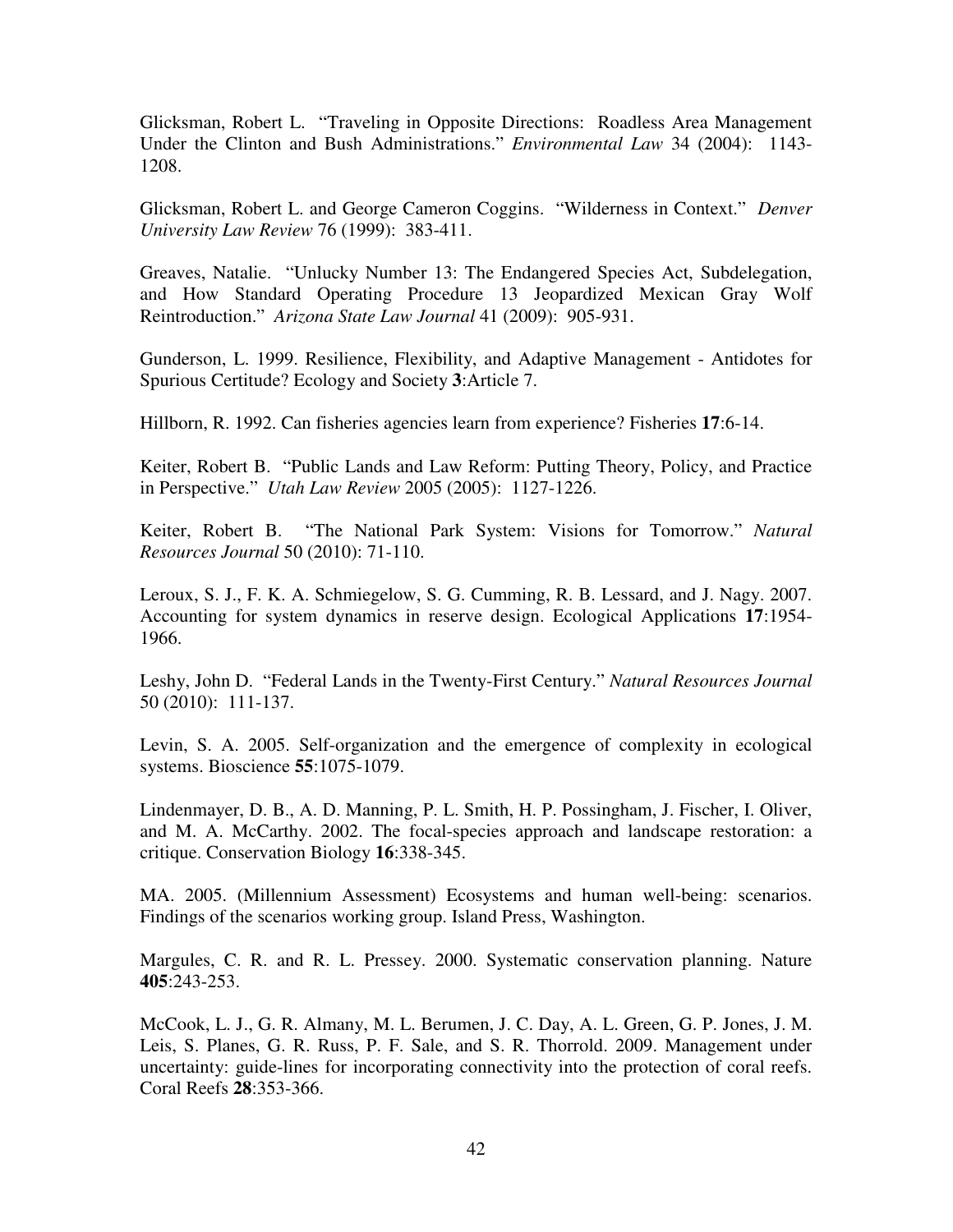McLain, R. J. and R. G. Lee. 1996. Adaptive Management: Promises and Pitfalls. Environmental Management **20**:437-448.

Moral, Camilo and Peter F. Sale. "Ongoing Global Biodiversity Loss and the Need to Move Beyond Protected Areas: A Review of the Technical and Practical Shortcomings of Protected Areas on Land and Sea." *Marine Ecology Progress Series* 434 (2011): 251- 266.

National Park Service, "Climate Change Response Strategy" (Sept. 2010), http://www.nps.gov/climatechange/docs/NPS\_CCRS.pdf.

National Park Service, "Criteria for Boundary Adjustments, Supplement to Planning Process Guidelines, NPS-2" (1991), available at http://planning.nps.gov/document/boundary%20criteria.pdf.

National Park Service, "Management Policies 2006" (2006), http://www.nps.gov/policy/mp2006.pdf.

National Park Service, "What Are National Heritage Areas?" (visited Nov. 16, 2011), http://www.nps.gov/history/heritageareas/FAQ/.

National Park System Advisory Board, "Charting a Future for National Heritage Areas" (2006).

Ostrom, E. 2003. How types of goods and property rights jointly affect collective action. Journal of Theoretical Politics **15**:239-270.

Ostrom, E. 2007. A diagnostic approach for going beyond panaceas. Proceedings of the National Academy of Sciences of the United States of America **104**:15181-15187.

Ostrom, E. 2009. A general framework for analyzing sustainability of social-ecological systems. Science **352**:419-422.

Ostrom, E., J. Burger, C. B. Field, R. B. Norgaard, and D. Policansky. 1999. Sustainability - Revisiting the commons: Local lessons, global challenges. Science **284**:278-282.

Paez, Sally A. "Preventing the Extinction of Candidate Species: The Lesser Prairie Chicken in New Mexico." *Natural Resources Journal* 49 (2009): 525-582.

Peterson, G. D., G. S. Cumming, and S. R. Carpenter. 2003. Scenario planning: a tool for conservation in an uncertain future. Conservation Biology **17**:358-366.

Poiani, K. A., B. D. Richter, M. G. Anderson, and H. E. Richter. 2000. Biodiversity conservation at multiple scales: functional sites, landscapes, and networks. Bioscience **50**:133-146.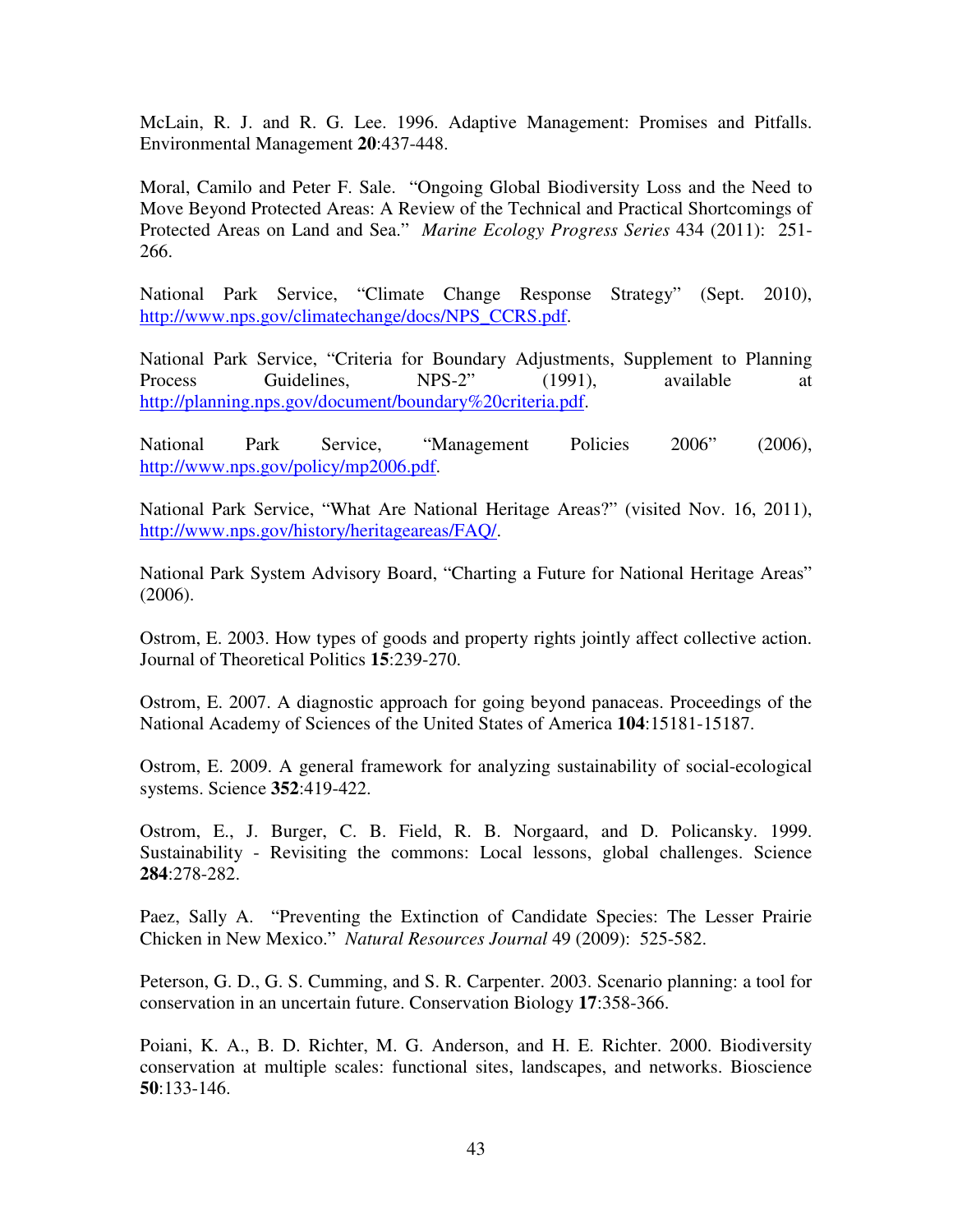Polis, G. A., M. E. Power, and G. R. Huxel, editors. 2004. Food webs at the landscape level. University of Chicago Press, Chicago.

Possingham, H., I. Ball, and S. Andelman. 2000. Mathematical methods for identifying representative reserve networks. Pages 291-305 *in* S. Ferson and M. Burgman, editors. Quantitative methods for conservation biology.

Pressey, R. L., H. P. Possingham, and C. R. Margules. 1996. Optimality in reserve selection algorithms: when does it matter and how much? Biological Conservation **76**:259-267.

Raatikainen, K. M., R. K. Heikkinen, and M. Luoto. 2009. Relative importance of habitat area, connectivity, management and local factors for vascular plants: spring ephemerals in boreal semi-natural grasslands. Biodiversity and Conservation **18**:1067-1085.

Rockstrom, J., W. Steffen, K. Noone, A. Persson, F. S. Chapin, E. F. Lambin, T. M. Lenton, M. Scheffer, C. Folke, H. J. Schellnhuber, B. Nykvist, C. A. de Wit, T. Hughes, S. van der Leeuw, H. Rodhe, S. Sorlin, P. K. Snyder, R. Costanza, U. Svedin, M. Falkenmark, L. Karlberg, R. W. Corell, V. J. Fabry, J. Hansen, B. Walker, D. Liverman, K. Richardson, P. Crutzen, and J. A. Foley. 2009. A safe operating space for humanity. Nature **461**:472-475.

Ruhl, J.B. "Climate Change Adaptation and the Structural Transformation of Environmental Law." *Environmental Law* 40 (2010): 363-435.

Sawyer, Jessica M. and Sarah C. Sawyer. "Lessons from the Mist: What Can International Environmental Law Learn from Gorilla Conservation Efforts?" *Georgetown International Environmental Law Review* 23 (2011): 365-396.

Sax, Joseph and Robert B. Keiter. "Glacier National Park and Its Neighbors: A Study of Federal Interagency Relations," 14 *Ecology Law Quarterly* (1987): 207-263.

Sax, Joseph and Robert B. Keiter. "The Realities of Regional Resource Management: Glacier National Park and Its Neighbors Revisited." *Ecology Law Quarterly* (2006) 33: 233-311.

Shafer, Craig L. "The Unspoken Option to Help Safeguard America's National Parks: An Examination of Expanding U.S. National Park Boundaries by Annexing Adjacent Federal Lands." *Columbia Journal of Environmental Law* (2010) 35: 57-125.

Sivas, Deborah A. and Margaret R. Caldwell. "A New Vision for California Ocean Governance: Comprehensive Ecosystem-based Marine Zoning." 27 *Stanford Environmental Law Journal* (2008) 28: 209-270.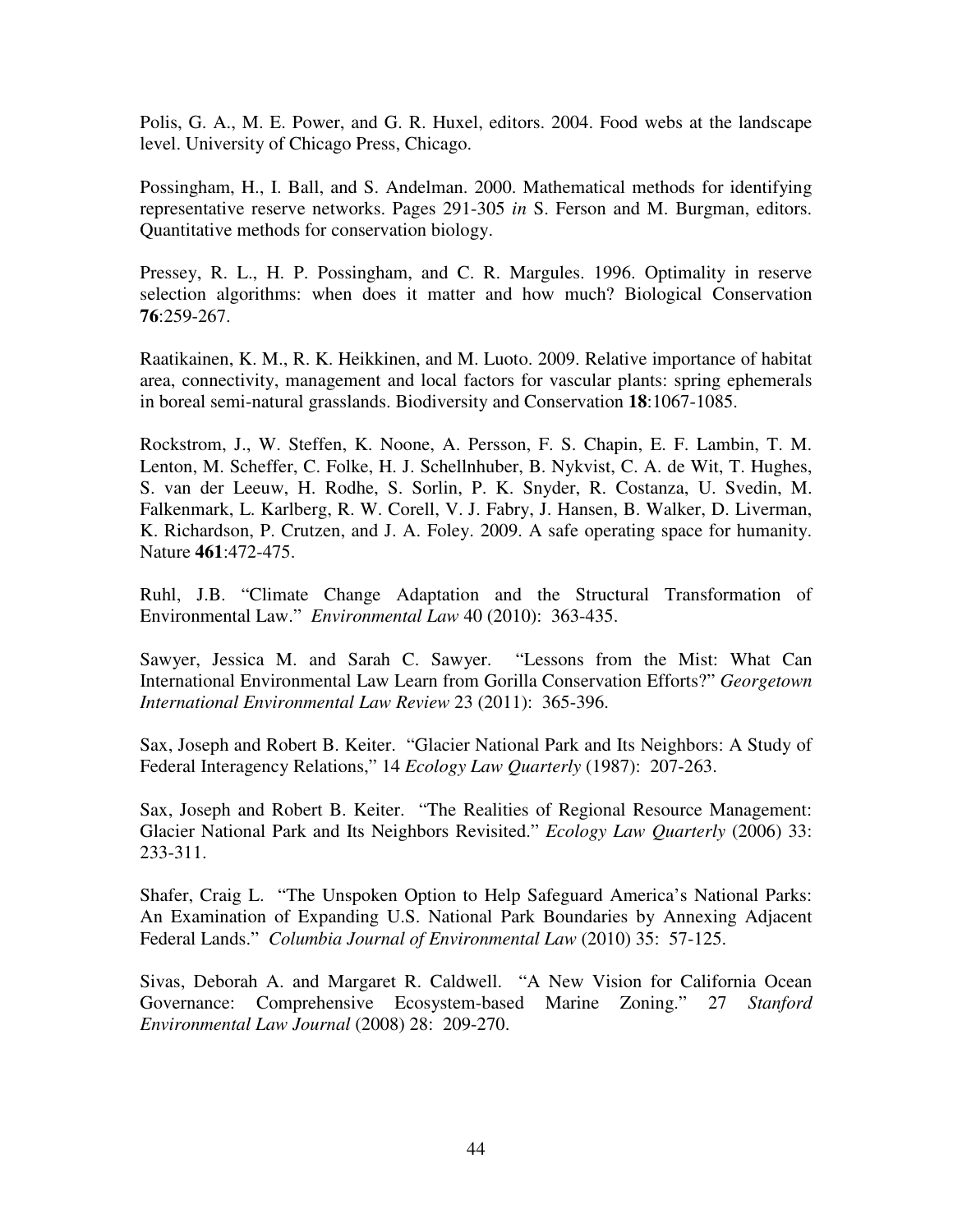TNC. 2003. The Five-S Framework for Site Conservation: A Practitioner's Handbook for Site Conservation Planning and Measuring Conservation Success. The Nature Conservancy, Washington, D.C.

U.S. Fish and Wildlife Service, "Landscape Conservation Cooperatives," http://www.fws.gov/science/shc/lcc.html (2011a).

U.S. Fish and Wildlife Service, "Lower Rio Grande Valley: Creating a Wildlife Corridor, http://www.fws.gov/refuge/Lower\_Rio\_Grande\_Valley/resource\_management/wildlife\_c orridor.html (2012).

U.S. Fish & Wildlife Service, "Rising to the Urgent Challenge: Strategic Plan for Responding to Accelerating Climate Change" (2010).

Walker, Brian. "Conserving Biological Diversity through Ecosystem Resilience." *Conservation Biology* 9 (1995): 747-752.

Walker, B., S. Carpenter, J. Anderies, N. Abel, G. S. Cumming, M. Janssen, L. Lebel, J. Norberg, G. D. Peterson, and R. Pritchard. 2002. Resilience management in socialecological systems: a working hypothesis for a participatory approach. Conservation Ecology **6**:14.

Walters, C. 1997. Challenges in adaptive management of riparian and coastal ecosystems. Conservation Ecology [online] **1**:1. Available from the Internet. URL: http://www.consecol.org/vol1/iss2/art1.

Walters, C. J. 1986. Adaptive management of renewable resources. McGraw Hill, New York.

Westley, F., S. R. Carpenter, W. A. Brock, C. S. Holling, and L. H. Gunderson. 2002. Why systems of people and nature are not just social and ecological systems. Pages 103- 119 *in* L. H. Gunderson and C. S. Holling, editors. Panarchy: understanding transformations in human and natural systems. Island Press, Washington, DC.

Zellmer, Sandra. "A Preservation Paradox: Political Prestidigitation and an Enduring Resource of Wilderness." *Environmental Law* 34 (2004): 1015-1089.

*Statutes, Regulations, Administrative Materials, and Cases:*

Antiquities Act of 1906, 16 U.S.C. §§ 431-433.

Camfield v. United States, 167 U.S. 518 (1897).

Central Arizona Water Conservation District v. EPA, 990 F.2d 1531 (9th Cir. 1993).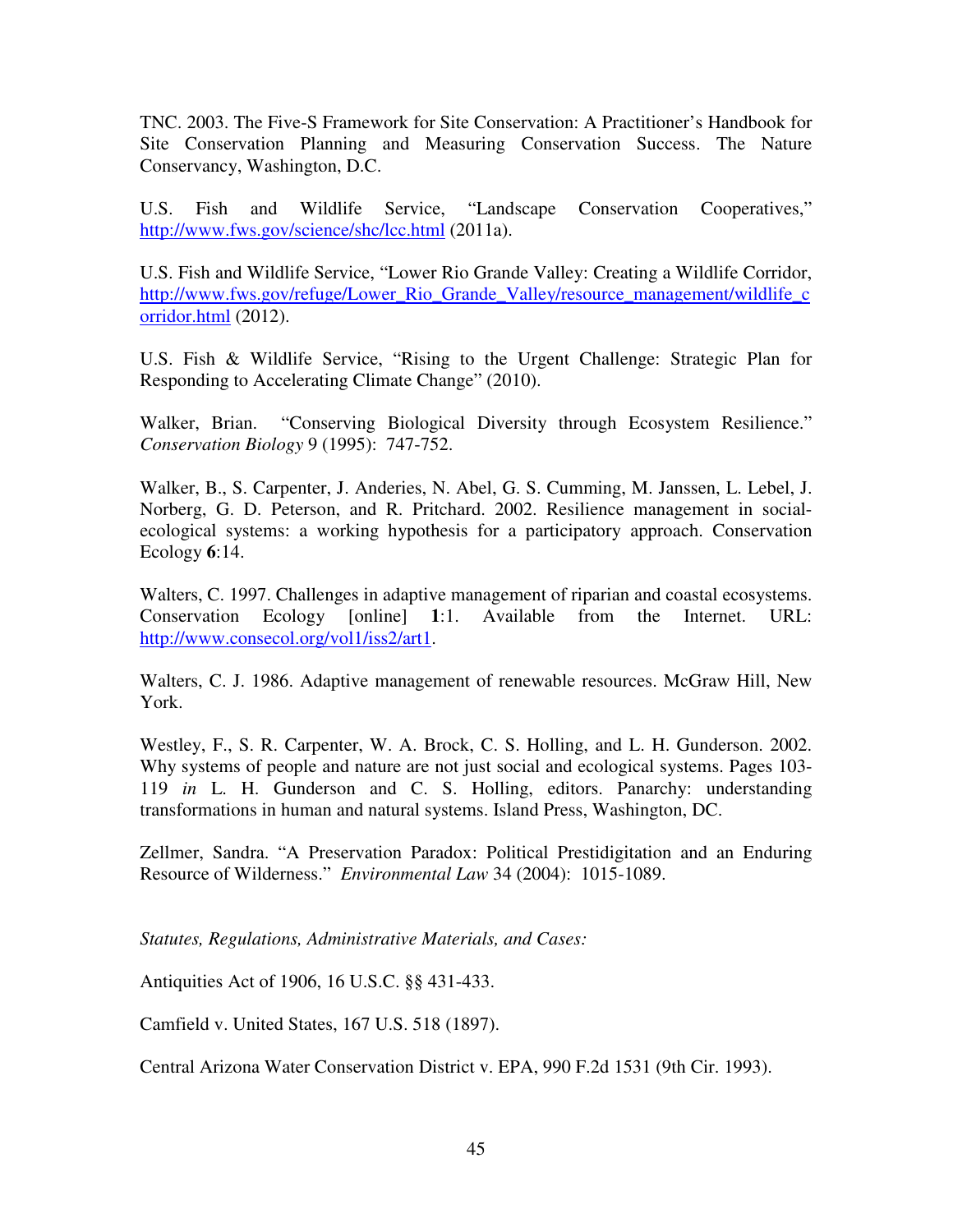Council on Environmental Quality regulations, 40 C.F.R. Part 1500.

Endangered Species Act, 16 U.S.C. §§ 1531-1544.

Executive Order No. 13514, Federal Leadership in Environmental, Energy, and Economic Performance, § 16, 74 Fed. Reg. 52,117 (Oct. 5, 2009).

Land and Water Conservation Fund Act of 1965, 16 U.S.C. §§ 460*l*-4 to 460*l*-11.

National Wildlife Refuge System Improvement Act of 1997, 16 U.S.C. §§ 668dd-668ee.

Natural Park Service Organic Act, 1 U.S.C. § 1 et seq.

Property Clause, U.S. Constitution art. IV, § 3, cl. 2.

Secretarial Order No. 3289, Addressing the Impacts of Climate Change on America's Water, Land, and Other Natural and Cultural Resources, § 1 (Sept. 14, 2009), available at http://www.fws.gov/home/climatechange/pdf/SecOrder3289.pdf.

Stupak-Thrall v. United States, 70 F.3d 881 (6th Cir. 1995), aff'd by an equally

divided court, 89 F.3d 1269 (8th Cir. 1996).

United States v. Alford, 274 U.S. 264 (1927).

United States v. South Florida Water Management District, 922 F.2d 704 (11th Cir. 1991).

U.S. Fish and Wildlife Service, Endangered Species Act regulations, 50 C.F.R. § 402.14.

U.S. Fish and Wildlife Service, Refuge Planning Policy Pursuant to the National Wildlife Refuge System Administration Act as Amended by the National Wildlife Refuge System Improvement Act of 1997, 65 Federal Register 33892 (2000).

U.S. Fish and Wildlife Service, The Fish and Wildlife Service Manual pt. 601, § 3.20; pt. 603, § 2.5A (2011b)

Wild and Scenic Rivers Act of 1968, 16 U.S.C. §§ 1271-1287.